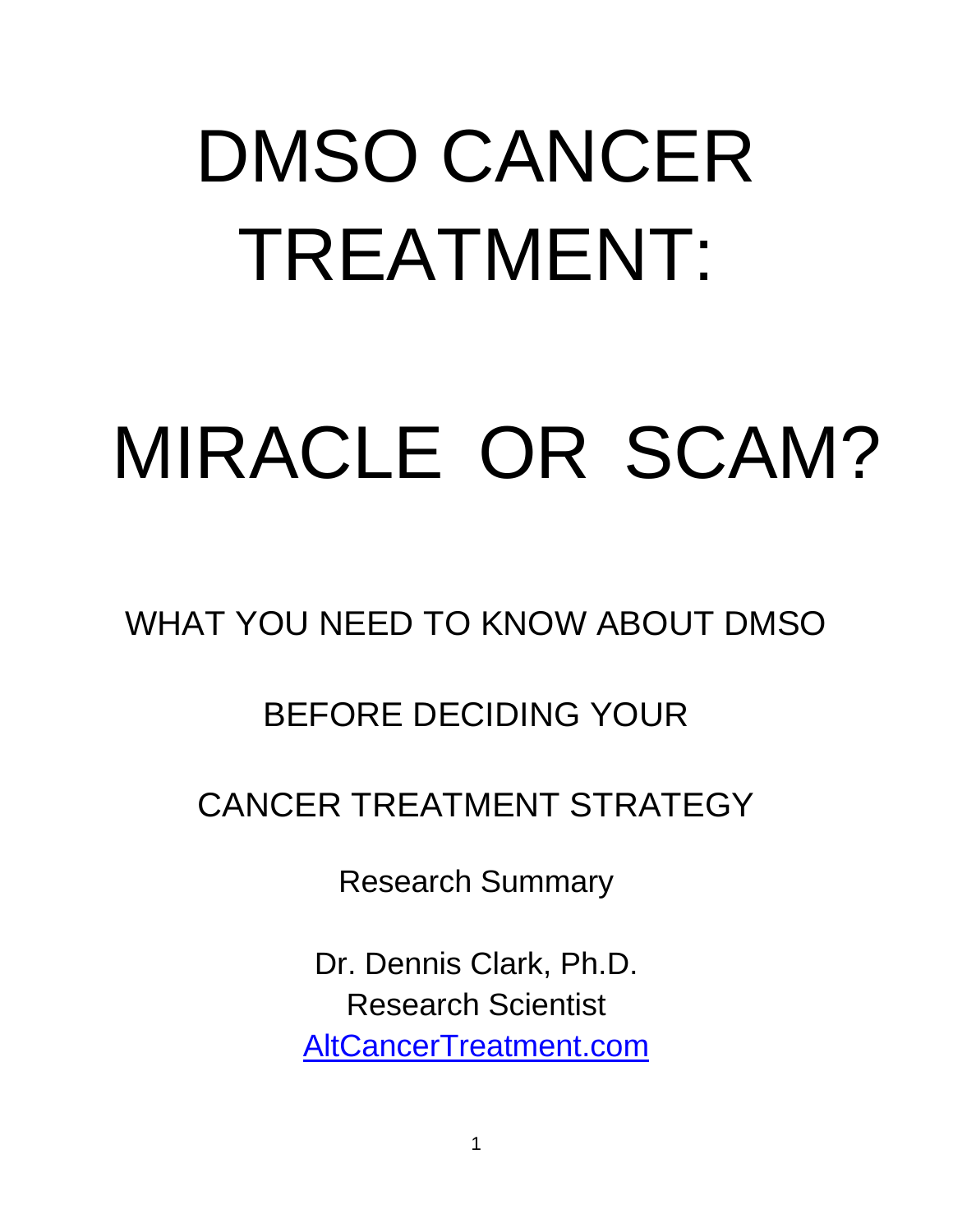This research summary is comprised of a set of the best sources of information about DMSO that is available on the internet. The purpose of putting this information together here is to save you the trouble of filtering out the truly good information about DMSO from the overwhelming amount of marketing hype, propaganda, disinformation, and other blather that is widespread on this topic.

This summary consists of several reports that I have included in their original form, with links to the source material in case you want to explore it further. Explanations range from easy reading to in-depth scientific perspective. I encourage you to read all of it, or at least read what you can and skim through the rest.

My perspective is that DMSO verges on being a scientific and medical miracle. I have used it in my own university research laboratory and I have used it for medical purposes for myself and my family.

The FDA requires that I offer a medical disclaimer, as follows: No information in this summary is meant to be medical advice of any kind. It is not meant to diagnose or treat any medical condition.

This disclaimer is not the only ridiculous requirement handed down by the FDA. I will just leave it at that and depend on your intelligence to figure out the truth.

## **All the best in natural health,**

## **Dr. D**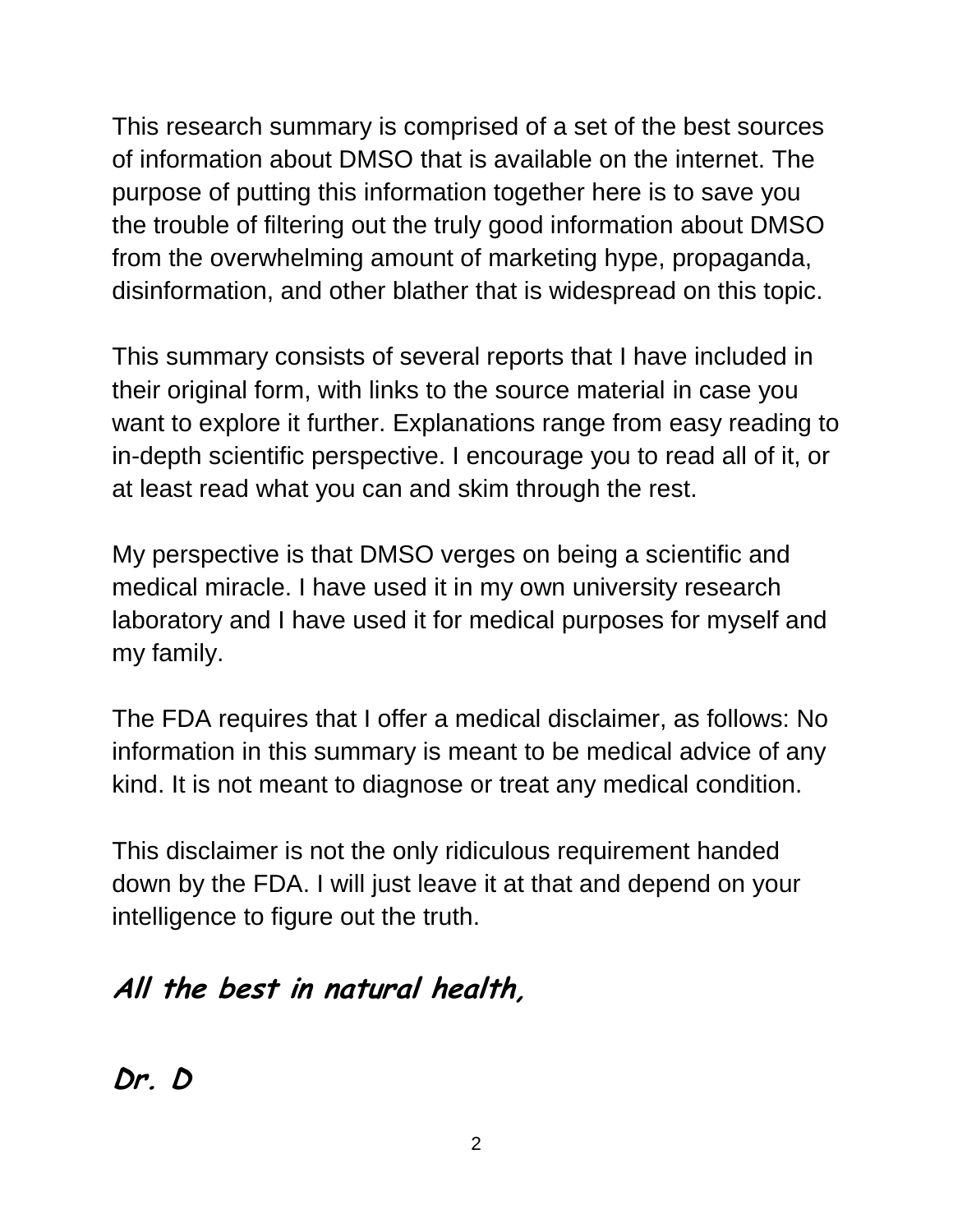## **Table of Contents**

| DMSO: Many Uses, Much Controversy  p. 4 |  |
|-----------------------------------------|--|
|                                         |  |
|                                         |  |
|                                         |  |
|                                         |  |
|                                         |  |
|                                         |  |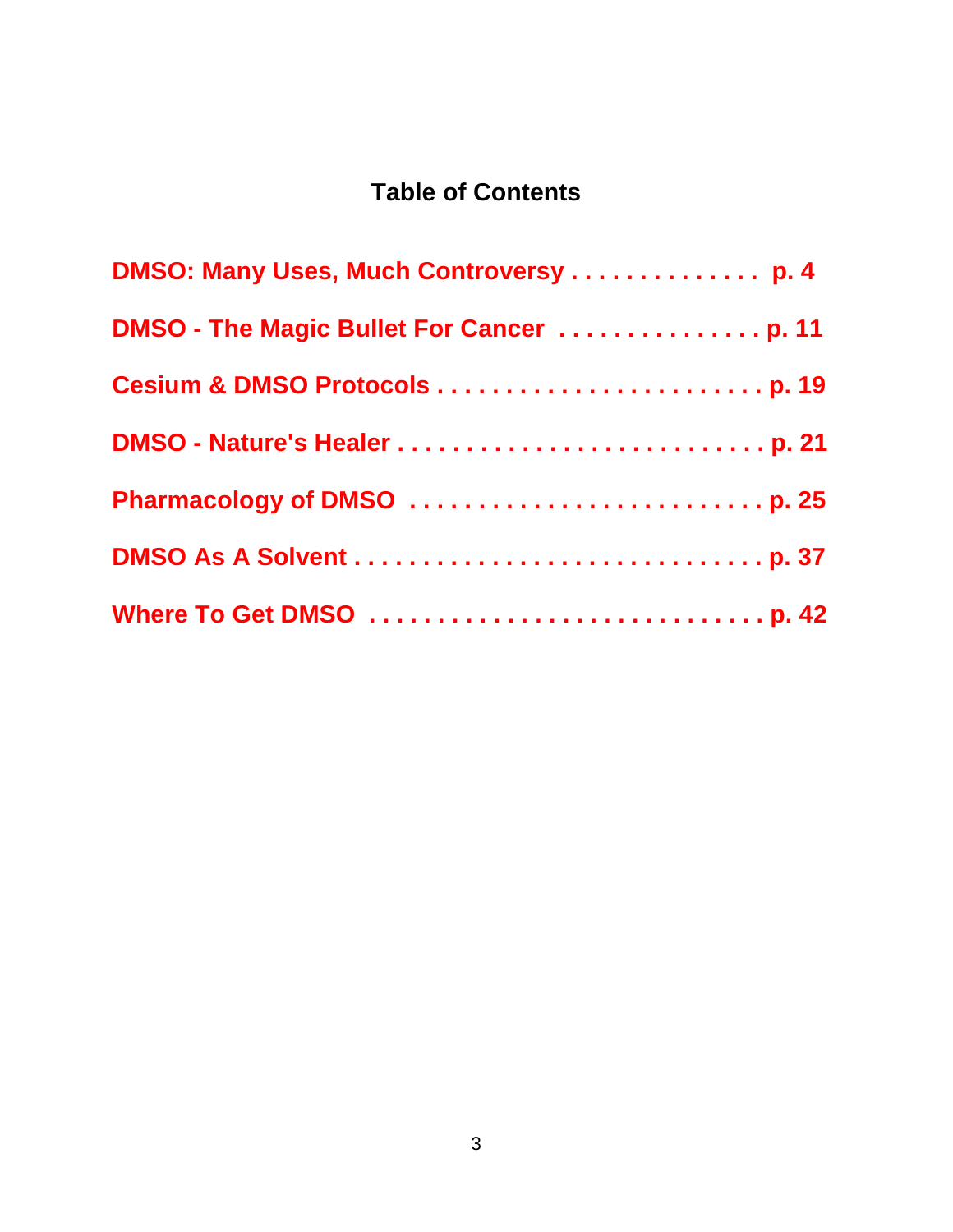## **DMSO: Many Uses, Much Controversy**

Source: <http://www.dmso.org/articles/information/pmuir.htm>

#### **Abstract**

Dimethyl sulfoxide (DMSO), a by-product of the wood industry, has been in use as a commercial solvent since 1953. It is also one of the most studied but least understood pharmaceutical agents of our time--at least in the United States. According to Stanley Jacob, MD, a former head of the organ transplant program at Oregon Health Sciences University in Portland, more than 40,000 articles on its chemistry have appeared in scientific journals, which, in conjunction with thousands of laboratory studies, provide strong evidence of a wide variety of properties. (See Major Properties Attributed to DMSO) Worldwide, some 11,000 articles have been written on its medical and clinical implications, and in 125 countries throughout the world, including Canada, Great Britain, Germany, and Japan, doctors prescribe it for a variety of ailments, including pain, inflammation, scleroderma, interstitial cystitis, and arthritis elevated intercranial pressure. Yet in the United States, DMSO has Food and Drug Administration (FDA) approval only for use as a preservative of organs for transplant and for interstitial cystitis, a bladder disease. It has fallen out of the limelight and out of the mainstream of medical discourse, leading some to believe that it was discredited. The truth is more complicated.

#### **DMSO: A History of Controversy**

The history of DMSO as a pharmaceutical began in 1961, when Dr. Jacob was head of the organ transplant program at Oregon Health Sciences University. It all started when he first picked up a bottle of the colorless liquid. While investigating its potential as a preservative for organs, he quickly discovered that it penetrated the skin quickly and deeply without damaging it. He was intrigued. Thus began his lifelong investigation of the drug.

The news media soon got word of his discovery, and it was not long before reporters, the pharmaceutical industry, and patients with a variety of medical complaints jumped on the news. Because it was available for industrial uses, patients could dose themselves. This early public interest interfered with the ability of Dr. Jacob--or, later, the FDA--to see that experimentation and use were safe and controlled and may have contributed to the souring of the mainstream medical community on it.

Why, if DMSO possesses half the capabilities claimed by Dr. Jacob and others, is it still on the sidelines of medicine in the United States today?

"It's a square peg being pushed into a round hole," says Dr. Jacob. "It doesn't follow the rifle approach of one agent against one disease entity. It's the aspirin of our era. If aspirin were to come along today, it would have the same problem. If someone gave you a little white pill and said take this and your headache will go away, your body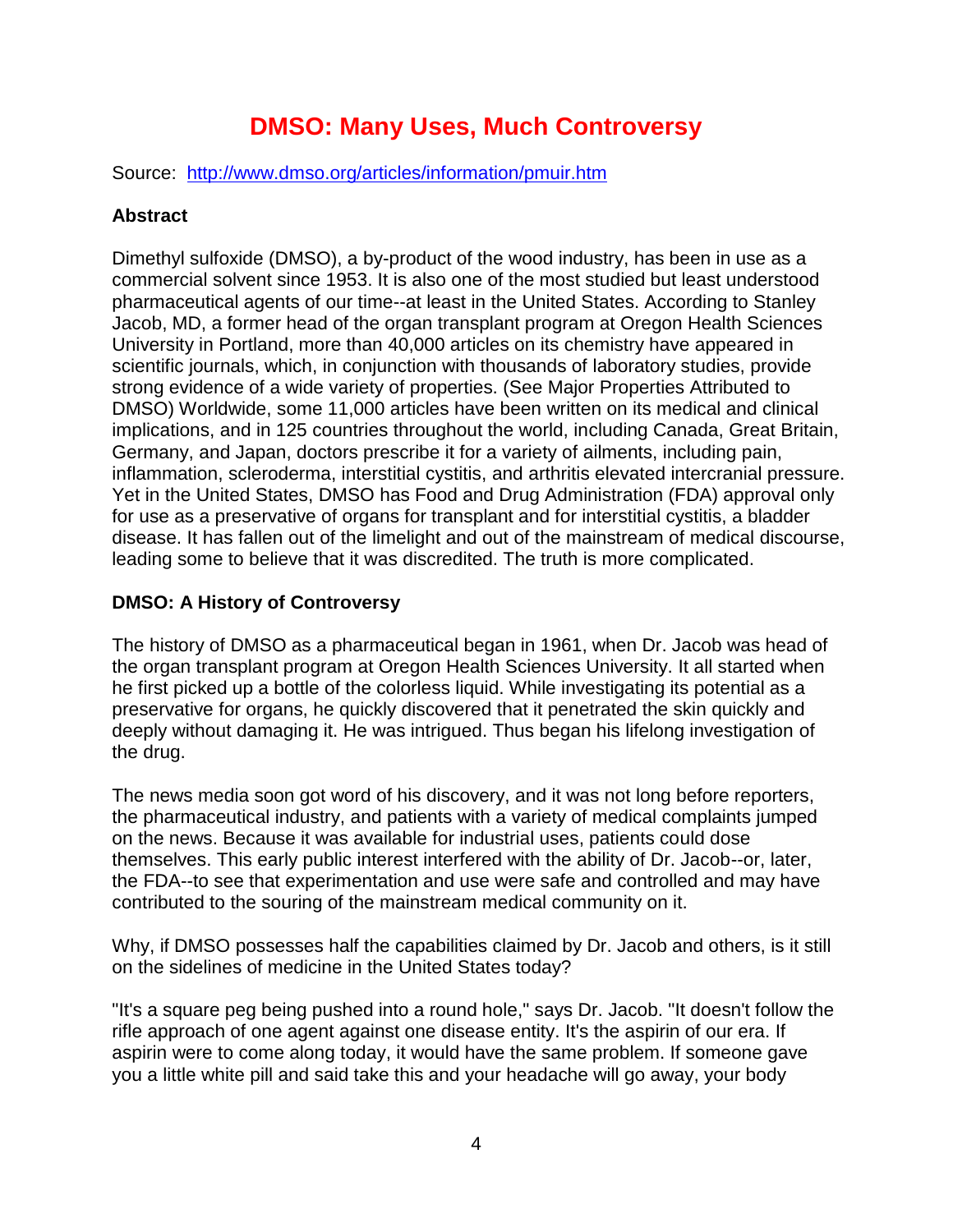temperature will go down, it will help prevent strokes and major heart problems--what would you think?"

Others cite DMSO's principal side effect: an odd odor, akin to that of garlic, that emanates from the mouth shortly after use, even if use is through the skin. Certainly, this odor has made double-blinded studies difficult. Such studies are based on the premise that no one, neither doctor nor patient, knows which patient receives the drug and which the placebo, but this drug announces its presence within minutes.

Others, such as Terry Bristol, a Ph.D. candidate from the University of London and president of the Institute for Science, Engineering and Public Policy in Portland, Oregon, who assisted Dr. Jacob with his research in the 1960s and 1970s, believe that the smell of DMSO may also have put off the drug companies, that feared it would be hard to market. Worse, however, for the pharmaceutical companies was the fact that no company could acquire an exclusive patent for DMSO, a major consideration when the clinical testing required to win FDA approval for a drug routinely runs into millions of dollars. In addition, says Mr. Bristol, DMSO, with its wide range of attributes, would compete with many drugs these companies already have on the market or in development.

#### **The FDA and DMSO**

In the first flush of enthusiasm over the drug, six pharmaceutical companies embarked on clinical studies. Then, in November 1965, a woman in Ireland died of an allergic reaction after taking DMSO and several other drugs. Although the precise cause of the woman's death was never determined, the press reported it to be DMSO. Two months later, the FDA closed down clinical trials in the United States, citing the woman's death and changes in the lenses of certain laboratory animals that had been given doses of the drug many times higher than would be given humans.

Some 20 years and hundreds of laboratory and human studies later, no other deaths have been reported, nor have changes in the eyes of humans been documented or claimed. Since then, however, the FDA has refused seven applications to conduct clinical studies, and approved only 1, for intersititial cystitis, which subsequently was approved for prescriptive use in 1978.

Dr. Jacob believes the FDA "blackballed" DMSO, actively trying to kill interest in a drug that could end much suffering. Jack de la Torre, MD, Ph.D., professor of neurosurgery and physiology at the University of New Mexico Medical School in Albuquerque, a pioneer in the use of DMSO and closed head injury, says, "Years ago the FDA had a sort of chip on its shoulder because it thought DMSO was some kind of snake oil medicine. There were people there who were openly biased against the compound even though they knew very little about it. With the new administration at that agency, it has changed a bit." The FDA recently granted permission to conduct clinical trials in Dr. de la Torre's field of closed head injury.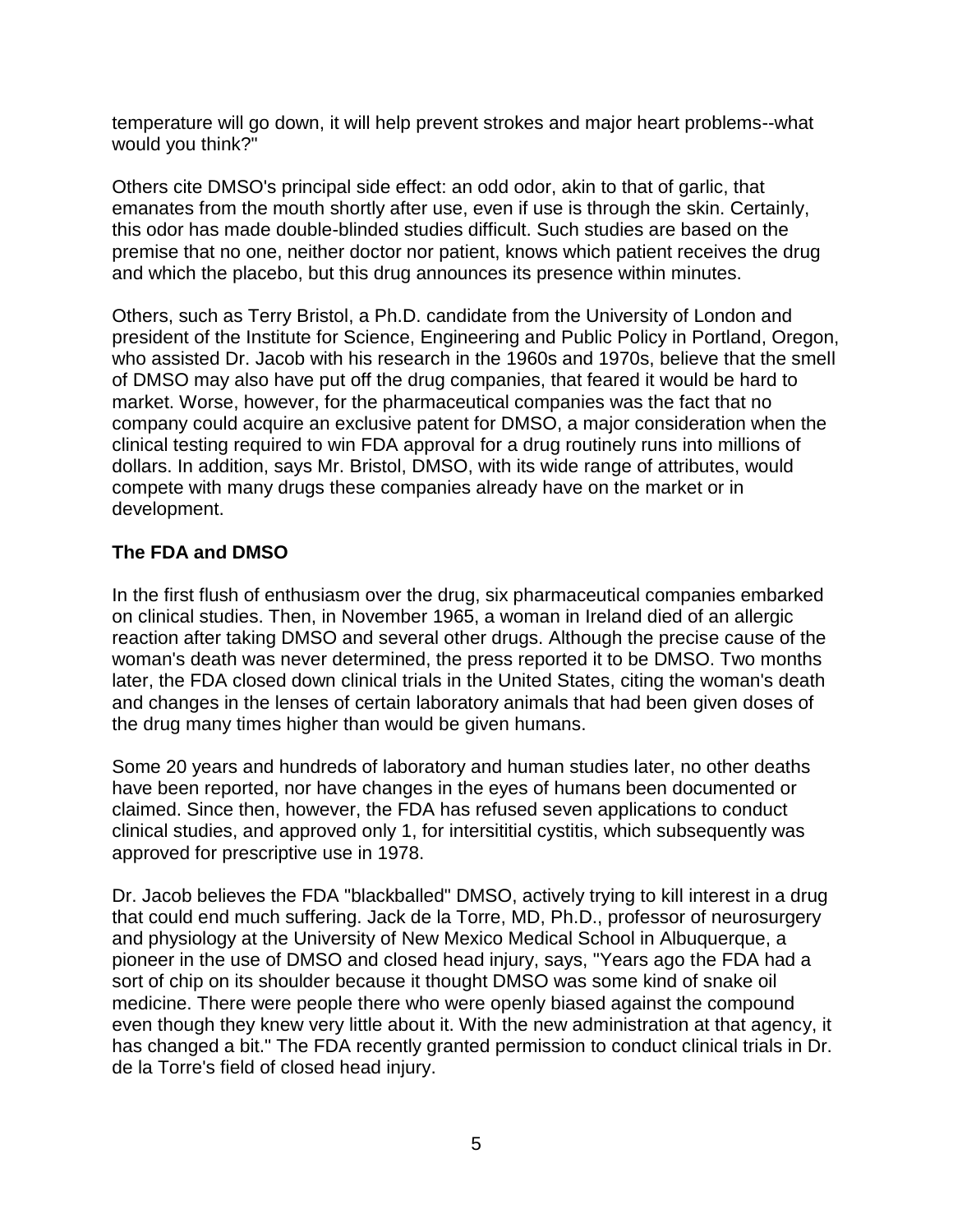#### **DMSO Penetrates Membranes and Eases Pain**

The first quality that struck Dr. Jacob about the drug was its ability to pass through membranes, an ability that has been verified by numerous subsequent researchers. DMSO's ability to do this varies proportionally with its strength--up to a 90 percent solution. From 70 percent to 90 percent has been found to be the most effective strength across the skin, and, oddly, performance drops with concentrations higher than 90 percent. Lower concentrations are sufficient to cross other membranes. Thus, 15 percent DMSO will easily penetrate the bladder.

In addition, DMSO can carry other drugs with it across membranes. It is more successful ferrying some drugs, such as morphine sulfate, penicillin, steroids, and cortisone, than others, such as insulin. What it will carry depends on the molecular weight, shape, and electrochemistry of the molecules. This property would enable DMSO to act as a new drug delivery system that would lower the risk of infection occurring whenever skin is penetrated.

DMSO perhaps has been used most widely as a topical analgesic, in a 70 percent DMSO, 30 percent water solution. Laboratory studies suggest that DMSO cuts pain by blocking peripheral nerve C fibers. Several clinical trials have demonstrated its effectiveness, although in one trial, no benefit was found. Burns, cuts, and sprains have been treated with DMSO. Relief is reported to be almost immediate, lasting up to 6 hours. A number of sports teams and Olympic athletes have used DMSO, although some have since moved on to other treatment modalities. When administration ceases, so do the effects of the drug.

Dr. Jacob said at a hearing of the U.S. Senate Subcommittee on Health in 1980, "DMSO is one of the few agents in which effectiveness can be demonstrated before the eyes of the observers....If we have patients appear before the Committee with edematous sprained ankles, the application of DMSO would be followed by objective diminution of swelling within an hour. No other therapeutic modality will do this." Chronic pain patients often have to apply the substance for 6 weeks before a change occurs, but many report relief to a degree they had not been able to obtain from any other source.

#### **DMSO and Inflammation**

DMSO reduces inflammation by several mechanisms. It is an antioxidant, a scavenger of the free radicals that gather at the site of injury. This capability has been observed in experiments with laboratory animals and in 150 ulcerative colitis patients in a doubleblinded randomized study in Baghdad, Iraq. DMSO also stabilizes membranes and slows or stops leakage from injured cells.

At the Cleveland Clinic Foundation in Cleveland, Ohio, in 1978, 213 patients with inflammatory genitourinary disorders were studied. Researchers concluded that DMSO brought significant relief to the majority of patients. They recommended the drug for all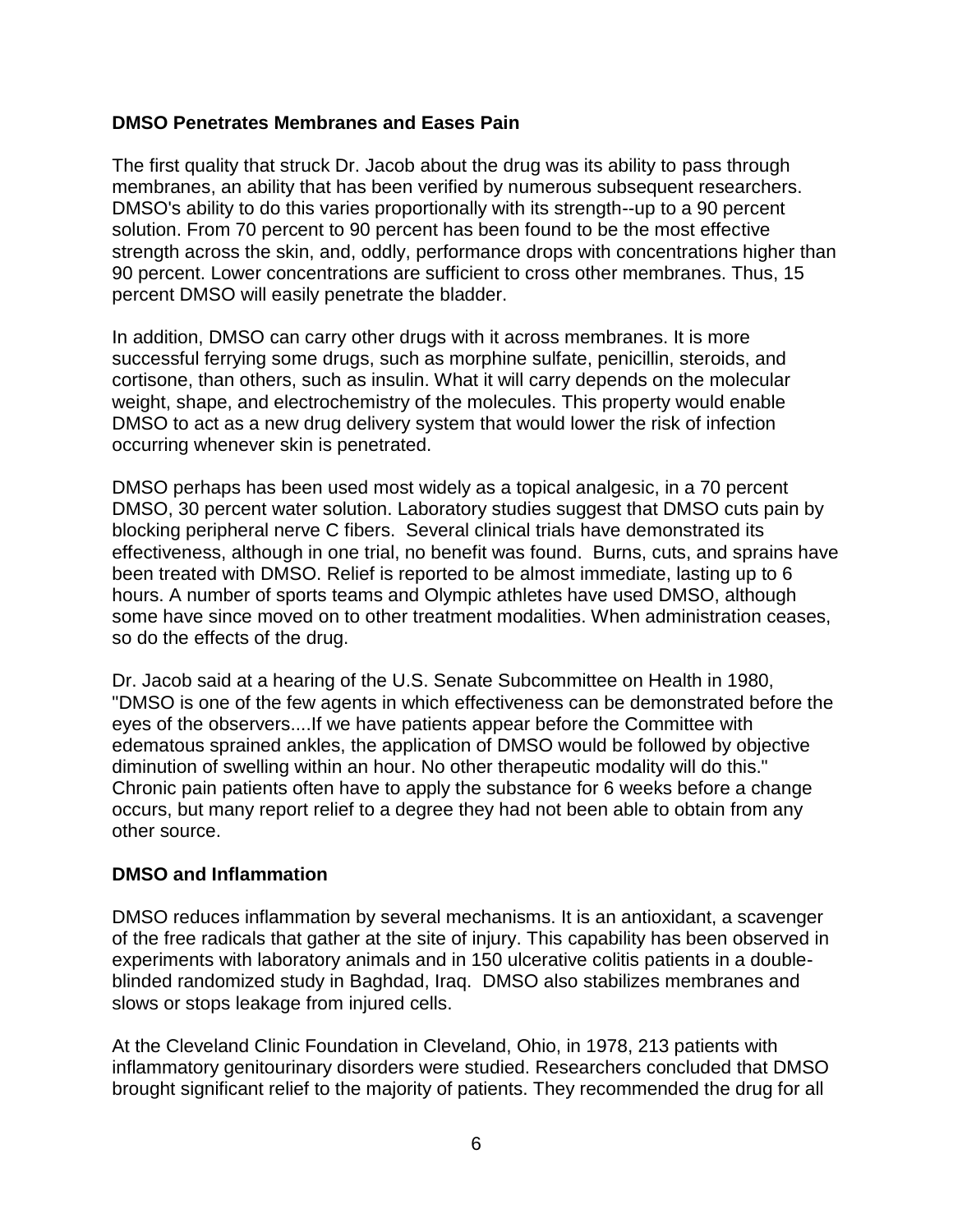inflammatory conditions not caused by infection or tumor in which symptoms were severe or patients failed to respond to conventional therapy.

Stephen Edelson, MD, F.A.A.F.P., F.A.A.E.M., who practices medicine at the Environmental and Preventive Health Center of Atlanta, has used DMSO extensively for 4 years. "We use it intravenously as well as locally," he says. "We use it for all sorts of inflammatory conditions, from people with rheumatoid arthritis to people with chronic low back inflammatory-type symptoms, silicon immune toxicity syndromes, any kind of autoimmune process.

"DMSO is not a cure," he continues. "It is a symptomatic approach used while you try to figure out why the individual has the process going on. When patients come in with rheumatoid arthritis, we put them on IV DMSO, maybe three times a week, while we are evaluating the causes of the disease, and it is amazing how free they get. It really is a dramatic treatment."

As for side effects, Dr. Edelson says: "Occasionally, a patient will develop a headache from it, when used intravenously--and it is dose related." He continues: "If you give a large dose, [the patient] will get a headache. And we use large doses. I have used as much as 30 ml IV over a couple of hours. The odor is a problem. Some men have to move out of the room [shared] with their wives and into separate bedrooms. That is basically the only problem."

DMSO was the first nonsteroidal anti-inflammatory discovered since aspirin. Mr. Bristol believes that it was that discovery that spurred pharmaceutical companies on to the development on other varieties of nonsteroidal anti-inflammatories. "Pharmaceutical companies were saying that if DMSO can do this, so can other compounds," says Mr. Bristol. "The shame is that DMSO is less toxic and has less int he way of side effects than any of them."

#### **Collagen and Scleroderma**

Scleroderma is a rare, disabling, and sometimes fatal disease, resulting from an abnormal buildup of collagen in the body. The body swells, the skin--particularly on hands and face--becomes dense and leathery, and calcium deposits in joints cause difficulty of movement. Fatigue and difficulty in breathing may ensue. Amputation of affected digits may be necessary. The cause of scleroderma is unknown, and, until DMSO arrived, there was no known effective treatment.

Arthur Scherbel, MD, of the department of rheumatic diseases and pathology at the Cleveland Clinic Foundation, conducted a study using DMSO with 42 scleroderma patients who had already exhausted all other possible therapies without relief. Dr. Scherbel and his coworkers concluded 26 of the 42 showed good or excellent improvement. Histotoxic changes were observed together with healing of ischemic ulcers on fingertips, relief from pain and stiffness, and an increase in strength. The investigators noted, "It should be emphasized that these have never been observed with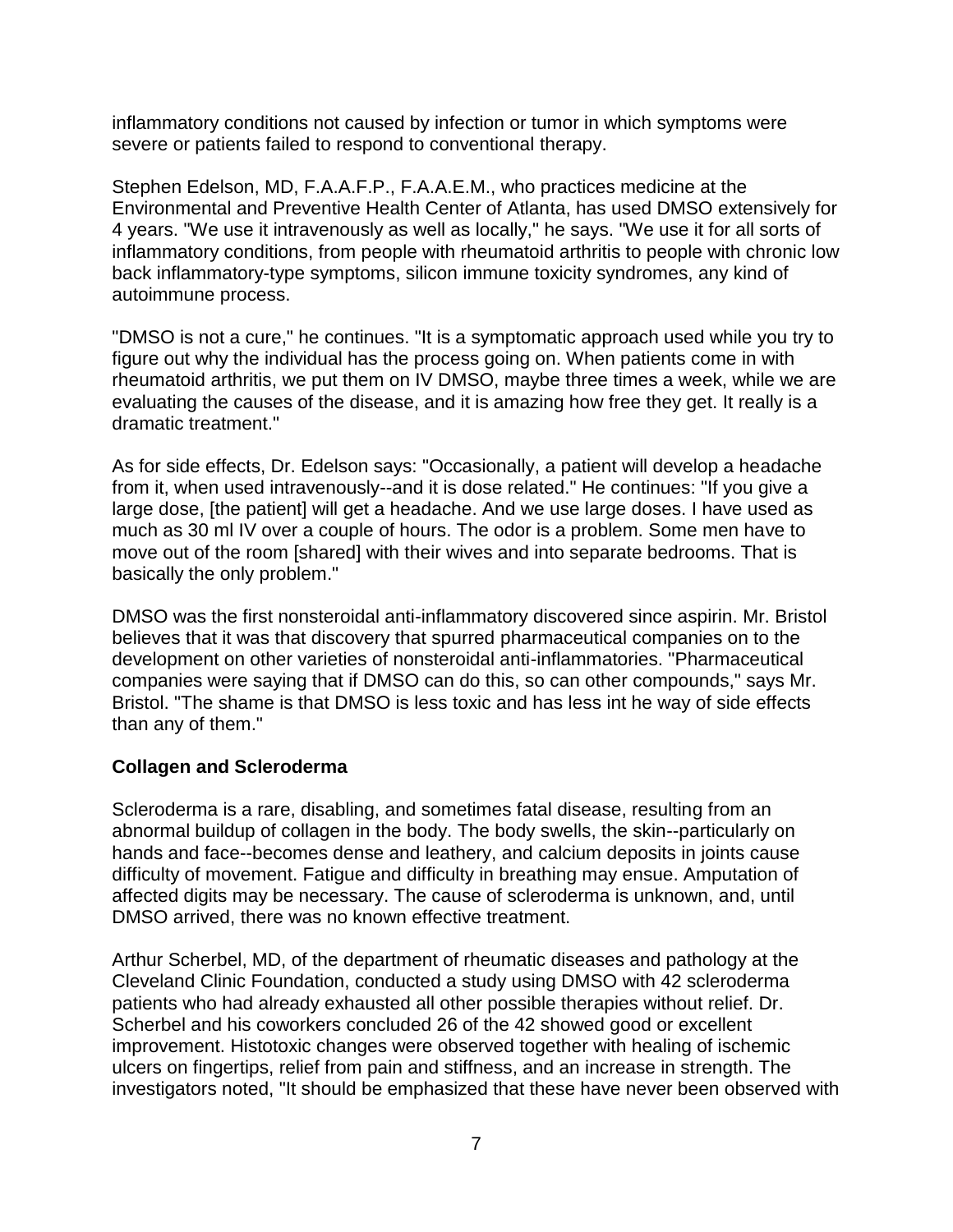any other mode of therapy." Researchers in other studies have since come to similar conclusions.

#### **Does DMSO Help Arthritis?**

It was inevitable that DMSO, with its pain-relieving, collagen-softening, and antiinflammatory characteristics, would be employed against arthritis, and its use has been linked to arthritis as much as to any condition. Yet the FDA has never given approval for this indication and has, in fact, turned down three Investigational New Drug (IND) applications to conduct extensive clinical trials.

Moreover, its use for arthritis remains controversial. Robert Bennett, MD, F.R.C.P., F.A.C.R., F.A.C.P., professor of medicine and chief, division of arthritis and rheumatic disease at Oregon Health Sciences University (Dr. Jacob's university), says other drugs work better. Dava Sobel and Arthur Klein conducted their own informal study of 47 arthritis patients using DMSO in preparation for writing their book, Arthritis: What Works, and came to the same conclusion.

Yet laboratory studies have indicated that DMSO's capacity as a free-radical scavenger suggests an important role for it in arthritis. The Committee of Clinical Drug Trials of the Japanese Rheumatism Association conducted a trial with 318 patients at several clinics using 90 percent DMSO and concluded that DMSO relieved joint pain and increased range of joint motion and grip strength, although performing better in more recent cases of the disease. It is employed widely in the former Soviet Union for all the different types of arthritis, as it is in other countries around the world.

Dr. Jacob remains convinced that it can play a significant role in the treatment of arthritis. "You talk to veterinarians associated with any race track, and you'll find there's hardly an animal there that hasn't been treated with DMSO. No veterinarian is going to give his patient something that does not work. There's no placebo effect on a horse."

#### **DMSO and Central Nervous System Trauma**

Since 1971, Dr. de la Torre, then at the University of Chicago, has experimented using DMSO with injury to the central nervous system. Working with laboratory animals, he discovered that DMSO lowered intracranial pressure faster and more effectively than any other drug. DMSO also stabilized blood pressure, improved respiration, and increased urine output by five times and increased blood flow through the spinal cord to areas of injury. Since then, DMSO has been employed with human patients suffering severe head trauma, initially those whose intracranial pressure remained high despite the administration of mannitol, steroids, and barbiturates. In humans, as well as animals, it has proven the first drug to significantly lower intracranial pressure, the number one problem with severe head trauma.

"We believe that DMSO may be a very good product for stroke," says Dr. de la Torre, "and that is a devastating illness which affects many more people than head injury. We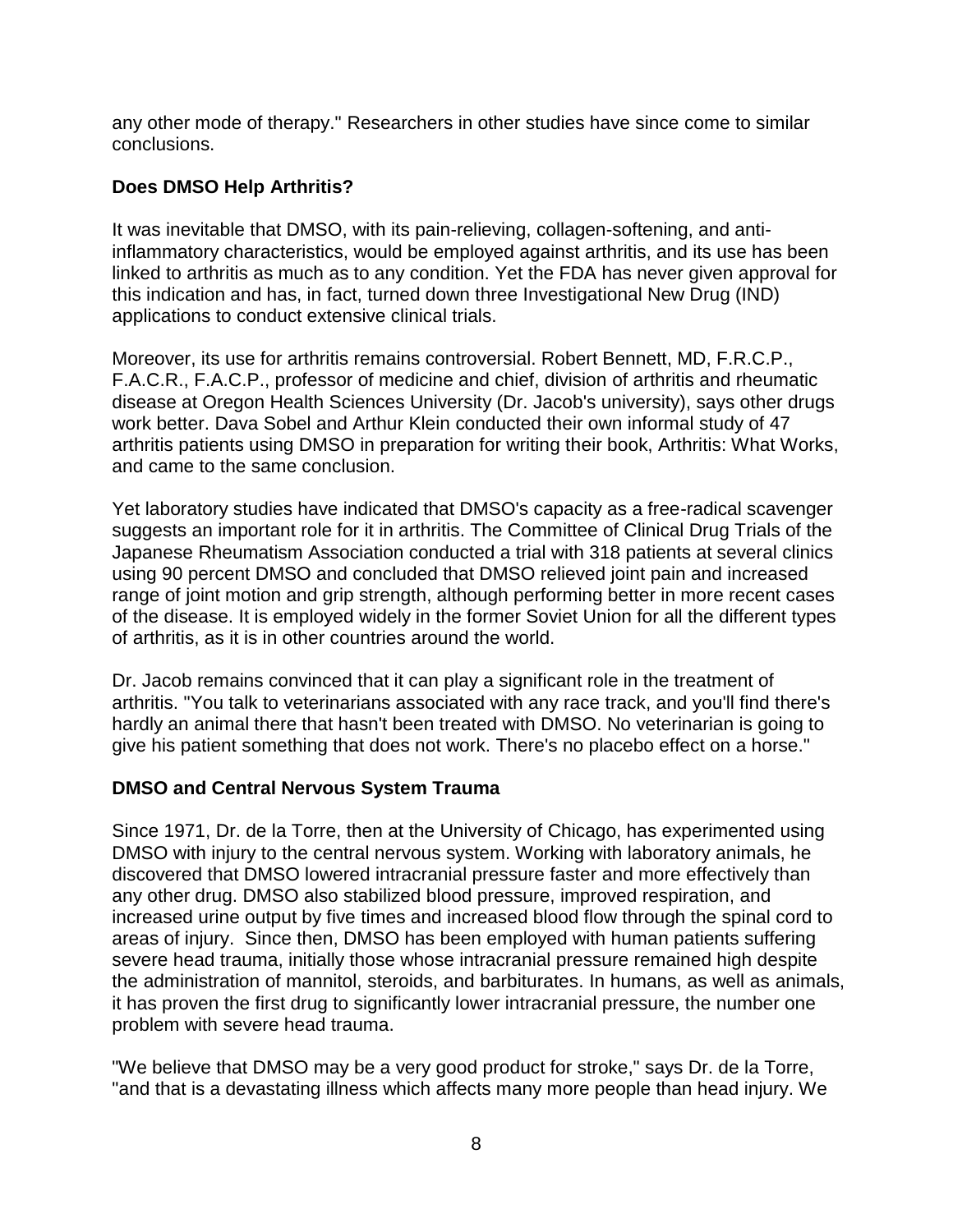have done some preliminary clinical trials, and there's a lot of animal data showing that it is a very good agent in dissolving clots."

#### **Other Possible Applications for DMSO**

Many other uses for DMSO have been hypothesized from its known qualities and have been tested in the laboratory or in small clinical trials. Mr. Bristol speaks with frustration about important findings that have never been followed up on because of the difficulty in finding funding and because "to have on your resume these days that you've worked on DMSO is the kiss of death." It is simply too controversial. A sampling of some other possible applications for this drug follows.

DMSO has long been used to promote healing. People who have it on hand often use it for minor cuts and burns and report that recovery is speedy. Several studies have documented DMSO use with soft tissue damage, local tissue death, skin ulcers, and burns.

In relation to cancer, several properties of DMSO have gained attention. In one study with rats, DMSO was found to delay the spread of one cancer and prolong survival rates with another. In other studies, it has been found to protect noncancer cells while potentiating the chemotherapeutic agent.

Much has been written recently about the worldwide crisis in antibiotic resistance among bacteria (see Alternative & Complementary Therapies, Volume 2, Number 3, 1996, pages 140-144) Here, too, DMSO may be able to play a role. Researcher as early as 1975 discovered that it could break down the resistance certain bacteria have developed.

In addition to its ability to lower intracranial pressure following closed head injury, Dr. de la Torre's work suggests that the drug may actually have the ability to prevent paralysis, given its ability to speedily clean out cellular debris and stop the inflammation that prevents blood from reaching muscle, leading to the death of muscle tissue.

With its great antioxidant powers, DMSO could be used to mitigate some of the effects of aging, but little work has been done to investigate this possibility. Toxic shock, radiation sickness, and septicemia have all been postulated as responsive to DMSO, as have other conditions too numerous to mention here.

#### **DMSO in the Future**

Will DMSO ever sit on the shelves of pharmacies in this country as a legal prescriptive for many of the conditions it may be able to address? Will the studies we need to discover when this drug is most appropriate ever be done? Given the difficulties the drug has run into so far and the recent development of new drugs that perform some of the same functions, Mr. Bristol is doubtful. Others, however, such as Dr. Jacob and Dr. de la Torre, see the FDA approval of DMSO for interstitial cystitis and the more recent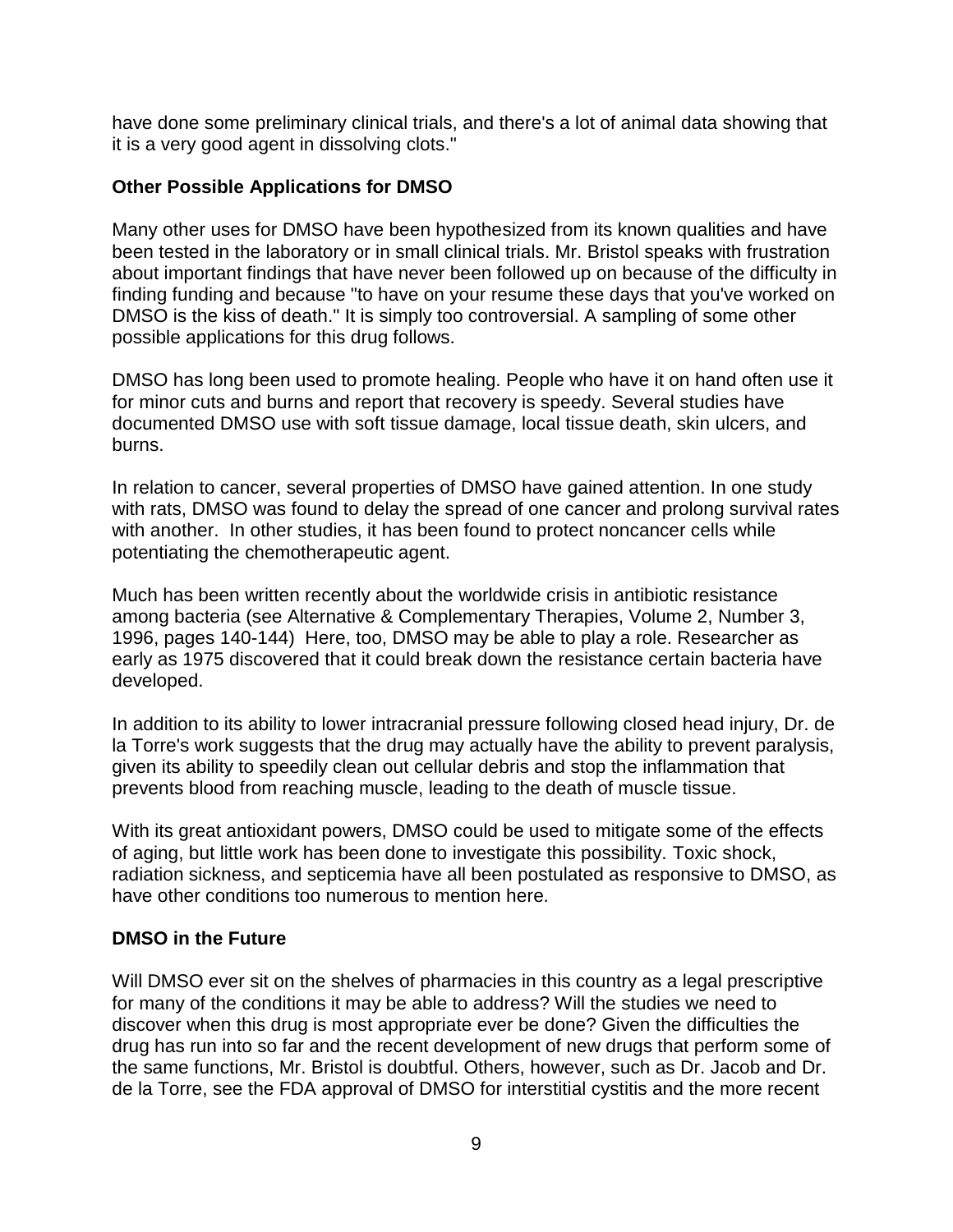FDA go-ahead for DMSO trials with closed head injury as new indications of hope. The cystitis approval means that physicians may use it at their discretion for other uses, giving DMSO a new legitimacy.

Dr. Jacob continues to believe that DMSO should not even be called a drug but is more correctly a new therapeutic principle, with an effect on medicine that will be profound in many areas. Whether that is true cannot be known without extensive a publicly reported trials, which are dependent on the willingness of researchers to undertake rigorous studies in this still-unfashionable tack and of pharmaceutical companies and other investors to back them up. That this is a live issue is proved by the difficulty the investigators with approval to test DMSO for closed head injury clinically are having finding funds to conduct the trials.

In 1980, testifying before the Select Committee on Agin of the U.S. House of Representatives, Dr. Scherbel said, "The controversy that exists over the clinical effectiveness of DMSO is not well-founded--clinical effectiveness may be variable in different patients. If toxicity is consistently minimal, the drug should not be restricted from practice. The clinical effectiveness of DMSO can be decided with complete satisfaction if the drug is made available to the practicing physician. The number of patient complaints about pain and the number of phone calls to the doctor's office will decide quickly whether or not the drug is effective."

It may be premature to call for the full rehabilitation of DMSO, but it is time to call for a full investigation of its true range of capabilities.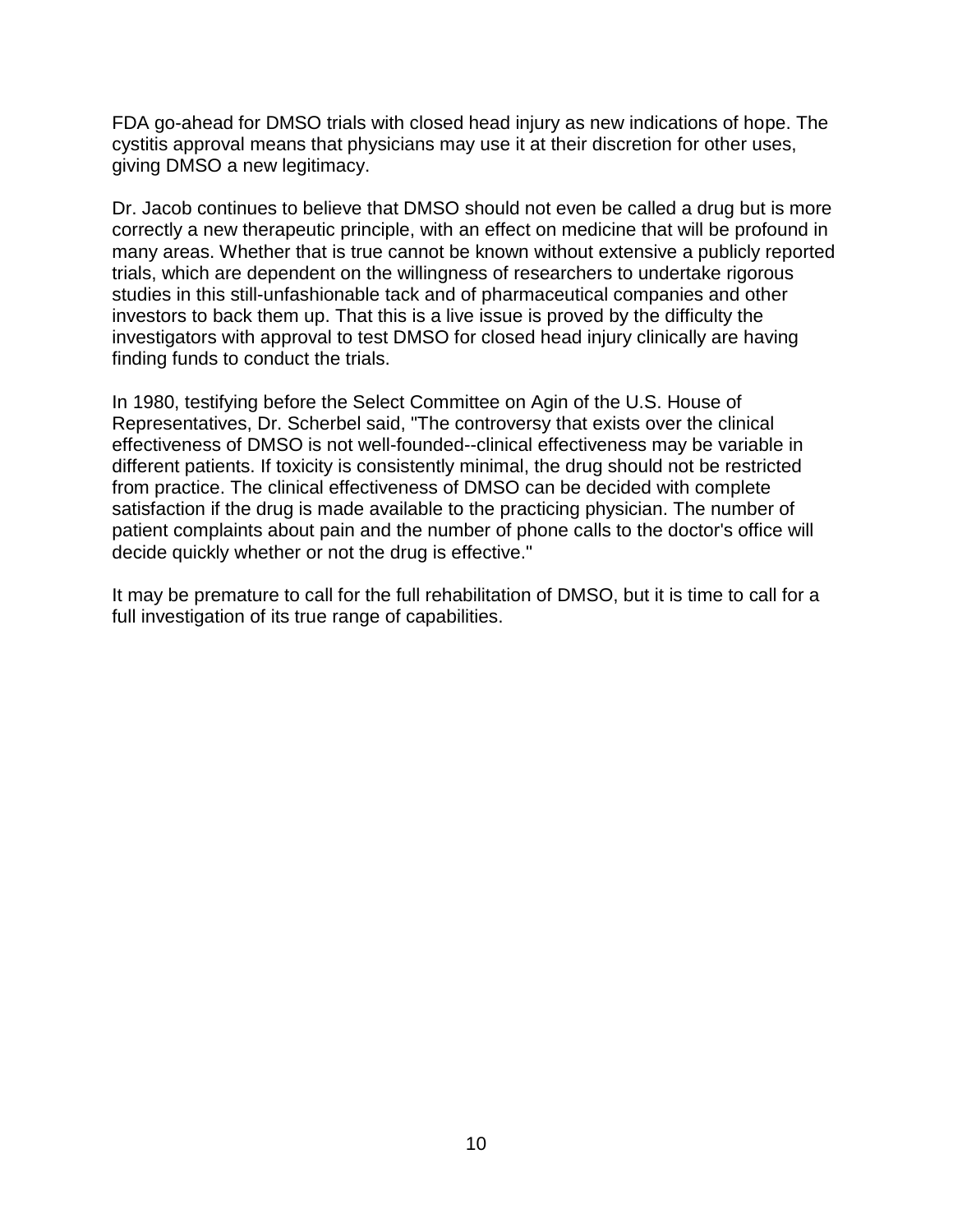## **DMSO - The Magic Bullet For Cancer**

Source:<http://cancertutor.com/Cancer/DMSO.html>

#### **Introduction**

Have you ever heard of a "P.E.T. Scan?" When using a PET Scan a technician will give a cancer patient a solution of radioactive glucose (i.e. a radioactive tracer or tagged glucose). Since cancer cells consume 15 times more glucose than normal cells, the cancer cells will absorb 15 times more of this radioactive glucose than normal cells. The result is that when they do the PET Scan the cancer cells show up in the X-Ray. Orthodox medicine thus knows how to target cancer cells. If orthodox medicine were truly interested in curing cancer, don't you think they would look for ways to "tag" glucose in such a way that the glucose targeted cancer cells and killed them? In other words, don't you think orthodox medicine would look for a way to target cancer cells with the intent to kill the cancer cells rather than simply have them show up on an X-Ray? Such a cancer treatment does exist!! But rather than use glucose it uses DMSO (Dimethylsulfoxide). Essentially:

1) The DMSO "binds" to (i.e. chemically attaches to) certain kinds of chemotherapy drugs, then

- 2) The DMSO (which always targets cancer cells) will target the cancer cells, and
- 3) The DMSO will drag the chemotherapy into the cancer cells, and
- 4) The chemotherapy (which is now able to target cancer cells) will kill the cancer cells.

Normally, chemotherapy targets "fast-growing" cells, meaning normally chemotherapy does NOT target cancer cells. But wih this treatment chemotherapy targets only cancer cells. Only very small doses of chemotherapy are needed and there are no side-effects from the chemotherapy since all of the chemotherapy targets cancer cells.

There was actually a medical doctor who used this DMSO / chemotherapy treatment (i.e. which I call "DMSO Potentiation Therapy"). But rather than give that medical doctor the Nobel Prize for curing cancer, the FDA raided his office and shut him down permanently.

#### **A Brief Introduction to DMSO**

The orthodox medical community claims to be looking for a "magic bullet" that helps chemotherapy target cancer cells. Why is finding a "magic bullet" so important? Chemotherapy does not target cancer cells, and because of this, chemotherapy:

- 1) Kills far more normal cells than cancer cells, and
- 2) Damages and toxifies many of the normal cells that do survive.

Thus, if a substance could be found that helps chemotherapy target cancer cells, FAR LESS chemotherapy would be needed and the patient would have VIRTUALLY ZERO SIDE-EFFECTS from chemotherapy. This is both because less chemotherapy would be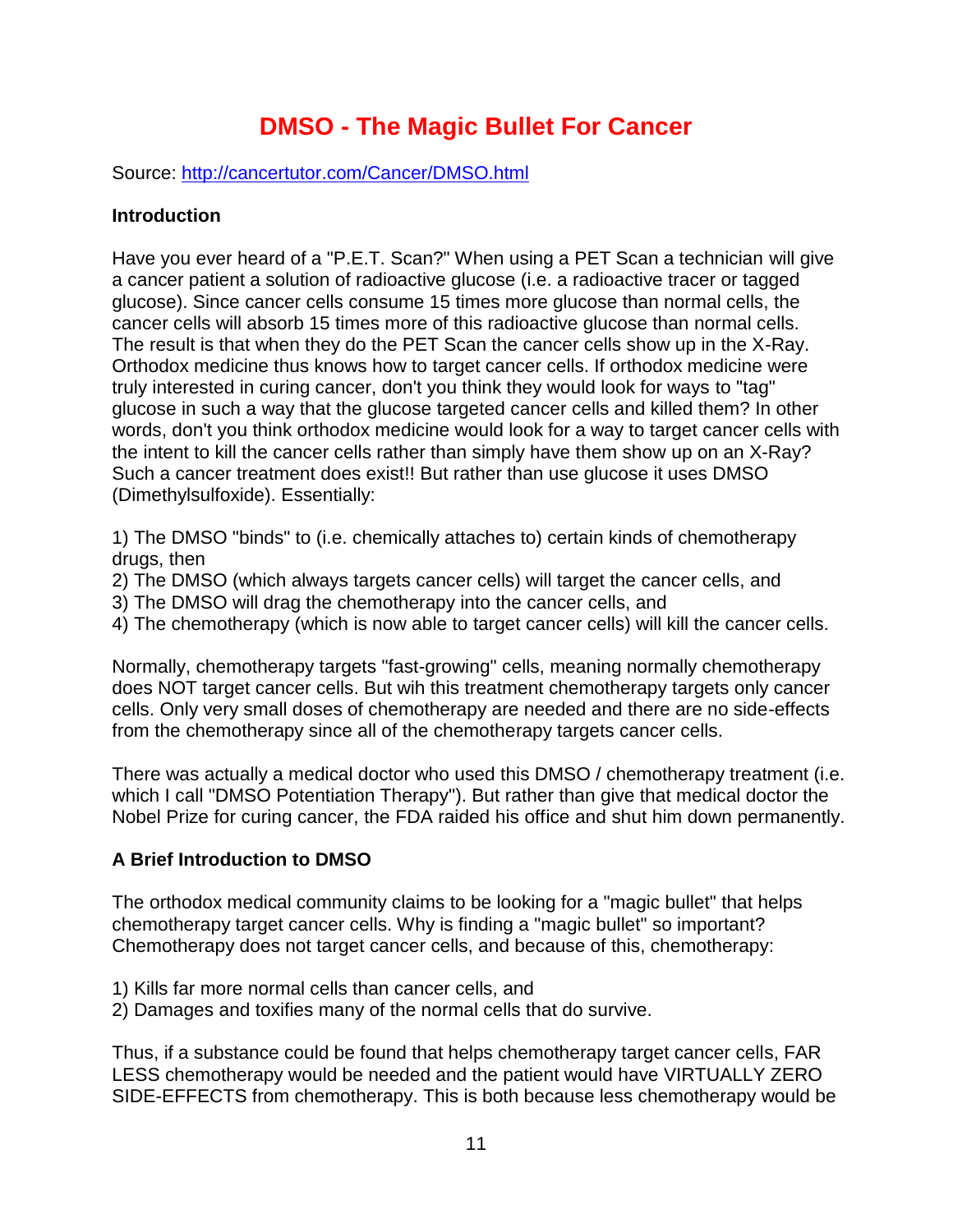needed and because only the cancer cells would be affected by the chemotherapy, meaning normal cells would not be damaged and killed by chemotherapy!!!!!

In addition to all of this, if such a substance were found and used the "true cure rate" for orthodox medicine would rise from 3% to above 90%!! Most cancer patients die because of the complications of surgery, radiation and chemotherapy. Because of the way chemotherapy works, doctors cannot give enough chemotherapy to cure cancer because the patient would die from the side-effects BEFORE the cancer was cured. A "magic bullet" would solve all of these problems.

If such a "magic bullet" were used FIRST by orthodox medicine, meaning the cut/burn/slash treatments were avoided (except in rare cases where there is imminent danger from a tumor blocking fluids or pressing against something), a 90% true cure rate would be easy to achieve. In fact, with alternative medicine, for those people who know what they are doing, a 90% cure rate, by those who avoid orthodox medicine, is very easy to achieve. Orthodox medicine could do the same thing if they found and used a magic bullet.

But the fact of the matter is that the leaders in the medical community have absolutely no interest in finding a "magic bullet." A "magic bullet" would cost the drug companies hundreds of billions of dollars, patients would have less hospitalization, less doctor visits, etc. The fact is, no one wants a "magic bullet" to be found. The evidence that this is true is that two "magic bullets" are already known to exist, but no one is using them except for a handful of doctors.

#### **Insulin Potentiation Therapy**

For example, in the 1940s it was discovered that cancer can be treated with insulin. Soon after it was found out why. Insulin helps certain kinds of chemotherapy target the cancer cells by making it much easier for the chemotherapy to get inside of cancer cells!! This led to the development of Insulin Potentiation Therapy (IPT).

"Beyond these metabolic effects of insulin here, what is further considered to be operative is that at least some of the ten thousand fold increase in the cytotoxic effect of methotrexate [a chemotherapy drug] is due to an increased intracellular concentration of the drug due to insulin's physiological action in altering cell membrane permeability. It is thought that this effect exists on account of the insulin receptors on the cancer cell membranes, and that these facilitate the transmembrane transport of the chemotherapeutic drug into the intracellular compartment of these breast cancer cells."

[http://weeksmd.com/articles/cancer/Insulin\\_potentiation\\_therapy.html](http://weeksmd.com/articles/cancer/Insulin_potentiation_therapy.html)

In the early days of IPT a person had to be put into an insulin coma in order for IPT to be effective. This is no longer the case, but the orthodox medical community still ignores this treatment.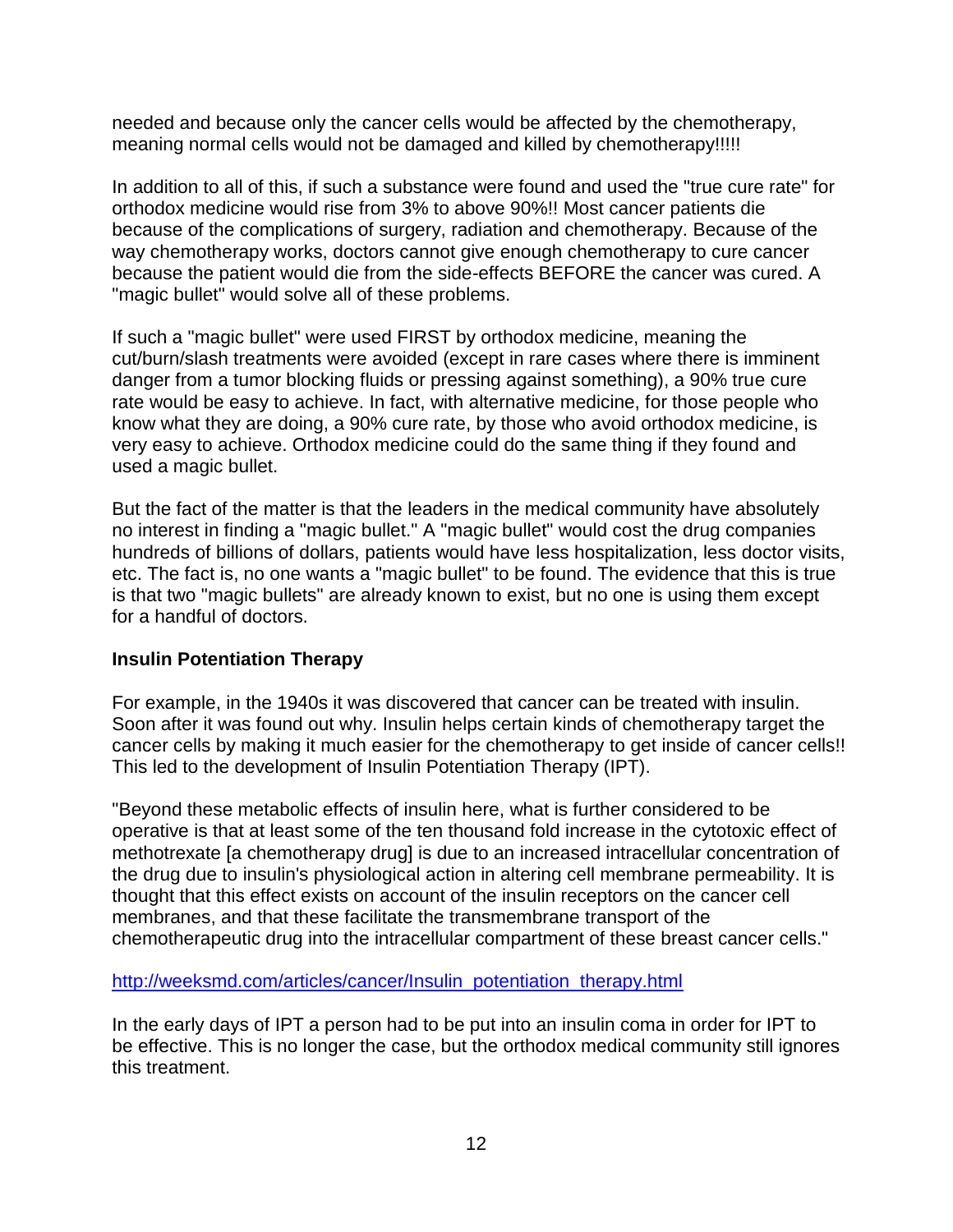#### **DMSO**

No later than 1968, it was discovered that there was another product that could target cancer cells, but this product actually bound to the chemotherapy. In this article (which will be linked to below):

"Haematoxylon [a dye] Dissolved in Dimethylsulfoxide [DMSO] Used in Recurrent Neoplasms [i.e. cancer cells or tumor cells]," by E. J. Tucker, M.D., F.A.C.S., and A. Carrizo, M.D. in International Surgery, June 1968, Vol 49, No. 6, page 516-527 it was shown that DMSO targeted cancer cells!! Is it any wonder that the referee of the article stated:

"In spite of my criticisms, there are some parts of this study which do interest me very much. The fact that the Haematoxylon [a color die, which allowed the researchers to see which cells absorbed the DMSO and haematoxylon] and D.M.S.O. solution had a particular affinity for neoplasms [i.e. cancerous cells], and did not stain other tissues in animals could be most significant."

In other words, these researchers had discovered something that could bind to chemotherapy and then target cancer cells. They had found a second "magic bullet"!! The combination of DMSO and Haematoxylon was being used as a cure for cancer in this study. The combination performed very, very well. However, it was unfortunate that chemotherapy was used in many of the cases. Since DMSO binds to some types of chemotherapy (which was probably not known at the time), it is not know whether the success of the treatment was caused by the DMSO/chemotherapy combination or the DMSO/haematoxylon combination.

In any case, even though both DMSO and haematoxylon are purely non-toxic and purely natural (both come from trees), this is not a treatment that should be used at home. It can cause severe internal bleeding in some cases. It is far beyond the scope of this article to get into the use of this treatment.

The point is that the "magic bullet" had been found, which this website calls "DMSO Potentiation Therapy (DPT)." Obviously, further research using DMSO and chemotherapy, or DMSO and haematoxylon, never happened.

Why don't you ask your oncologist why research on the magic bullet discovered in 1968 was not followed up on!! You might mention the scientific study discussed above. In later studies DMSO was found to be a superb potentiator of Adriamycin, Cisplatin, 5 Fluorouracil, and Methotrexate, and others. For more information about DMSO and chemotherapy see the excellent book (which talks about both IPT and DMSO being combined with chemotherapy):

Treating Cancer With Insulin Potentiation Therapy, by Ross A. Hauser, M.D. and Marion A. Hauser, M.S.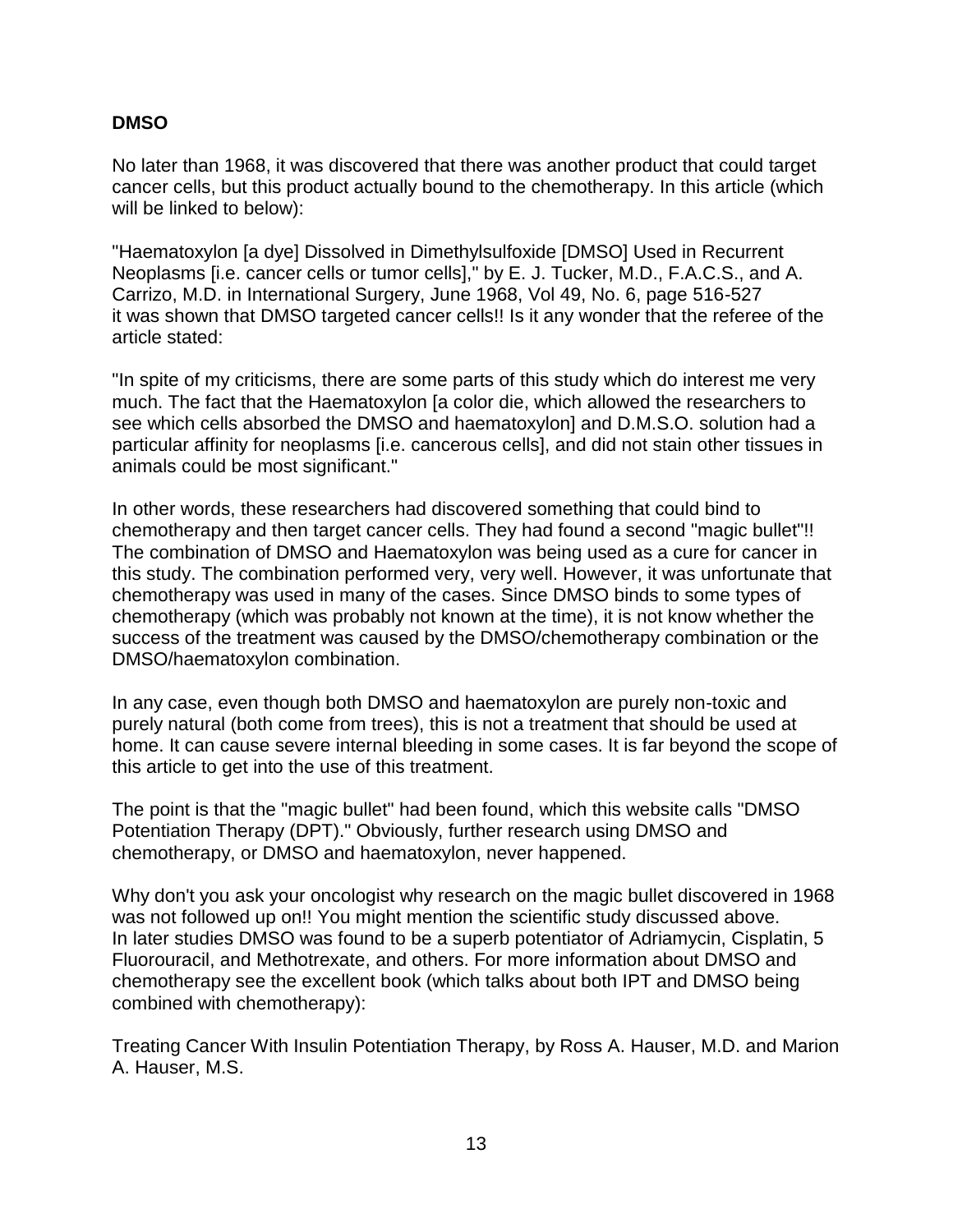Absolutely nothing has been done about these discoveries for almost 40 years!! The complete article discussing DMSO and Haematoxylon can be found at:

#### [The Original DMSO and Haematoxylon Journal Article](http://cancertutor.com/Dmso/DmsoArticle.html)

You might ask your oncologist why your chances of survival are only 3% (ignoring all of their statistical gibberish such as "5-year survival rates" and deceptive terms like "remission" and "response"), when your chance of survival would be over 90% if they used DMSO with very small doses of chemotherapy.

It would be better for medical doctors to treat cancer patients with the right treatment than to have patients treat themselves at home. Medical doctors can diagnose better, treat better, watch for developing problems better, etc. Unfortunately, doctors are using treatments that have been chosen solely on the basis of their profitability rather than their effectiveness.

DMSO is a highly non-toxic, 100% natural product that comes from the wood industry. But of course, like IPT, this discovery was buried. DMSO, being a natural product, cannot be patented and cannot be made profitable because it is produced by the ton in the wood industry. The only side-effect of using DMSO in humans is body odor (which varies from patient to patient).

The FDA took note of the effectiveness of DMSO at treating pain and made it illegal for medical uses in order to protect the profits of the aspirin companies (in those days aspirin was used to treat arthritis). Thus, it must be sold today as a "solvent." Few people can grasp the concept that government agencies are organized for the sole purpose of being the "police force" of large, corrupt corporations.

While it is generally believed that orthodox medicine and modern corrupt politicians persecute alternative medicine, this is not technically correct. What they do is persecute ANY cure for cancer, it doesn't matter whether it is orthodox or alternative. The proof of this is IPT and DMSO, which can both be combined with chemotherapy. It appears that orthodox medicine persecutes alternative medicine only because there are far more alternative cancer treatments that can cure cancer than orthodox treatments.

Another substance that targets cancer cells is being researched at Purdue University and other places: folic acid. This too will be buried unless it can lead to MORE PROFITABLE cancer treatments.

But alternative medicine is not interested in combining DMSO with chemotherapy. DMSO will combine with many substances, grab them, and drag them into cancer cells. It will also blast through the blood-brain barrier like it wasn't even there.

DMSO has been combined successfully with hydrogen peroxide (e.g. see Donsbach), cesium chloride, MSM (though it may not bind to MSM), and other products.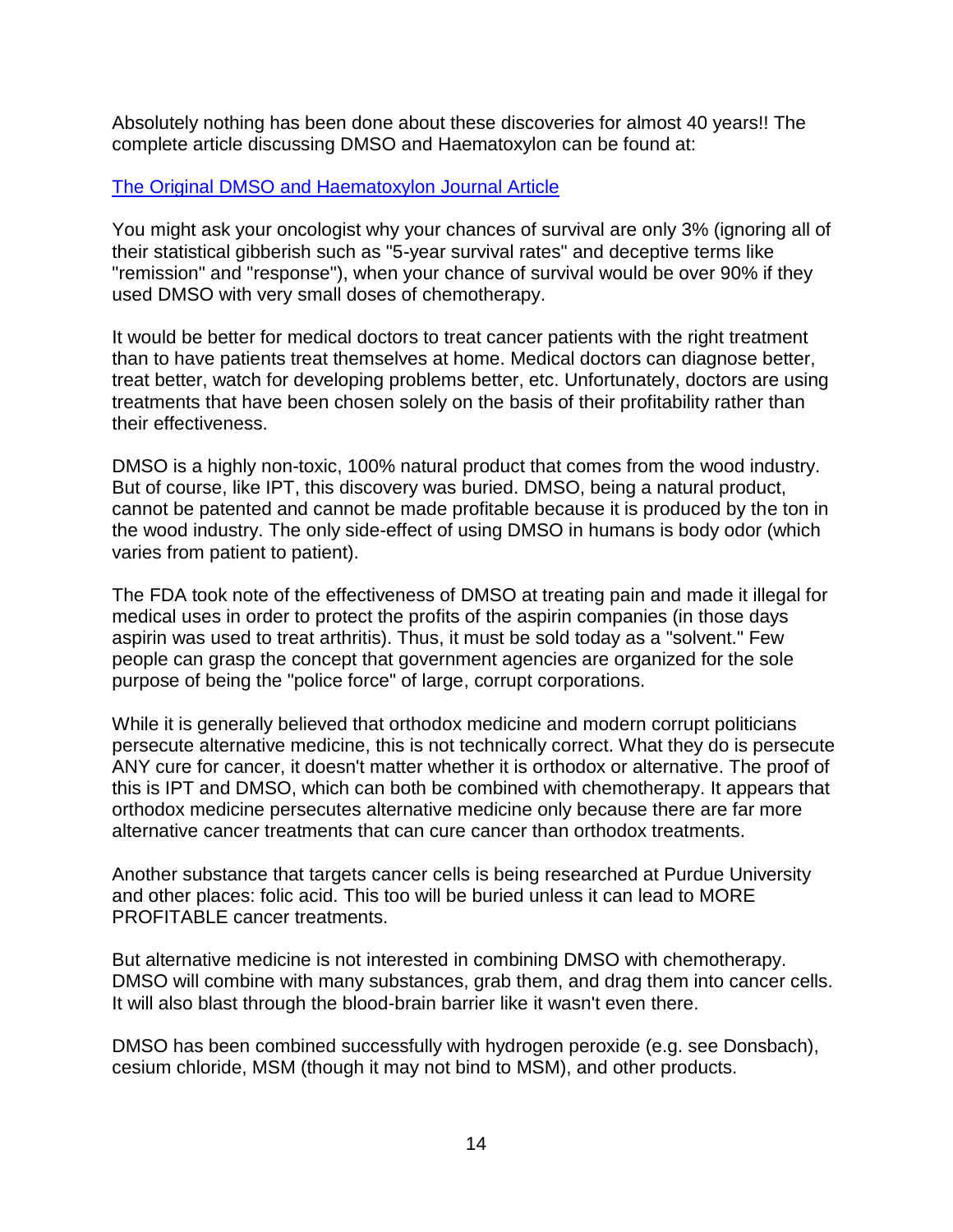(Note: The issue has come up several times whether it would be a good idea to mix DMSO with full-strength chemotherapy. This question generally comes up when someone wants to take cesium chloride and DMSO with their chemotherapy. The theory would lean against such advice, however, in actual practice many patients on chemotherapy have also taken DMSO. It does not seem to cause a problem, but whether the DMSO binds to the chemotherapy would depend on which chemotherapy was being used. DMSO does not bind to every type of chemotherapy, only certain kinds (the exact kinds are not totally known because the FDA forced all research on DMSO to stop).

#### **DMSO Potentiation Protocol**

#### **DPT and IPT**

DMSO Potentiation Therapy (DPT) is generally not used by itself. When it is used, it is generally used in combination with Insulin Potentiation Therapy (IPT). These two treatments are very synergistic because the DMSO binds to chemotherapy and the insulin opens up the membranes of the cancer cells.

The result of combining these two treatments is that there is a double effect on the chemotherapy targeting the cancer cells and getting inside the cancer cells. The book Treating Cancer With Insulin Potentiation Therapy, mentioned above, discusses which kinds of chemotherapy bind to DMSO and it talks about which kinds of chemotherapy work best with insulin.

#### **DMSO and MSM**

DMSO and MSM, when used together, have been shown to cause cancer cells in vitro to revert back to being normal cells. The only way this can happen is if they kill the microbe(s) inside of the cancer cell and/or completely reverse the anaerobic metabolism. However, the only treatment designed to take advantage of this discovery is still an experimental treatment. It is not experimental due to toxicity, it is perfectly safe to use, it is only experimental in the sense that no one knows yet how to convert what was discovered in the lab into an actual cancer treatment.

It is also not known whether MSM actually helps the DMSO revert cancer cells into normal cells. DMSO, by itself, has been shown to revert many types of cancer cells into normal cells.

#### **Cesium Chloride / DMSO Protocol**

DMSO is generally used in alternative medicine with liquid ionic cesium chloride. See: [Cesium Chloride Protocol](http://cancertutor.com/Cancer/Alkaline.html)

DMSO helps cesium chloride get inside of cancer cells, though cesium chloride is perfectly capable of doing this by itself. What DMSO is really used for is to get the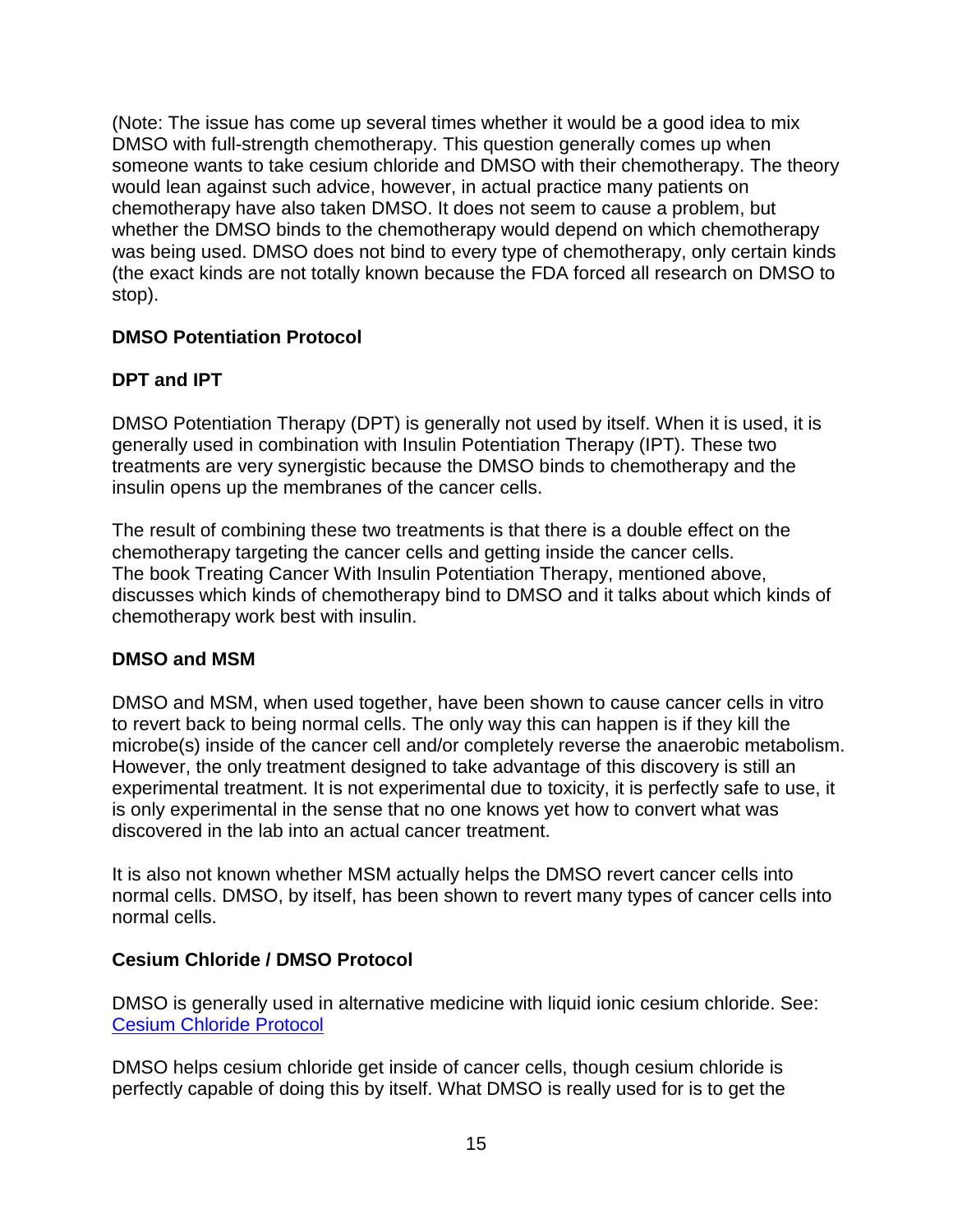cesium chloride through the skin, into the blood stream. Neither cesium chloride nor DMSO should be taken orally, thus it is a perfect marriage to mix the two together and let the DMSO carry the cesium chloride through the skin.

DMSO is especially effective with brain cancer patients because of how quickly it gets past the blood-brain barrier, but it can be used productively with any type of cancer. In a case study, one brain cancer patient had a tumor in his brain pressing against one of his optic nerves. When he mixed DMSO with the cesium chloride he could literally feel the cesium chloride and DMSO getting into his tumor within 15 minutes. He could feel it because his tumor was pressing against an optic nerve.

DMSO should be used only as a topical application to the skin, but NOT near where any dense concentrations of cancer cells are and NOT touching any surface cancer cells. DMSO will penetrate the skin and help get the cesium chloride, and many other alternative cancer treatments, into the cancer cells.

If you use DMSO you may get a rash. Just spray some water on the rash and it will go away. The rash is caused by the DMSO dehydrating the skin.

DMSO should not be taken orally unless it is mixed with at least 8 ounces (i.e. 1 cup) of water or some type of juice. Even seventy percent DMSO (actually it is 99.9% pure DMSO, mixed with 30% distilled water) could cause dehydration in the digestive tract unless it is mixed with enough water or juice! DMSO should never be taken orally for more than a short time. Even when taken with enough liquids it will cause stomach problems!

It is highly advised that the Cesium Chloride / DMSO Protocol be used under the direction of an expert, either by telephone or in a clinic setting. For all practical purposes, the FDA and AMA have shut down the use of cesium chloride and DMSO in a clinic setting inside the U.S. Thus, in the U.S. there is no choice but to use a vendor who is an expert in safely using the protocol. The Cesium Chloride / DMSO Protocol goes into this issue in more depth, but keep this critical issue in mind!

Note: Due to the FDA harassment of DMSO (and by the way, a lot of research on DMSO has been suppressed), vendors of DMSO cannot sell it for medical reasons. Thus, when you visit a web site that sells DMSO it will be sold as a "solvent." Do not be concerned, DMSO is an all natural product and is absolutely nontoxic at recommended dosages.

#### **DMSO Protocol and Safety Warnings**

DMSO is an amazing product. Unfortunately, there are some strong warnings that go with its use. Do not be alarmed by these safety warning, they are easy to implement. First, pregnant women, women who may be pregnant, women who may become pregnant, or women who are nursing, should not use DMSO - period! Even though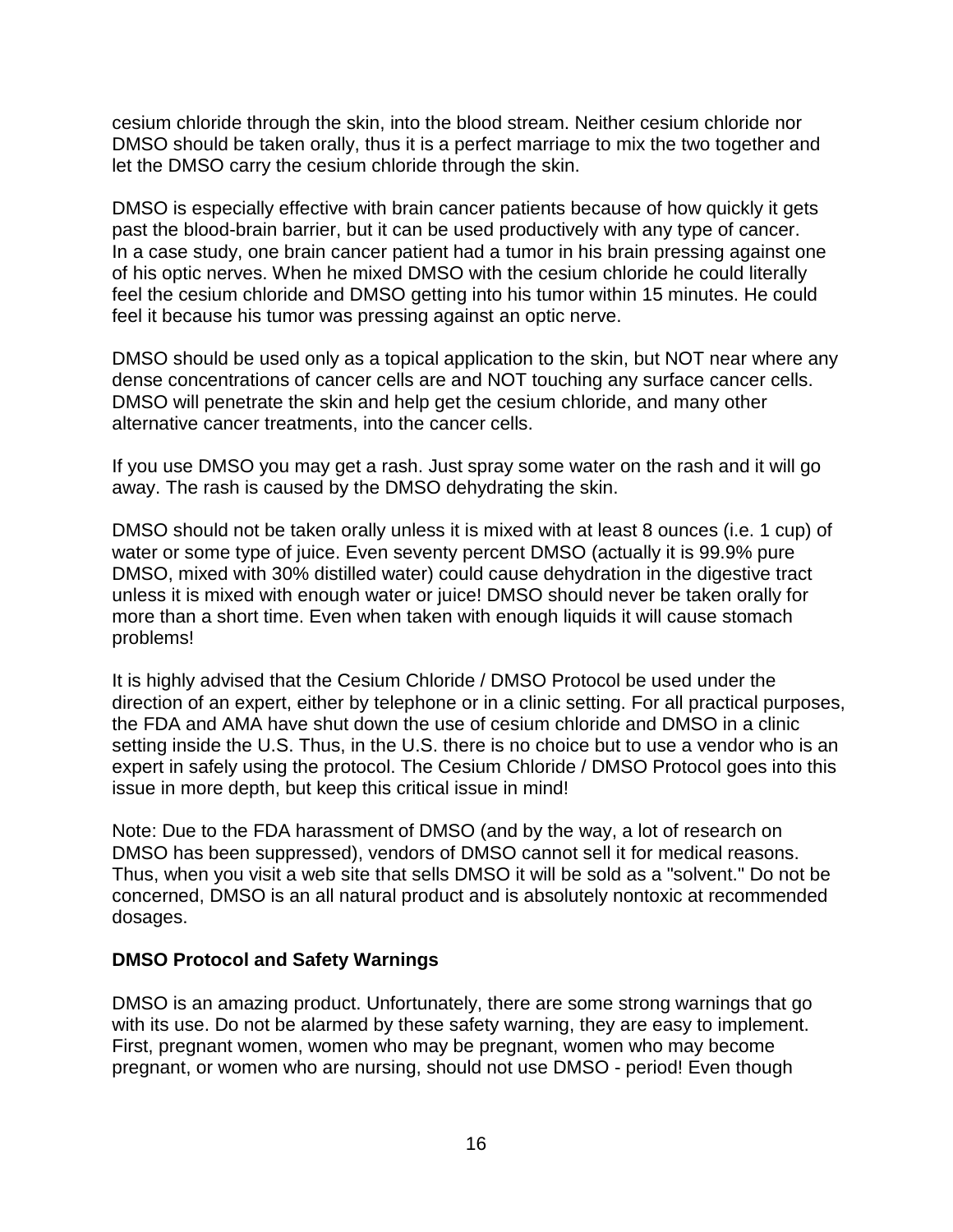there is no evidence that DMSO causes birth defects, the similarity between early fetal cells and cancer cells is so great that it is better to err on the side of caution. Second, do NOT let it come into contact with your eyes. Again, there is no evidence this will cause problems, but it is better to err on the side of caution.

Third, do NOT use plastic, latex or rubber gloves, or any other kind of gloves, when handling DMSO. The DMSO may bind to the gloves and take the substance into your cells causing severe illness. A technician who was working with the scientists who originally discovered DMSO became very sick from handling the newly discovered DMSO with lab gloves. While some surgical gloves may be of such quality that they can be used to handle DMSO, if you use any type of gloves you do so at your own risk. However, these rules create a problem. It is highly advised to use gloves when administering DMSO on the skin or else the hands will become very wrinkled. Fortunately, there are simple tests to see if the DMSO is binding to the gloves and creating a danger.

If the person rubbing the DMSO onto the skin of a cancer patient wants to use a plastic, latex or rubber glove, there are two simple ways to test if the DMSO is binding to the plastic, latex or rubber. First, you can soak one finger tip of the glove in DMSO for 24 hours. If there is no damage to the glove after the test it is OK to use. Or you can pour some DMSO into the inside finger tip of the glove for 24 hours. Then turn the glove inside-out and see if there is any damage where the DMSO was. If not, it is OK to use. Fourth, do NOT let the DMSO come into contact with any type of clothing or anything else.

In short, it should go straight from the bottle, into a mixing glass (made of glass, wood, ceramic or metal) and then the mixed product should be put on the skin, but not above or touching any cancer cells.

The following substances are always safe to use with DMSO: GLASS, WOOD, CERAMIC or METAL containers.

Rigid plastic containers are generally safe to use as well, such as spray bottles. In fact, spray bottles, of glass, rigid plastic or metal, are the preferred way of administering DMSO. Of course, it will still need to be spread by hand.

Having said all of that DMSO is a superb product and very safe to use if you take reasonable precautions.

The DMSO can be purchased as a liquid, gel or cream. The rules are the same for each. Important Notes About Purchasing DMSO

It is very important that the DMSO you purchase has not had anything added to it to make it unsuitable for human consumption. Most commercial vendors in the U.S. do sell "food grade" DMSO, meaning it is safe for human consumption. However, I should emphasize that DMSO vendors cannot advertise their product is for human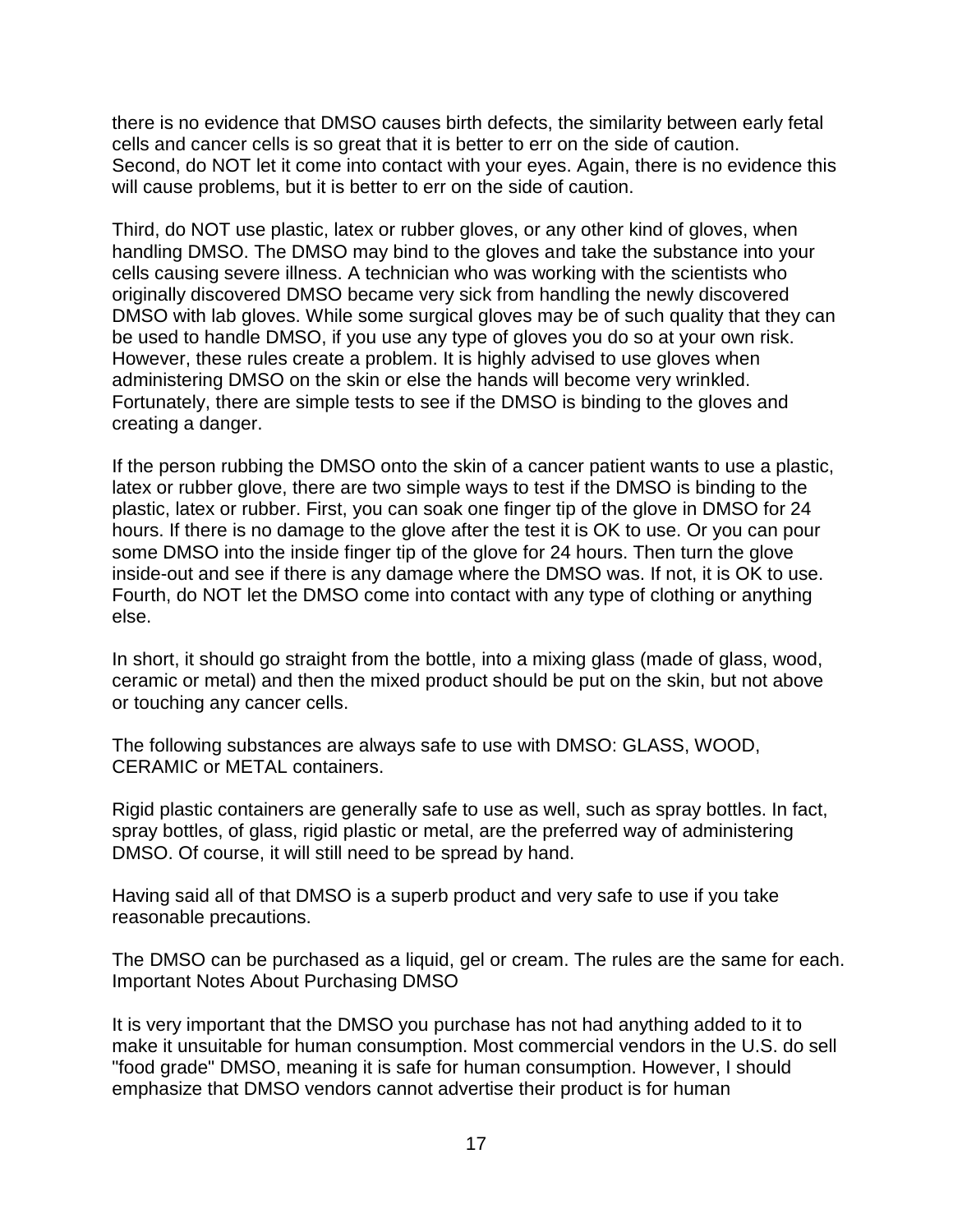consumption because the FDA, as part of their effort to destroy alternative medicine, has outlawed DMSO for human consumption. Vendors must sell DMSO as a "solvent." The way you can tell whether it is food grade, is this: if the vendor also sells DMSO cream/gel in a jar, and has safety warnings, then all of their DMSO is food grade unless otherwise stated.

This is a key issue especially for those outside of the U.S. Every country has different laws and different procedures for the manufacture of DMSO. Outside of the U.S. the DMSO vendors probably do not sell the DMSO cream in a jar, thus you will have to ask them, or look for documentation, that it is safe for human consumption.

Here is an important comment about DMSO:

"The first quality that struck Dr. Jacob about the drug was its ability to pass through membranes, an ability that has been verified by numerous subsequent researchers. DMSO's ability to do this varies proportionally with its strength--up to a 90 percent solution. From 70 percent to 90 percent has been found to be the most effective strength across the skin, and, oddly, performance drops with concentrations higher than 90 percent. Lower concentrations are sufficient to cross other membranes. Thus, 15 percent DMSO will easily penetrate the bladder.

In addition, DMSO can carry other drugs with it across membranes. It is more successful ferrying some drugs, such as morphine sulfate, penicillin, steroids, and cortisone, than others, such as insulin. What it will carry depends on the molecular weight, shape, and electrochemistry of the molecules. This property would enable DMSO to act as a new drug delivery system that would lower the risk of infection occurring whenever skin is penetrated."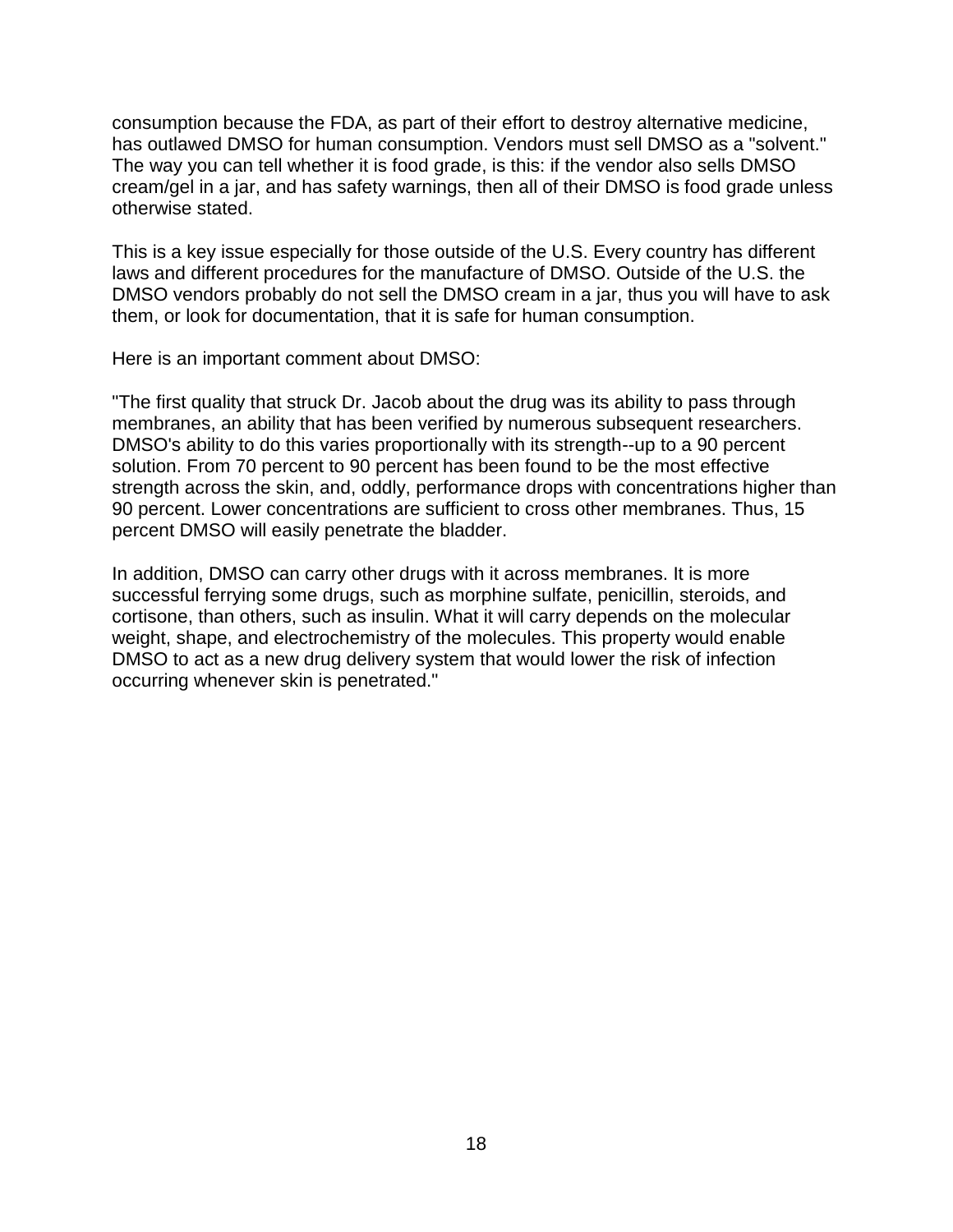## **Cesium and DMSO Protocols**

Source:

[http://www.thewolfeclinic.com/supplements/ionic\\_cesium\\_plus\\_with\\_rubidium.html](http://www.thewolfeclinic.com/supplements/ionic_cesium_plus_with_rubidium.html)

#### **CESIUM CHLORIDE (With Rubidium) PROTOCOL**

Although Cesium Chloride is a safe and effective protocol for the treatment of cancer it should be done under the supervision of a Health Care provider familiar with the procedure. It is important that you have blood tests done to evaluate electrolytes such as potassium, magnesium, calcium, sodium and uric acid every 14 to 30 days. An imbalance in one of these electrolytes can cause health problems or make the treatment ineffective. Detected early, imbalances can be corrected to avoid complications and ensure an effective treatment. Radiology tests should be repeated every 60 to 90 days to confirm results.

#### **Understanding How Cesium Chloride Works**

For a variety of reasons, sufficient oxygen sometimes cannot get into normal cells. When the level of oxygen a normal cell becomes too low, the normal cell will convert to becoming anaerobic.

A Nobel Prize in Medicine was awarded for proving that cancer cells are anaerobic. This means that when the cells do not burn oxygen, they convert to fermenting glucose to acquire energy.

In the absence of oxygen, the cell reverts to producing lactic acid through fermentation which makes the cell acidic. This destroys the ability of DNA and RNA to control cell division and thus the cancer cells begin to multiply unchecked. The cancer appears as a rapidly growing mass; this is due to the higher acidity of the cell which allows the cancer cells to thrive and expand.

#### **Cesium Chloride can have the following effects:**

- Enters the cell; making it alkaline
- limits the intake of glucose into the cell (thus starving the cell),
- prevents the production of lactic acid and this the cancer cell cannot proliferate

Ionic cesium chloride works by making cancer cells highly alkaline, typically 8.0 and above, thus killing the cancer cell. Cesium chloride not only kills cancer cells, it immediately stops the metastasis of the cancer, can shrink tumor masses within weeks, and almost always stops the pain of cancer within 12 to 36 hours.

H. Nieper in Hanover, Germany and by H. Sartori in Washington, DC as well as by a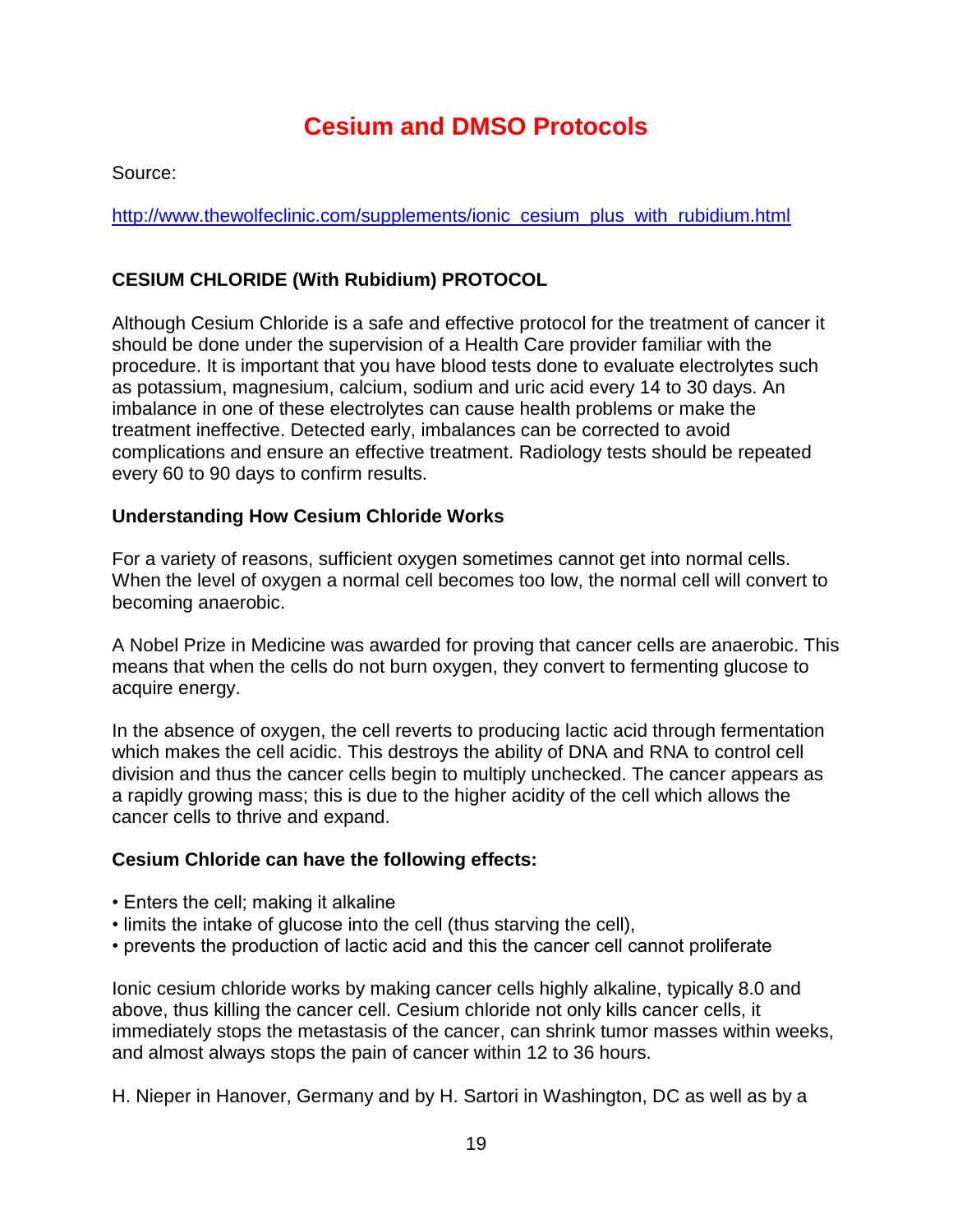number of other physicians studied effects of Cesium Chloride. Their observations were that most pain associated with cancer disappears within 12 to 36 hrs. In very few cases, there was a pain medication withdrawal circumstance that required a longer period of time to alleviate the symptoms.

The Cesium Chloride Protocol directly targets the acidic cancer cells while normal cells are not affected by the Cesium Chloride.

#### **The Pattern of Taking the Cesium Chloride and Potassium**

If you have symptoms from taking Cesium Chloride, call The Wolfe Clinic for further instruction.

Symptoms can include:

- numbness in the face: lips, chin or nose
- an extreme muscle weakness, such as in the legs
- very dry and scaly skin, which may split open or cause extreme itchiness
- Increased urination

A person should note that some of these symptoms are also symptoms of an excessive level of potassium in the blood.

ALL patients on cesium chloride should drink plenty of hexagonal or structured water in order to protect the kidneys. This is especially important for those who take more than 3 grams a day of cesium chloride.

Note: The cesium chloride, rubidium and potassium should ALWAYS be taken with food.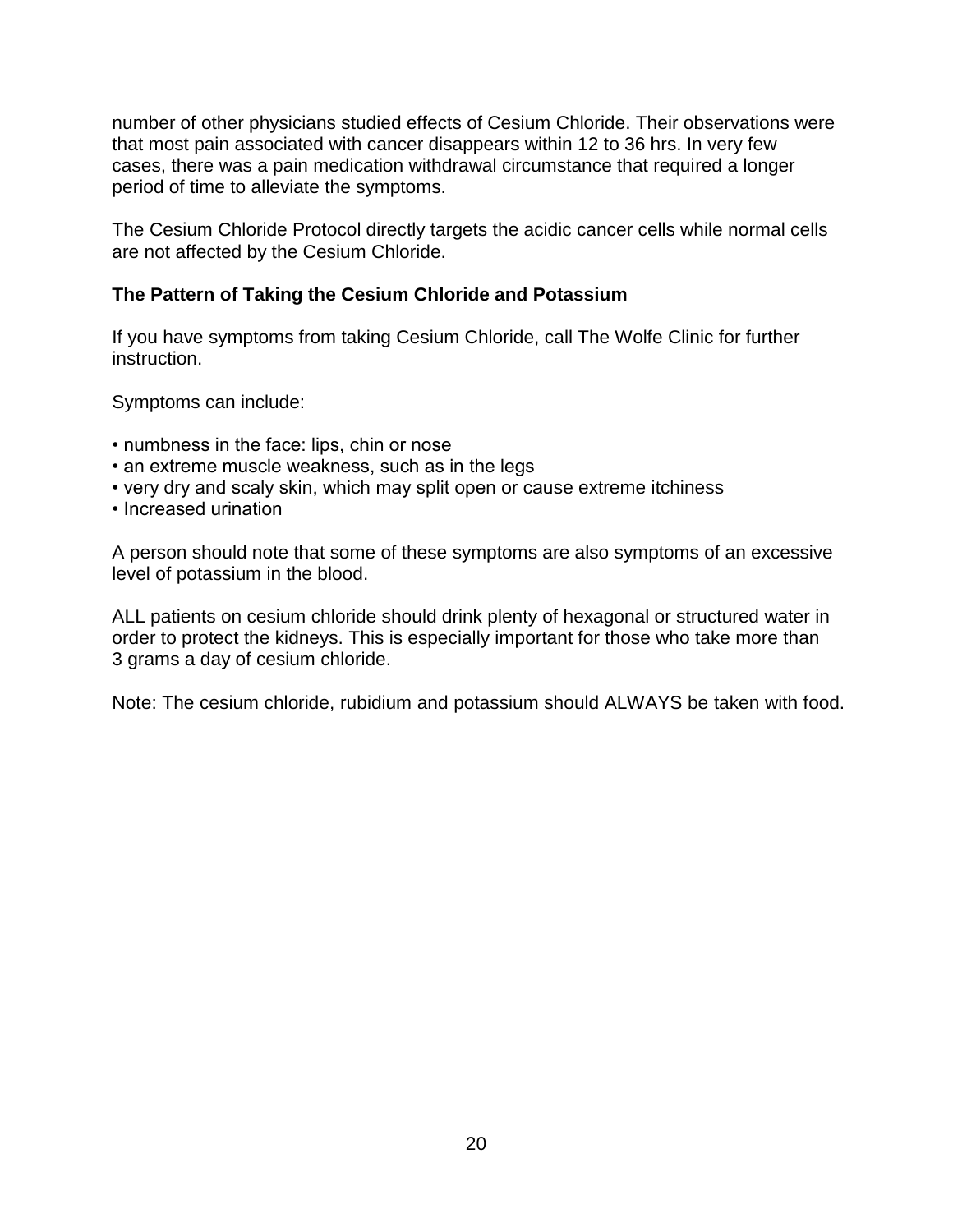### **DMSO: Nature's Healer**

Source:<http://www.emmessar.com/chemical/company/p1.htm>

(Excerpted from book by Dr. Morton Walker, DMSO: Nature's Healer)

The following information is provided for educational purposes. A qualified medical practitioner should always be consulted in the matter of receiving treatment advice for an illness.

#### **Background**

DMSO - dimethyl sulfoxide - is a simple by-product of the wood industry and is a solvent that can be produced in industrial or pharmaceutical grade. DMSO has variously been called a 'miracle' compound capable of relieving pain, diminishing swelling, reducing inflammation, encouraging healing and restoring normal cell function. One of the most well known and exotic properties of this solvent is its ability to penetrate living tissue and transport other medicines in their integral state deep into the body. For this reason, DMSO has been used by many in the treatment of burns and sprains, sports injuries, paralysis, arthritis, scleroderma and many of the degenerative diseases.

American doctor, Stanley W Jacob has worked with DMSO for many years and is considered one of the foremost authorities on the substance in the world. He states the following with regard to the therapeutic potential of DMSO: "We've barely scratched the surface [of DMSO's capabilities], for this is a new principle in medicine. We've only had three new principles in our century - the antibiotic principle, the cortisone principle, and now the DMSO principle - and the DMSO principle is the only one of our generation. Despite all the controversy, my guess is that history will record it this way."

When US Governor George Wallace travelled across the country to find pain relief from DMSO administered by Dr Jacob, the reputation of this painkilling solvent got a tremendous boost2. Wallace had been confined to a wheelchair since he was wounded in a 1972 assassination attempt while campaigning for the Democratic nomination for President at Laurel, Maryland. Wallace's discomforture was located in his flank, a condition which reportedly disappeared by faithfully dabbing DMSO over the affected area.

#### **DMSO Goes Public**

On 23rd March 1980 and again on 6th July of that year, the popular television program 60 Minutes reported on DMSO. In a presentation entitled "The Riddle of DMSO", presenter Mike Wallace covered the anecdotal patient history of the solvent and interviewed its main critics at the FDA. As a result of the broadcast, which reached the homes of 70 million viewers, the switchboards at Dr Jacob's office and others associated with the program were immediately swamped with up to 10,000 people figuratively crying, "Save me! Save me from my pain!" Pain victims sought out other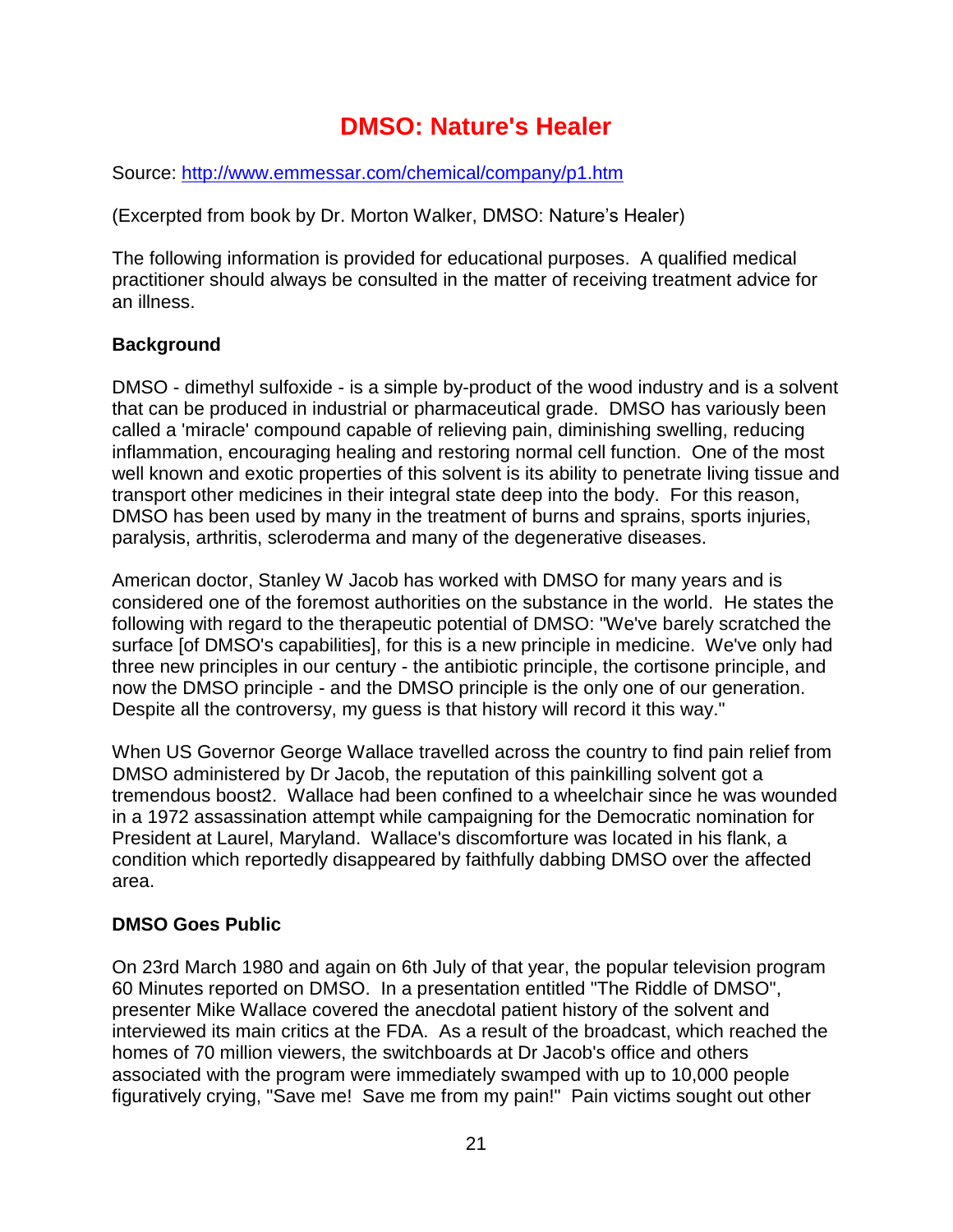physicians around the United States who were known to prescribe DMSO. They arrived in droves. Telephones in the offices of doctors and pharmacies in Florida, Oregon, Louisiana and Nevada rang busily for several days following the Sunday evening broadcast of 60 Minutes. A subsequent wire service report about the FDA's refusal to approve DMSO appeared around the country in Tuesday's newspapers. In his program footnote, presenter Mike Wallace stated, "Tomorrow morning in Washington, the House Committee on Ageing begins an inquiry into why DMSO is not available to all Americans for any appropriate ailment, including plain and simple pain." The numbers of letters and telephone calls that came into congressional offices enquiring about the cause of DMSO unavailability were massive. A sampling of the letters sent to just one congressman, Claude Pepper of Florida, are found in chapter 4 of my book.

#### **DMSO - Bane of the Establishment**

Dimethyl sulfoxide has had a battered thirty-year history completely out of proportion to its true track record. Officially, DMSO has never been approved for widespread medicinal use because medical authorities declare that the quality of medical trials and research on the substance has not been up to statutory requirements. Dr J Richard Crout, the chief FDA opponent to DMSO, reported that double-blind tests3 were mandatory before approval would be forthcoming from his agency. Yet researchers cannot conduct double-blind tests on DMSO because of the distinctive odour produced by the product after application. Within a few minutes of putting it on your skin, you can taste it on your tongue; it penetrates the skin and runs through the bloodstream so effectively. The alternative reason for not approving dimethyl sulfoxide, according to some DMSO proponents, could also be a simple question of economics: DMSO, painkiller extraordinary, is a common by-product of the wood industry and cannot be patented to great profit by the pharmaceutical industry. Ironically, even drug companies have had their DMSO INDs turned down4.

#### **The Medical Community Divided**

Because of the general public outcry about its ban in the United States, and of course because of Mike Wallace and his 60 Minutes, DMSO has become a household word and medical-political cause célèbre. Those doctors among us who have been using the drug for twenty-six to twenty-eight years never dreamed that it would become a focal point in the continuing battle between individual freedom and the power of government. My colleagues and I have been criticized, ridiculed and even persecuted in some medical circles for promoting and using DMSO. But I, and others like me, have come to the conclusion, having observed establishment thinking for forty years, that the only way a truly revolutionary treatment principle can be brought to the patient is by appealing to the general population through the information media. It is for this reason that I wrote the book, DMSO - Nature's Healer.

In spite of the rumours, DMSO has not been found unsafe for humans. Any side effects are merely minor irritations. DMSO stops bacterial growth. It relieves pain. As a vasodilator, the drug enlarges small blood vessels, increasing the circulation to an area.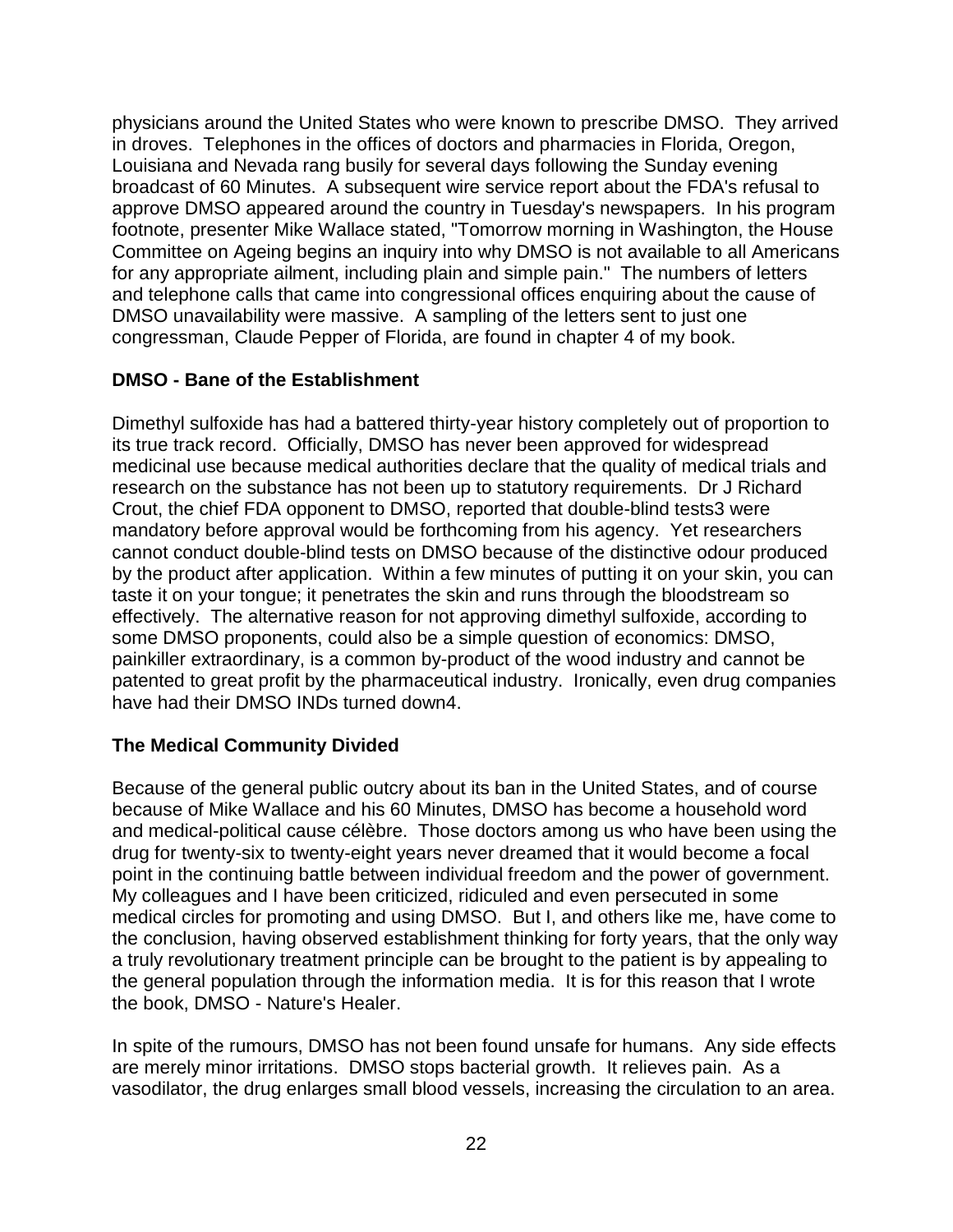It softens scar tissue and soothes burns. DMSO's anti-inflammatory activity relieves the swelling and inflammation of arthritis, bursitis, tendinitis, and other musculoskeletal injuries. DMSO has been found to benefit human body cells, tissues and organs in ways not yet properly understood by medical science. For this reason, I believe DMSO is the 21st century's newest healing principle with a very wide range of usefulness. It represents an entirely different way of treating diseases.

#### **DMSO and Cancer**

Cancer seems to respond well to DMSO. At Mount Sinai Hospital in New York City, Charlotte Friend MD has turned cancerous cells into harmless, normal ones in the test tube by putting them in touch with the DMSO solutions. DMSO is routinely used by alternative cancer clinics in Mexico to transport laetrile intravenously into the body. Because of extremely promising clinical results, research is still ongoing on a privately funded basis into DMSO's potential role in the breaking up of tumours and the killing of metastatic cancer cells in its own right. Yet the United States Food & Drug Administration and the UK Medicines Control Agency continue to forbid the advertising and retailing of DMSO for any medicinal purposes save one: for the treatment of the rare urinary bladder condition, interstitial cystitis.

As reported in the Journal of Clinical Oncology in November 1988, twenty cancer patients with extravasation of anthracycline (destructive secretions from tissues of the toxic chemotherapeutic agent anthracycline onto the recipient's skin with the potential to form cancerous ulcers) were treated on a single-arm pilot study with topically-applied 99% DMSO and observed for three months with regular examinations and photographs. DMSO was topically applied to approximately twice the surface area affected by the extravasation and allowed to air dry. This was repeated every six hours for fourteen days. In no patient did extravasation progress to cancerous ulceration or require surgical intervention, as is usual with this toxic chemotherapeutic agent for cancer. The authors of this report suggest that ulceration was statistically likely to have occurred in at least 17% of these patients. The only side effects reported from DMSO usage included a burning feeling on applications, subsequently associated with itch, redness, and mild scaling. Six patients reported a characteristic breath odour associated with oysters. The oncologists stated that topical DMSO appears to be a safe and effective treatment for the cancer-related condition, anthracycline extravasation5.

Numerous drugs dissolved in DMSO retain their therapeutic activity and their specific properties over a long period of time. DMSO not only maintains but strengthens and multiplies the action of the drugs dissolved in it, thus permitting the administration of lower doses than normally required to obtain a satisfactory response. In organ banks around the world, organs and tissues are stored and preserved in DMSO so that they are available for transplanting and grafting. Tissues such as red blood corpuscles for transfusions and semen for artificial insemination are preserved in this manner.

As a penetrating carrier of drugs, DMSO is unsurpassed. It easily carries necessary pharmaceuticals to any part of the body for therapeutic effect. It passes through cellular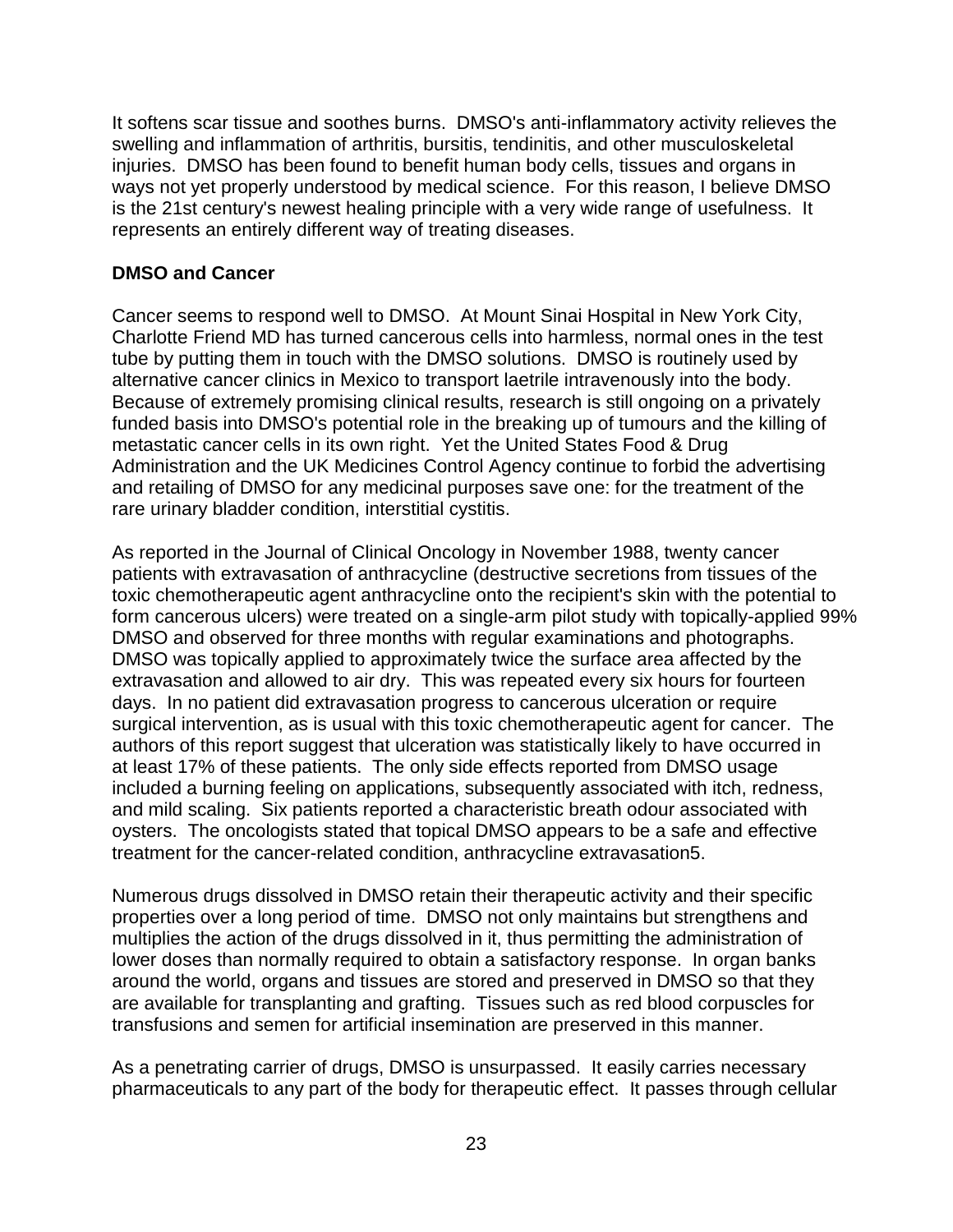membranes and tissues. It is for this reason, among many others, that DMSO is properly described less as 'a drug' by those intimate with it, more as a new and little understood therapeutic principle. As Dr Jacobs reported to an assembly of the American College of Advancement in Medicine, DMSO is more effective when used in conjunction with other medications which it can deliver throughout the body with spectacular ease. This can occur even when DMSO is applied topically, and the other medication ingested orally or intravenously.

For instance, DMSO will carry hydrocortisone or hexachlorophene into the deepest layers of the skin, producing a reservoir that remains for sixteen days and resists depletion by washing the skin with soap, water or alcohol. DMSO mixed with hydrogen peroxide 9% solution has proven highly effective in the treatment of oral and genital herpes when applied topically to the affected areas. Periodic outbreaks of the virus have been known in many cases to cease altogether with regular application.

An interesting observation is that the application of DMSO to one affected joint or area often leads to pain relief in some other location. DMSO has systemic effects. It is a depressant to the central nervous system and, of course, it reaches all areas of the body when absorbed through the skin and into the bloodstream.

Perhaps the effect DMSO has had on the lives of countless thousands may be summed up by the case of Ruth Lewis of Sarasota, Florida. Ruth, aged sixty-four, was in so much pain from rheumatoid arthritis that she couldn't walk without the aid of a fourlegged walking device. Pain had been her constant companion for over twenty years. When she recently sustained a back injury, she was told by her physicians to have at least six months total bed rest.

Realising that this could spell the end of her walking days for ever, the determined Ruth had her son and husband physically carry her into the Douglass preventative medicine clinic in Marietta, Georgia to undergo a course of treatment with DMSO.

"I had previously experienced many months of severe pain in my hips and legs, visiting specialists, diagnostic clinics, hospitalisation in traction and other procedures," said Ruth. "When I entered the doctor's office for DMSO treatment, I was unable to put both feet on the ground. After two-and-a-half weeks of intravenous DMSO treatment, I walked out of that office without any help whatsoever - no cane - no support at all.

"I had not been able to close my right hand completely for over a year. It even kept me awake at night with severe pain. But after the IV, topical and oral DMSO treatment, I can now close my hand tightly. The arthritis has not returned.

"I cannot put into words what this drug has done for me. I highly recommend it. I saw many people come and go during my stay; all walked out well."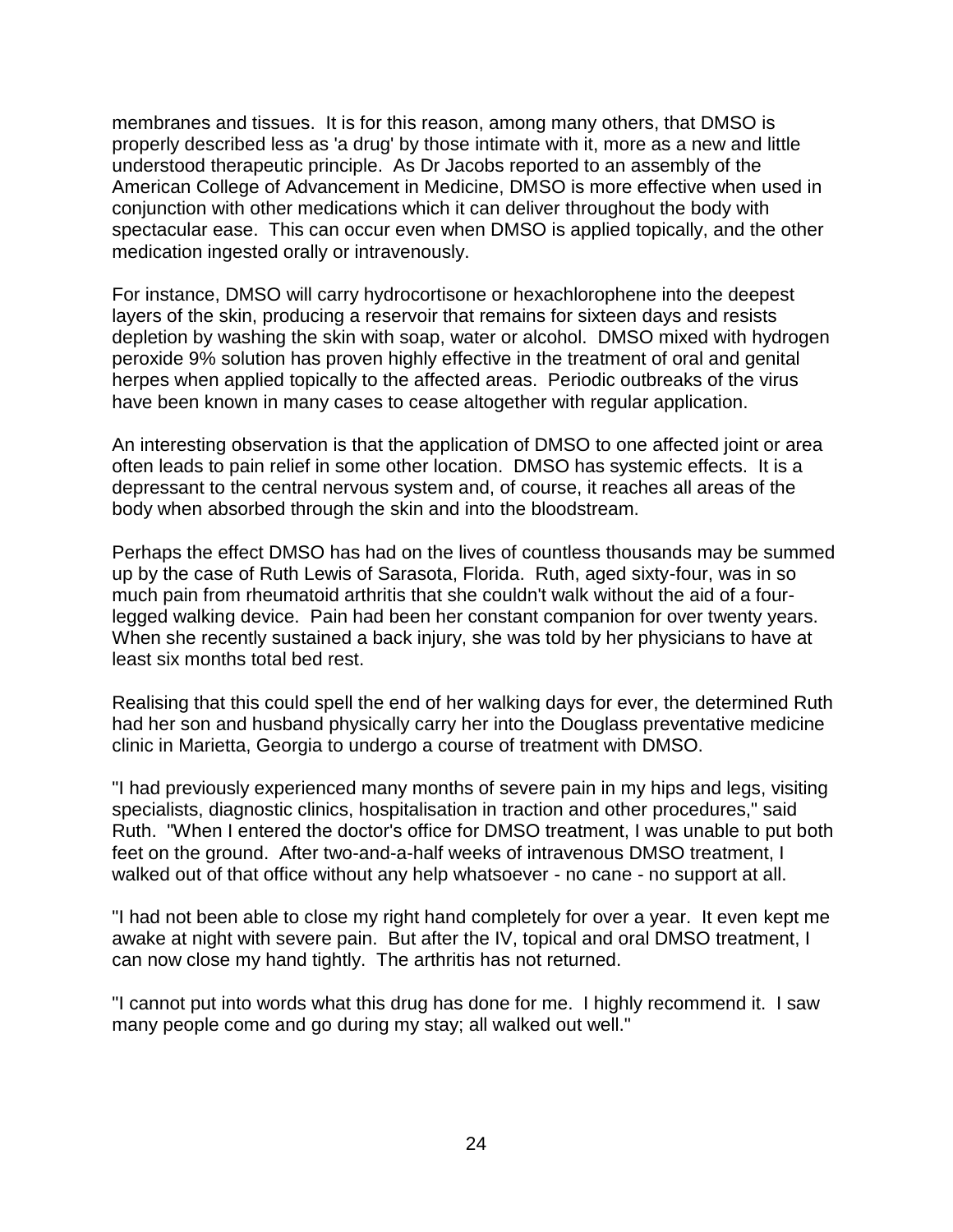## **Pharmacology of DMSO**

Source:<http://www.emmessar.com/chemical/company/p2.htm>

#### **Abstract**

A wide range of primary pharmacological actions of dimethyl sulfoxide (DMSO) has been documented in laboratory studies: membrane transport, effects on connective tissue, anti-inflammation, nerve blockade (analgesia), bacteriostasis, diuresis, enhancements or reduction of the effectiveness of other drugs, cholinesterase inhibition, nonspecific enhancement of resistance to infection, vasodilation, muscle relaxation, antagonism to platelet aggregation, and influence on serum cholesterol in emperimental hypercholesterolemia. This substance induces differentiation and function of leukemic and other malignant cells. DMSO also has prophylactic radioprotective properties and cryoprotective actions. It protects against ischemic injury. (1986 Academic Press, Inc.) The pharmacologic actions of dimethyl sulfoxide (DMSO) have stimulated much research. The purpose of this report is to summarize current concepts in this area. When the theoretical basis of DMSO action is described, we can list literally dozens of primary pharmacologic actions. This relatively brief summary will touch on only a few:

- (A) membrane penetration
- (B) membrane transport
- (C) effects on connective tissue
- (D) anti-inflamation
- (E) nerve blockade (analgesia)
- (F) bacteriostasis
- (G) diuresis
- (H) enhancement or reduction of effectiveness of other drugs
- (I) cholinsterase inhibition
- (J) nonspecific enhancement of resistance of infection
- (K) vasodilation
- (L) muscle relaxation
- (M) enhancement of cell differentiation and function
- (N) antagonism to platelet aggregation
- (O) influence on serum cholesterol in experimental hypercholesterolemia
- (P) radio-protective and cryoprotective actions
- (Q) protection against ischemic injury

#### **Primary Pharmocological Actions**

A. Membrane Penetration

DMSO readily crosses most tissue membranes of lower animals and man. Employing [35S] DMSO, Kolb et al, evaluated the absorption and distribution of DMSO in lower animals and man. Ten minutes after the cutaneous application in the rat, radioactivity was measured in the blood. In man radioactivity appeared in the blood 5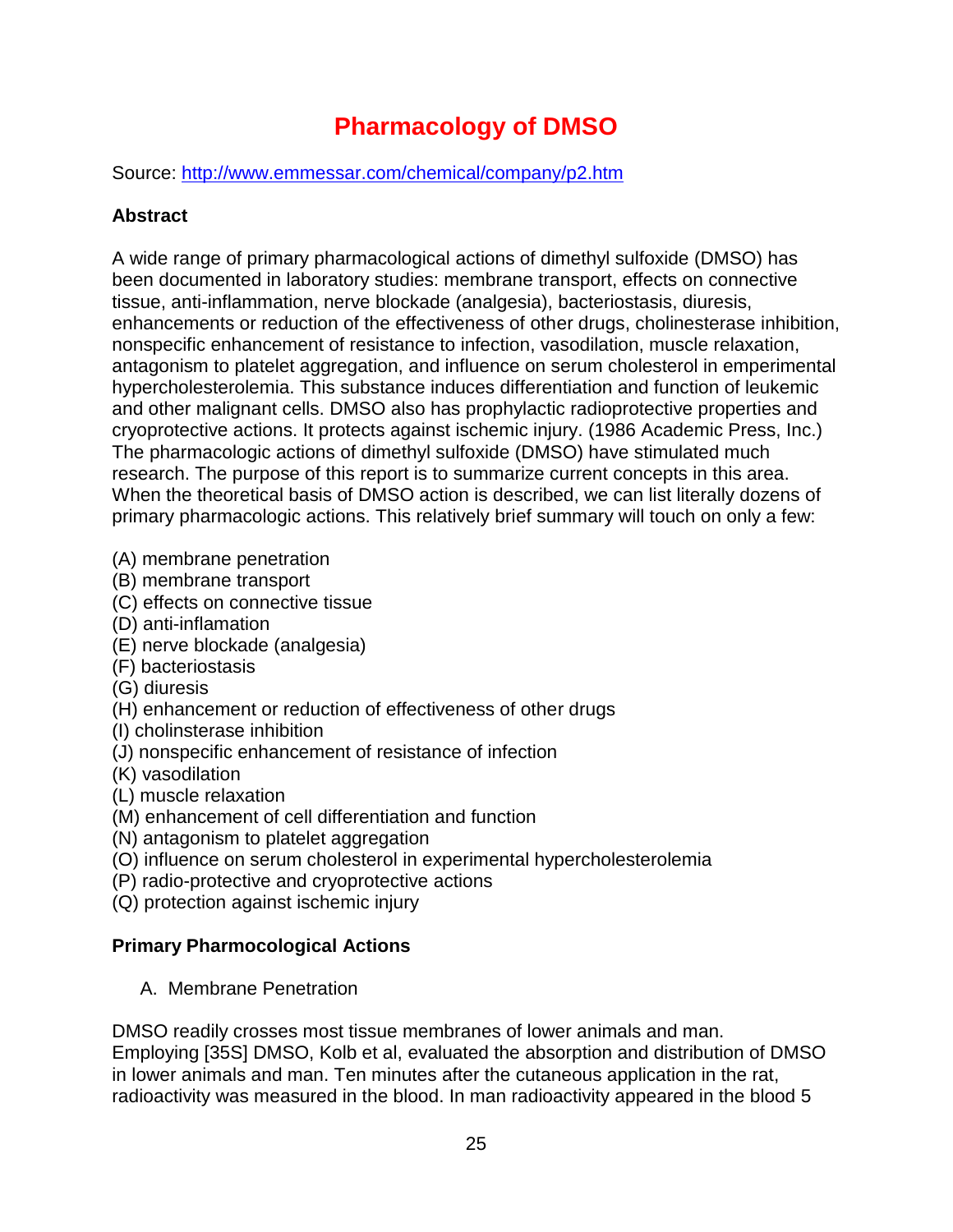minutes after cutaneous application. One hour after application of DMSO to the skin, radioactivity could be detected in the bones.

Denko22 and his associates applied 35S-labeled DMSO to the skin of rats. Within 2 hour a wide range of radioactivity was distributed in all organs studied. The highest values occurred in decreasing order in the following soft tissues; spleen, stomach, lung, vitreous humor, thymus, brain, kidney, sclera, colon, heart, skeletal muscle, skin, liver, aorta, adrenal, lens of eye, and cartilage.

Rammler and Zaffaroni have reviewed the chemical properties of DMSO and suggested that the rapid movement of this molecule through the skin, a protein barrier, depends on a reversible configurational change of the protein occurring when DMSO substitutes for water.

#### B. Membrane Transport

Nonionized molecules of low molecular weight are transported through the skin with DMSO. Substance of high molecular weight such as insulin do not pass through the skin to any significant extent. Studies in our laboratory have revealed that a 90% concentration of DMSO is optimal for the passage of morphine sulfate dissolved in DMSO.77 It would have been expected that 100% would provide better transport than 90%, and the reason for an optimal effect at 90% DMSO remains unexplained. It is of course well known that 70% alcohol has a higher phenol:water partition coefficient than 100% alcohol.

Elfbaum and Laden conducted an in vitro skin penetration study employing guinea pig skin as the membrane. They concluded that the passage of picrate ion through this membrane in the presence of DMSO was a passive diffusion process which adhered to Fick's first law of diffusion. It is demonstrated by diffusion and isotope studies that the absolute rate constant for the penetration of DMSO was approximately 100 times greater than that for the picrate ion. Thus, the two substances were transferred through the skin independently of each other. The exact mechanisms involved in the membrane penetrant action of DMSO have yet to be elucidated.

Studies on membrane penetration and carrier effect have been carrier effect have been carried out in agriculture, basic biology, animals, and man. In field tests with severely diseased fruit, Keil55 demonstrated that oxytetracycline satisfactorily controlled bacterial spot in peaches. Control was significantly enhanced by adding DMSO to the antibiotic spray. DMSO was applied to 0.25 and 0.5% with 66 ppm of oxytetracycline. This application gave control of the disease similar to that produced alone by 132 ppm of oxytetracycline and suggested the possibility of diluting the high-priced antibiotic with relatively inexpensive DMSO. There is no good evidence in animals that 0.5% DMSO has significant carrier effects. It could well be that Keil's results were attributable to a carrier effect, but the possibility should always be considered that when DMSO is combined with another substance a new compound results which can then exert a greater or lesser influence on a given process.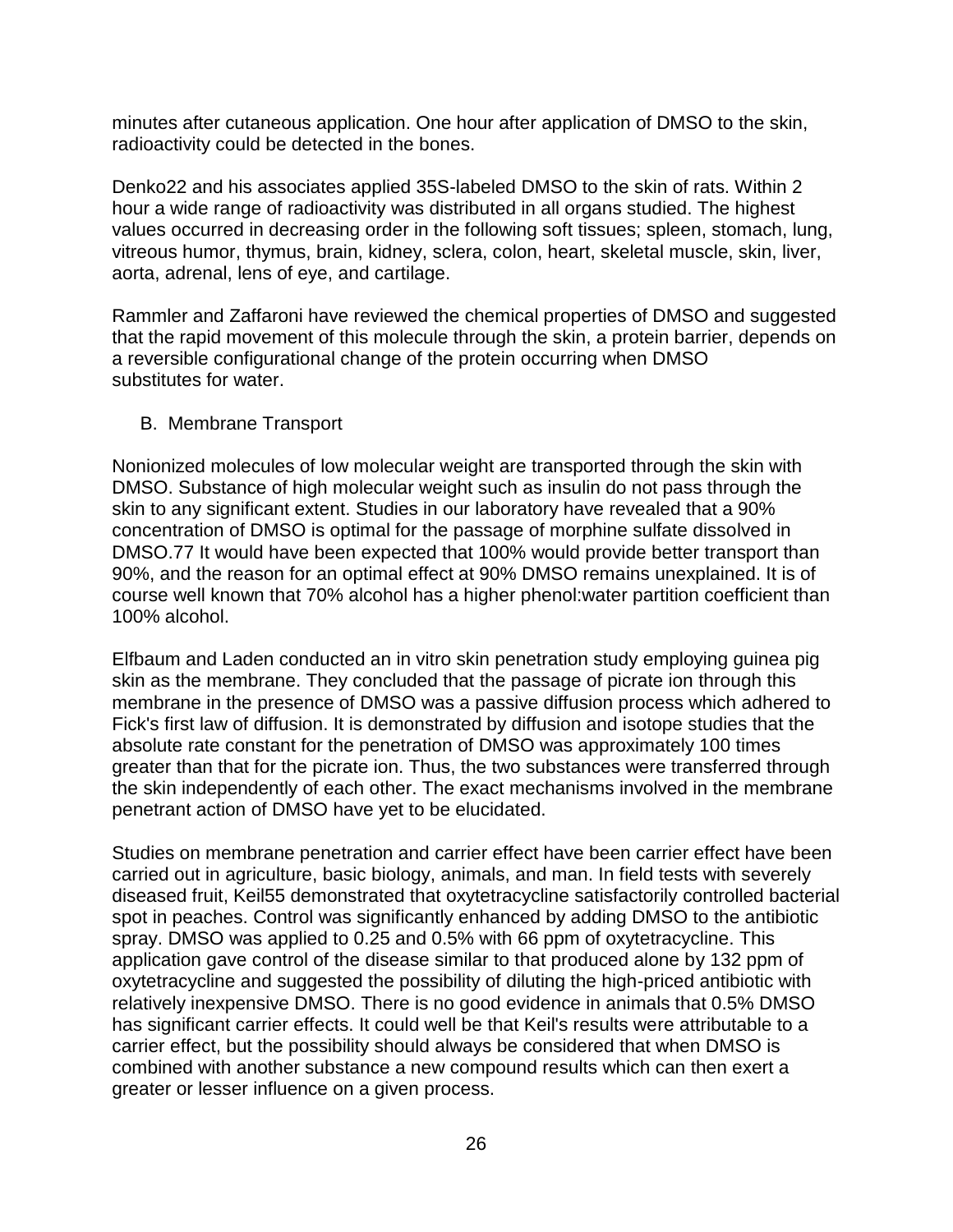Leonard studied different concentrations of several water-soluble iron sources applied as foliage sprays to orange and grapefruit trees whose leaves showed visible signs of iron deficiency. The application of iron in DMSO as a spray was followed by a rapid and extensive greening of the leaves, with a higher concentration of chlorophyll.

Amstey and Parkman evaluated the influence of DMSO on the infectivity of viral nucleic acid, an indication of its transmembrane transport. It was found that DMSO enhanced polio RNA infectivity in kidney cells from monkeys. Enhancement occurred with all DMSO concentrations from 5 to 80% and was optimal at 40% DMSO, with a 20-minute absorption period at room temperature. A significant percentage of nucleic acid infection was absorbed within the first 2 minutes.

Cochran and his associates concluded that concentrations of DMSO below 20% did no influence the infectivity of tobacco mosaic virus (TMV) or the viral RNA. With concentrations between 20 and 60% the infectivity of TMV and TMV RNA varied inversely with the DMSO concentration.

Nadel and co-workers suggested that DMSO enhanced the penetration of the infectious agent in experimental leukemia of gunea pigs. Previously Schreck et al. had demonstrated that DMSO was more toxic in vitro to lymphocytic leukemia than to lymphocytes from normal patients.

Djan and Gunberg studied the percutaneous absorption of 17-estradiol dissolved in DMSO in the immature female rat. These steroids were given in aqueous solutions subcutaneously or were applied topically in DMSO. Vaginal and uterine weight increases resulting from estrogen in DMSO administered topically were comparable to results obtained in animals in which the drugs were administered in pure form subcutaneously.

Smith reported that a mixture of DMSO and diptheria toxoid applied frequently to the backs of rabbits causes a reduction of the inflammation produced by the Shick test, indicating that a partial immunity of diphtheria has been produced.

Finney and his associates studied the influence of DMSO and DMSO-hydrogen peroxide on the pig myocardium after acute coronary ligation with subsequent myocardial infaction. The addition of DMSO to a hydrogen peroxide perfusion system fascilitated the difffusion of oxygen into the ischemic myocardium.

Maddock et al. designed experiments to determine the usefulness of DMSO as a carrier for antitumor agents. The agents were dissolved in 85-100% concentrations of DMSO. One of the tumors studied was the L1210 leukemia. Survival time without treatment was approximately 8 days. The standard method of employing Cytoxan intraperitoneally produced a survival time of 15.5 days. When Cytoxan was applied topically in water, the survival time was 12.6 days, and topical Cytoxan dissolved in DMSO resulted in survival time of 15.3 days.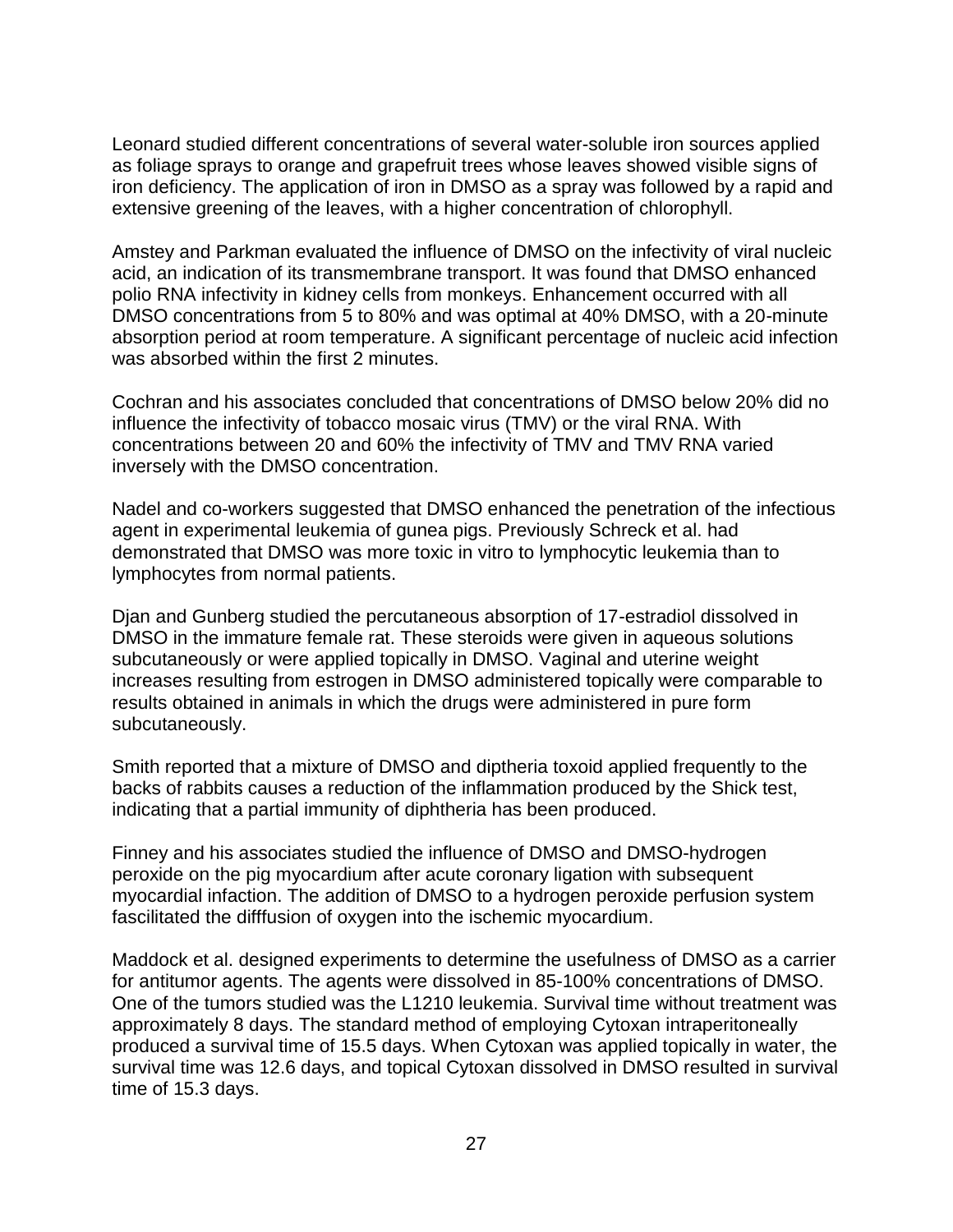Spruance recently studied DMSO as a vehicle for topical antiviral agents, concluding that the penetration of acyclovir (ACV) through guinea pigs skin in vitro was markedly greater with DMSO than when polyethylene glycol (PEG) was the vehicle. When 5% ACV in DMSO was compared with 5% ACV in PEG in the treatment of herpes infection in the guinea pig, ACV DMSO was more effective.

The possibility of altering the blood-brain diffusion barrrier with DMSO needs additional exploration. Brink and Stein10 employed [14C]pemoline dissolved in DMSO and injected intraperitoneally into rats. It was found in larger amounts in the brain than was a similar dose given in 0.3% tragacanth suspension. The authors postulated that DMSO resulted in a partial breakdown of the blood-brain diffusion barrier in vitro.

There is conflicting evidence as to whether dimethyl sulfoxide can reversibly open the blood-brain barrier and augment brain uptake of water-soluble compounds, including anticancer agents. To investigate this, 125[-Human serum albumin, horse-radish peroxidase, or the anticancer drug melphalan was administered iv to rats or mice, either alone or in combination with DMSO. DMSO administration did not significantly increase the brain uptake of any of the compounds as compared to control uptakes. These results do not support prior reports that DMSO increases the permeability of watersoluble agents across the blood-brain barrier.

Maibach and Feldmann studied the percutaneous penetration of hydrocortisone and testosterone in DMSO. The authors concluded that there was a threefold increase in dermal penetration by these steroids when they were dissolved in DMSO.

Sulzberger and his co-workers evaluated the penetration of DMSO into human skin employing methylene blue, iodine, and iron dyes as visual tracers. Biopsies showed that the stratum corneum was completely stained with each tracer applied to the skin surface in DMSO. There was little or no staining below this layer. The authors concluded that DMSO carried substances rapidly and deeply into the horny layer and suggested the usefulness of DMSO as a vehicle for therapeutic agents in inflammatory dermatoses and superficial skin infections such as pyodermas.

Perliman and Wolfe demonstrated that allergens of low molecular weight such as penicillin G potassium, mixed in 90% DMSO, were readily carried through intact human skin. Allergens having molecular weights of 3000 or more dissolved in DMSO did not penetrate human skin in these studies. On the other hand, Smith and Hegre had previously recorded that antibodies to bovine serum albumin developed when a mixture of DMSO and bovine serum albumin was applied to the skin of rabbits.

Turco and Canada have studied the influence of DMSO on lowering electrical skin resistance in man, In combination with 9% sodium chloride in distilled water, 40% DMSO decreased resistance by 100%. It was postulated that DMSO in combination with electrolytes reduced the electrical resistance of the skin by facilitating the absorption of these electrolytes while it was itself being absorbed.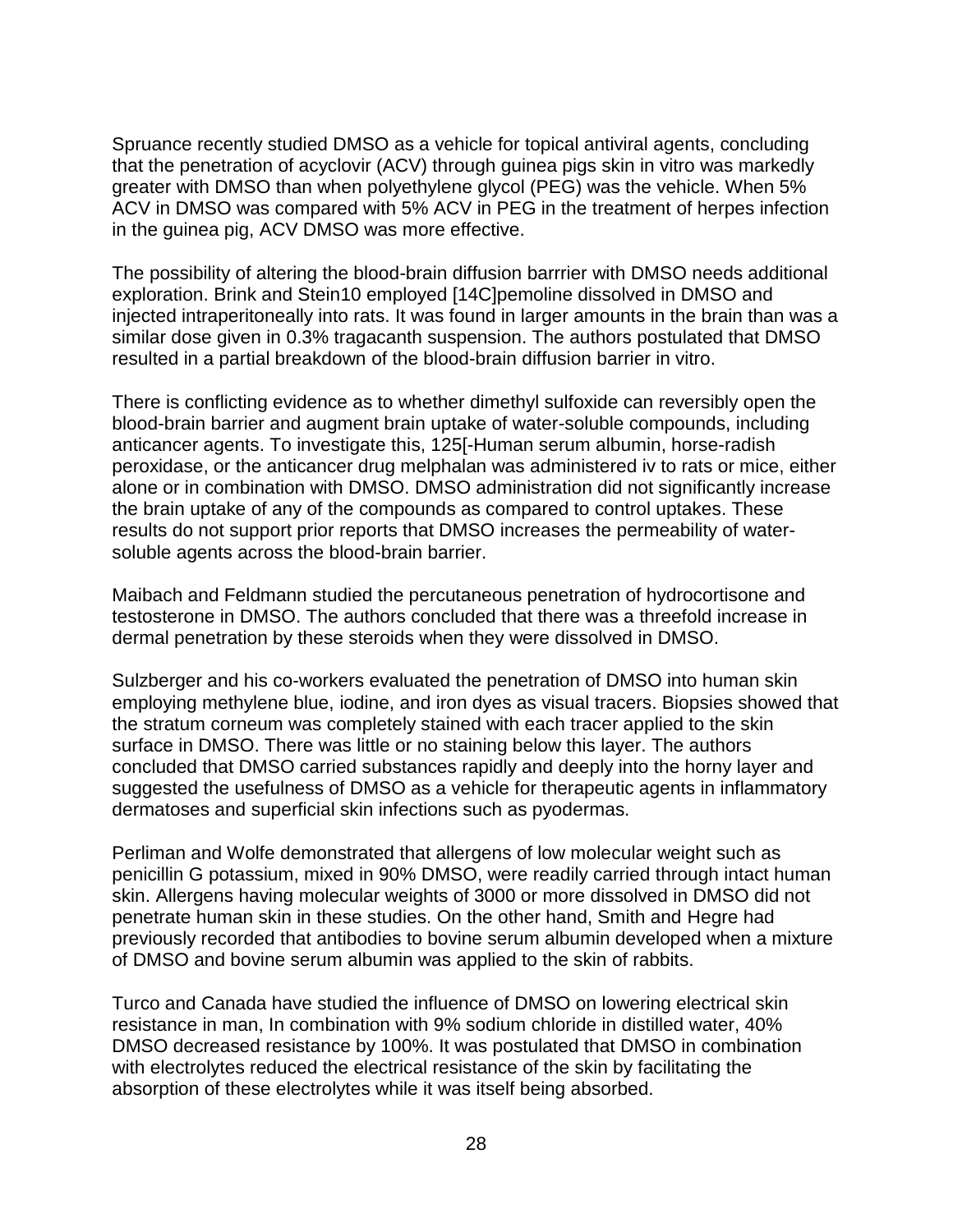DMSO in some instances will carry substances such as hydrocortisone or hexachlorophene into the deeper layers of the stratum corneum, producing a reservoir. This reservoir remains for 16 days and resists depletion by washing of the skin surface with soap, water, or alcohol.

#### C. Effect on Collagen

Mayer and associates compared the effects of DMSO, DMSO with cortisone acetate, cortisone acetate alone, and saline solutions on the incidence of adhesions following vigorous serosal abrasions of the terminal ileum of Wistar rats. Their technique had developed adhesions in 100% of control animals in 35 days. The treatments were administered daily as postoperative intraperitoneal injections for 35 days. The incidence of adhesions in different groups was DMSO alone: 20%, DMSO-cortisone: 80%, cortisone alone: 100%, saline solution: 100%.

It has been observed in serial biopsy specimens taken from the skin of patients with scleroderma that there is a dissolution of collagen, the elastic fibers remaining intact. Gries et al. studied rabbit skin before and after 24 hour in vitro exposure to 100% DMSO. After immersion in DMSO the collagen fraction extractable with neutral salt solution was significantly decreased. The authors recorded that topical DMSO in man exerted a significant effect on the pathological deposition of collagen in human postirradiation subcutaneous fibrosis but did not appear to change the equilibrium of collagen metabolism in normal tissue. Urinary hydroxyproline levels are increased in scleroderma patients treated with topical DMSO. Keloids biopsied in man before and after DMSO therapy show histological improvement toward normalcy.

#### D. Anti-Inflammation

Berliner and Ruhmann found that DMSO inhibited fibroblastic proliferation in vitro. Ashley et al. reported that DMSO was ineffective in edema following thermal burns of the limbs of rabbits. Formanek and Kovak31 showed that topically applied DMSO inhibited traumatic edema induced by intrapedal injection of autologous blood in the leg of a rat.

DMSO showed no anti-inflammatory effect when studied in experimental effect when studied in experimental inflammation induced in the rabbit eye by mustard oil in the rat ear by croton oil.

Gorog and Kovacs demonstrated that DMSO exerted minimal anti-inflammation effects on edema induced by carrageenan. These authors also studied the anti-inflammatory potential of DMSO in adjuvant-induced polyarthritis of rats. Topical DMSO showed potent anti-inflammatory properties in this model. Gorog and Kovacs have also studied the anti-inflammatory activity of topical DMSO, in contact dermatitis, allergic eczema, and calcification of the skin of the rat, using 70% DMSO to treat the experimental inflammation. All these reactions were significantly inhibited.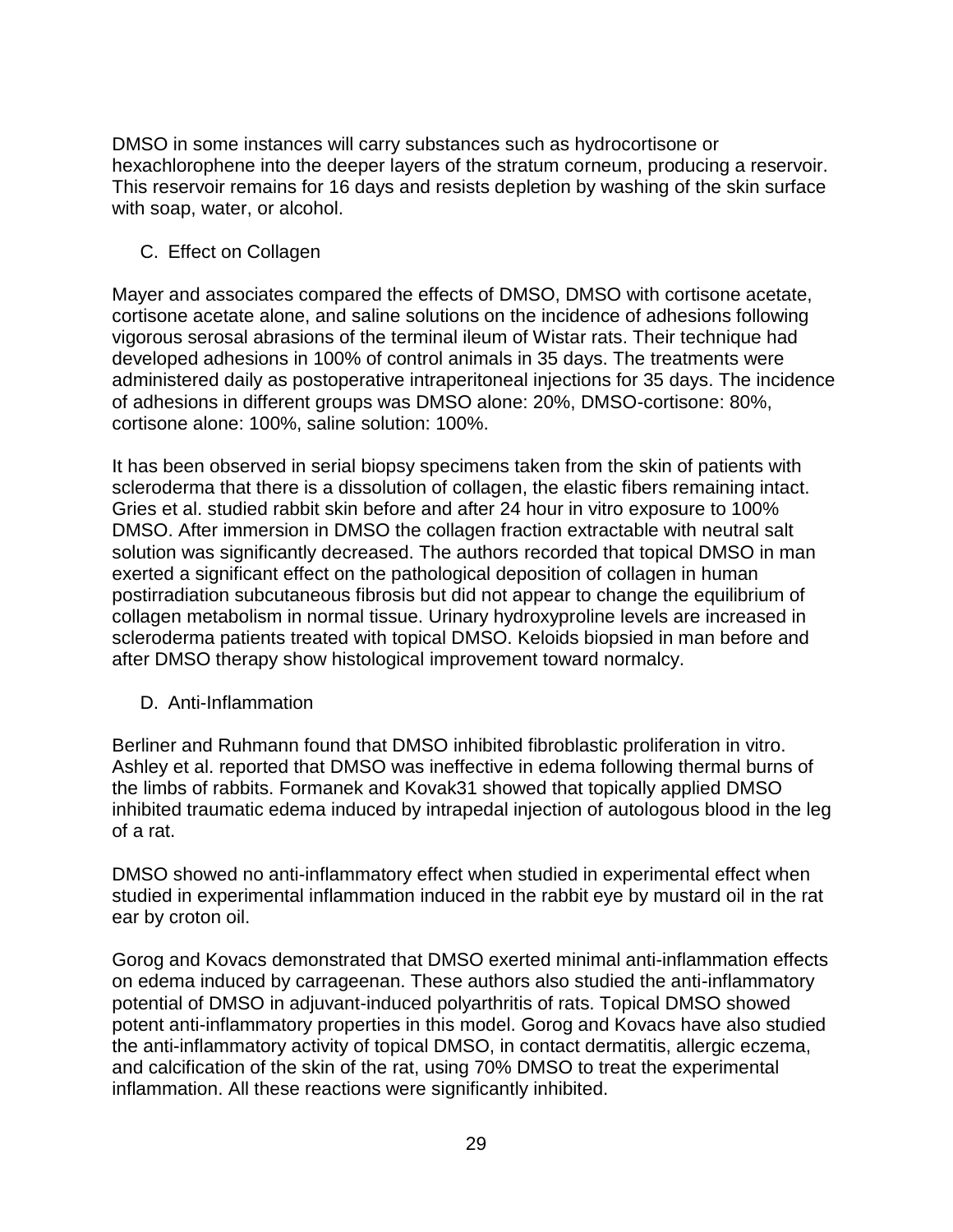The study of Weissmann et al. deserves mention in discussing the anti-inflammatory effects of DMSO. Lysosomes can be stabilized against a variety of injurious agents by cortisone, and the concentration of the agent necessary to stabilize lysosomes is reduced 10- to 1000-fold by DMSO. The possibility was suggested that DMSO might render steroids more available to their targets within tissues (membranes of cells or their organelles).

Suckert has demonstrated anti-inflammatory effects with intra-articular DMSO in rabbits following the creation of experimental [croton oil] arthritis.

E. Nerve Blockade (Analgesia)

Immersion of the sciatic nerve in 6% DMSO decreases the conduction velocity by 40%. This effect is totally reversed by washing the nerve in a buffer for 1 hour.89 Shealy99 studied peripheral small fiber after-discharge in the cat. Concentrations of 5-10% DMSO eliminated the activity of C fibers with 1 minute: activity of the fibers returned after the DMSO was washed away.

DMSO injected subcutaneously in 10% concentration into cats produced a total loss of the central pain response. Two milliliters of 50% DMSO injected into the cerebrospinal fluid led to total anesthesia of the animal for 30 minutes. Complete recovery of the animal occurred without apparent ill effect.

Haigler concluded that DMSO is a drug that produced analgesia by acting both locally and systemically. The analgesia appeared to be unrelated to that produced by morphine although the two appear to be a comparable magnitude. DMSO had a longer duration of action than morphine, 6 hr vs 2 hr, respectively.

F. Bacteriostasis

DMSO exerts a marked inhibitory effect on a wide range of bacteria and fungi including at least one parasite, at concentrations (30-50%) likely to be encountered in antimicrobial testing programs in industry.6

DMSO at 80% concentration inactivated viruses tested by Chan and Gadenbusch. These viruses included four RNA viruses, influenza A virus, influenza A-2 virus, Newcastle disease virus, Semliki Forest virus, and DNA viruses.

Seibert and co-worker studied the highly pleomorphic bacteria regularly isolated from human tumors and leukemic blood. DMSO in 12.5-25% concentration caused complete inhibition of growth in vitro of 27 such organisms without affecting the intact blood cells. Among the intriguing possibilities for the use of DMSO is its ability to alter bacterial resistance. Pottz and associates78 presented evidence that the tubercle bacillus, resistant to 2000Ýg of treptomycin or isoniazide, became sensitive to 10Ýg of either drug after pretreatment with 0.5-5% DMSO.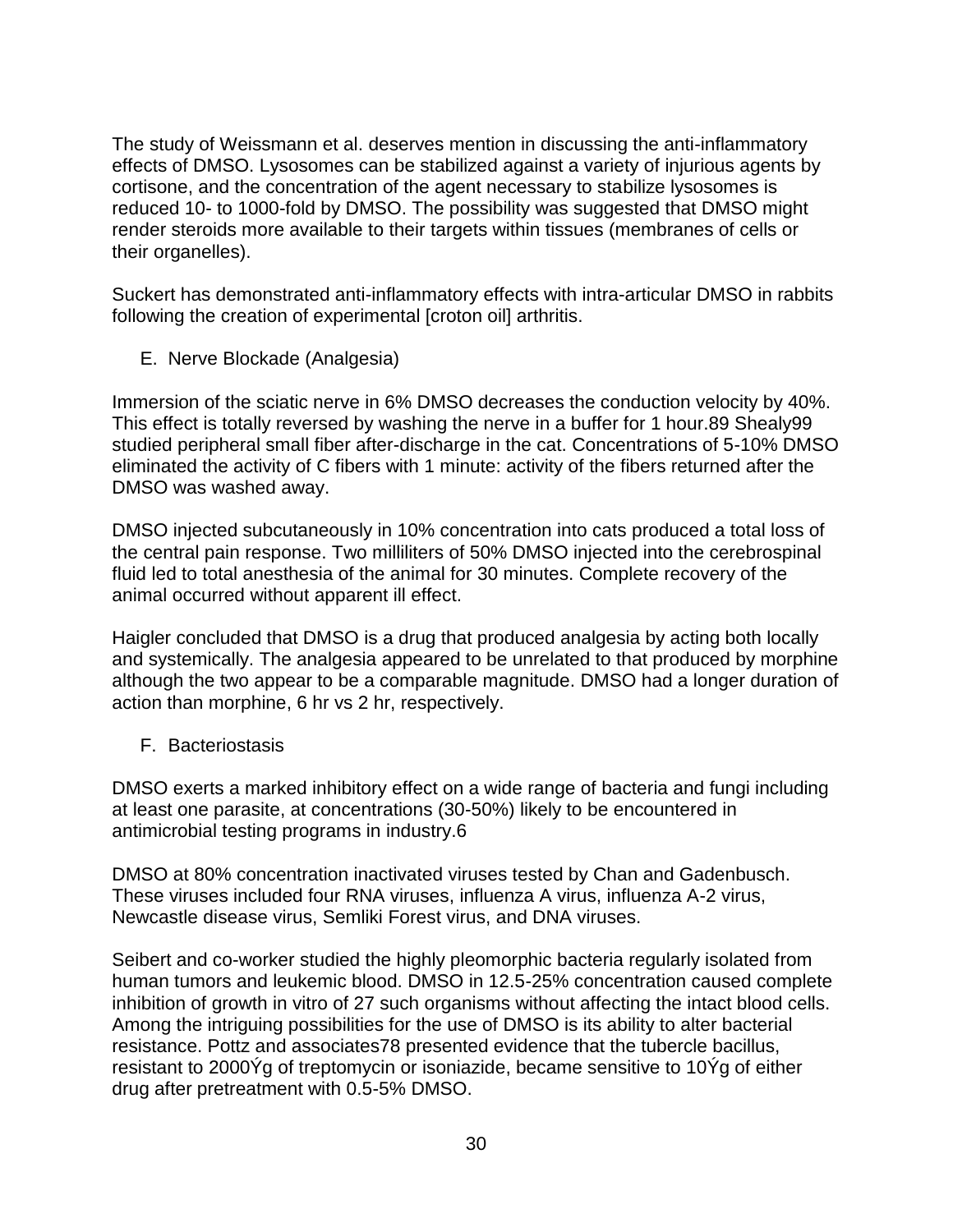Kamiya et al. found that 5% DMSO restored and increased the sensitivity of antibioticresistant strains of bacteria. In particular, the sensitivity of all four strains of Pseudomonas to colistin was restored when the medium contained 5% DMSO. The authors recorded that antibiotics not effective against certain bacteria, such as penicillin to E. coli, showed growth inhibitory effects when the medium contained DMSO. Ghajar and Harmon studied the influence of DMSO on the permeability of Staphylococcus aureau, demonstrating that DMSO increased the oxygen uptake but reduced the rate of glycine transport. They could not define the exact mechanism by which DMSO produced its bacteriostatic effect.

Gillchriest and Nelson have suggested that bacteriostasis from DMSO occurs due to a loss of RNA conformational structure required for protein synthesis.

G. Diuresis

Formanek and Suckert studied the diuretic effects of DMSO administered topically to rats five times daily in a dosage of 0.5 ml of 90% DMSO per animal. The urine volume was increased 10-fold, and with the increase in urine volume, there was an increase in sodium and potassium excretion.

H. Enhancement or Reduction of Concomitant Drug Action

Rosen and associates employed aqueous DMSO to alter the LD50 in rats and mice when oral quaternary ammonium salts were used as test compounds. In rats, the toxicity of pentolinium tartrate and hexamethonium bitartrate was increased by DMSO, while the toxicity of hexamethonium iodide was decreased.

Male has shown that DMSO concentrations of upward to 10% lead to a decided increase in the effectiveness of griseofulvin.

Melville and co-workers have studied the potentiating action of DMSO on cardioactive glycosides in cats, including the fact that DMSO potentiates the action of digitoxin. This effect, however, does not appear to involve any change in the rate of uptake (influx) or the rate of loss (efflux) of glycosides in the heart.

I. Cholinesterase

Sams et al. studied the effects of DMSO on skeletal, smooth, and cardiac muscle, employing concentrations of 0.6-6%. DMSO strikingly depressed the response of the diaphragm to both direct (muscle) and indirect (nerve) electrical stimulation, and caused spontaneous skeletal muscle fasciculations. DMSO increased the response of the smooth muscle of the stomach to both muscle and nerve stimulations. The vagal threshold was lowered 50% by 6% DMSO. Cholinesterase inhibition could reasonably explain fasciculations of skeletal muscle, increased tone of smooth muscle, and the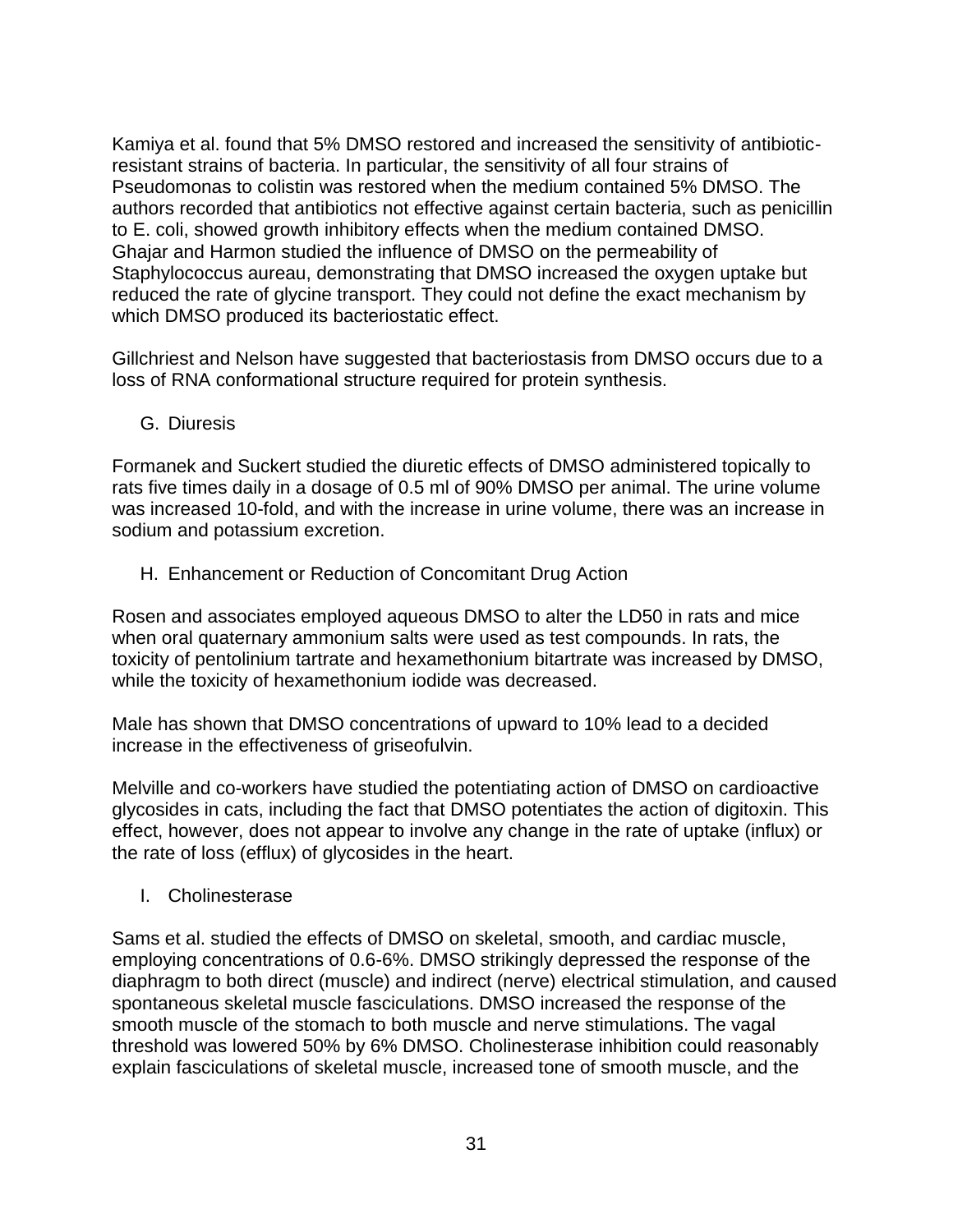lower vagal threshold observed in these experiments. In vitro assays show that 0.8-8% DMSO inhibits bovine erythrocyte cholinesterase 16-18%.

J. Nonspecific Enhancement of Resistance

In a study of antigen-antibody reactions, Reattig showed that DMSO did not disturb the immune response. In fact, the oral administration of DMSO to mice for 10 days prior to an oral infection with murine typhus produced a leukocytosis and enhanced resistance to the bacterial infection.

K. Vasodilation

Adamson and his co-workers applied DMSO to a 3-1 pedicle flap raised on the back of rats. The anticipated slough was decreased by 70%. The authors suggested that the primary action of DMSO on pedicle flap circulation was to provoke a histamine-like reponse. Roth has also evaluated the effects of DMSO on pedicle flap blood flow and survival, concluding that DMSO does indeed increase pedicle flap survival, but postulating that this increase takes place by some mechanism other than augmentation of perfusion. Kligman had previously demonstrated that DMSO possesses potent histamine-liberating properties.

Leon has studied the influence of DMSO on experimental myocardial necrosis. DMSO therapy effected a distinct modification with less myocardial fiber necrosis and reduced residual myocardial fibrosis. The author reported that neither myocardial rupture nor aneurysm occured in the group treated with DMSO.

L. Muscle Relaxation

DMSO applied topically to the skin of patients produces electromyographic evidence of muscle relaxation 1 hour after application.

M. Antagonism to Platelet Aggregation

Deutsch has presented experimental data showing that 5% DMSO lessons the adhesiveness of blood platelets in vitro. Gorog has shown that DMSO is a good antagonist to platelet aggregation as well as thrombus formation in vivo. Gorog evaluated this in the hamster cheek pouch model.

N. Enhancement of Cell Differentiation and Function

It has been shown that dimethyl sulfoxide induces differentiation and function of leukemic cells of mouse, rat, and human. DMSO was also found to stimulate albumin production in malignantly transformed hepatocytes of mouse and rat and to affect the membrane-associated antigen, enzymes, and glycoproteins in human rectal adenocarcinoma cells. Hydrocortisone-induced keratinization of chick embryo cells74 and adriamcycin-induced necrosis of rat skin were inhibited by DMSO.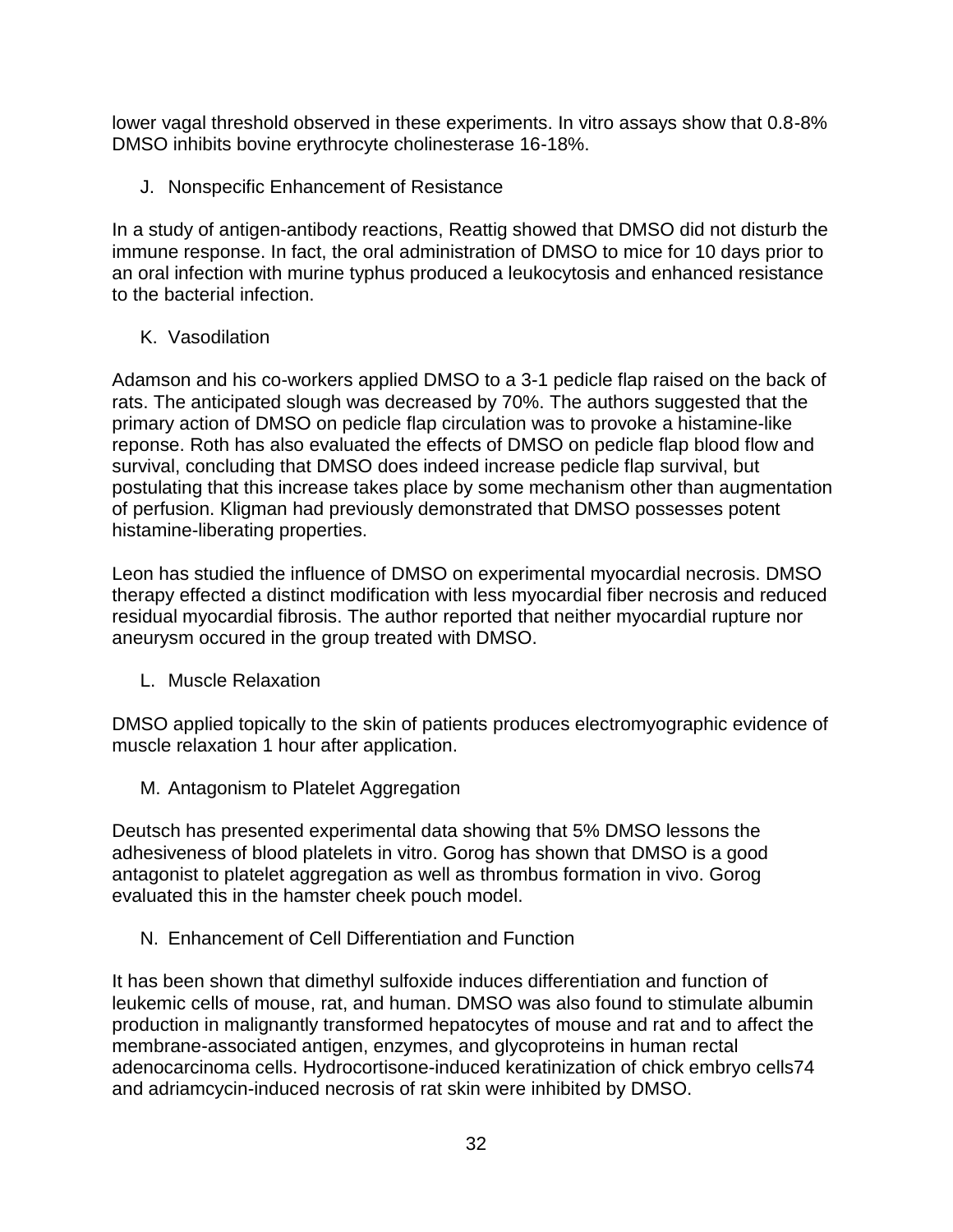Furthermore, modification by DMSO of the function of normal cells has been reported. DMSO stimulates cyclic AMP accumulation and lipolysis and decreases insulinstimulated glucose oxidation in free white fat cells of [the] rat. It also enhances heme synthesis in quail embryo yolk sac cells.

Leukemic blasts can be induced by external chemical agents to mature to neutrophils, monocytes, or RBCs. The phenotype of leukemic cells thus results from both internal genetic aberrations and the response of leukemic cells to their external environment. When human myeloid leukemia cells are exposed in vitro to a variety of agents (e.g.vitamin A or dimenthyl sulfoxide) the blasts lose their proliferative potential, the expression of oncogene products is sharply decreased, and after 5 days the leukemic cells become morphologically mature and functional neutrophils. Some patients with myeloid leukemias have responded to therapy designed to induce maturation in vivo. The induced maturation of leukemic cells is a new therapeutic tactic-alternative to cytotoxic drug therapy-wherein leukemic cells are destroyed by transforming them into neutrophils.

O. Influence on Serum Cholesterol in Experimental Hypercholesterolemia

Rabbits given a high cholesterol diet with 1% DMSO showed one-half as much hypercholesterolemia as control animals.

P. Radioprotective and Cryoprotective Actions

M.J. Ashwood-Smith has written a comprehensive review of these actions.

Q. Protection against Ischemic Injury

De la Torre has advanced a scheme based on both investigated and theoretical actions of DMSO on the biochemical events generated after an ischemic injury. He previously proposed this hypothetical model to help conceptualize how DMSO, or similar drugs, mights affect the pathochemical balance that results in lack of tissue perfusion following trauma.

The biochemical and vascular responses to injury appear to have a cause and effect relationship that can be integrated in terms of substances that either increase or decrease blood flow. The substance's effect can be physical, i.e. reduce or increase the vessel lumen obstruction, or chemical, i.e. reduce or increase the vessel lumen diameter (vasoconstriction/vasodilation).

Platelets, for example, can induce both conditions. Obstruction of the vessel lumen can result from platelet adhesion (platelet buildup in damaged vessel lining) or platelet aggregation. Platelet damage moreover can cause vasoconstriction or vasospasm by liberating vasoactive substances locally with the blood vessel or perivascularly, if penetrating damage to the vessel has occurred. There are two storage sites within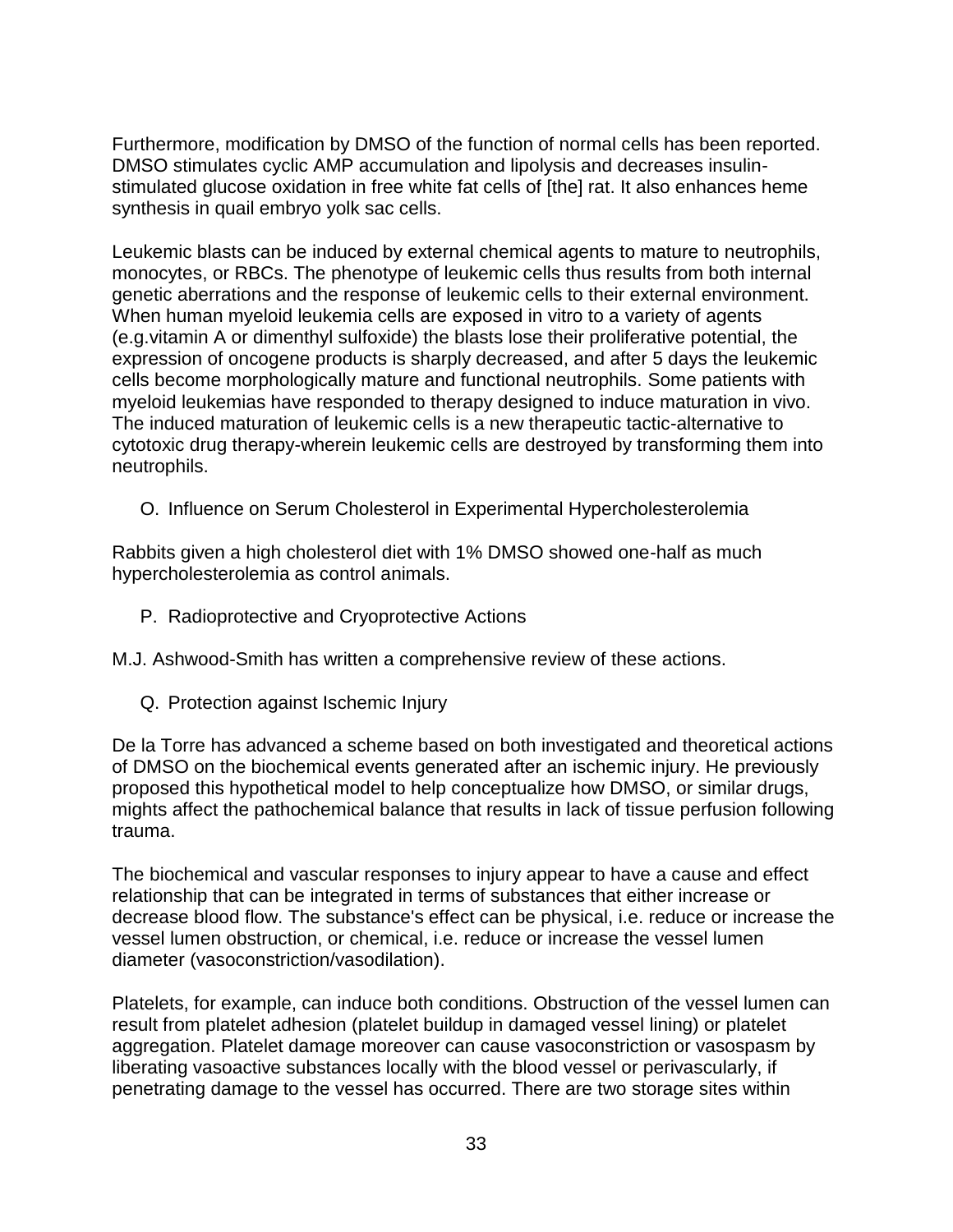platelets that contain most of these vasoactive substances. The alpha granules contain fibrinogen, while the dense bodies store ATP, ADP, serotonin, and calcium, which can be secreted by the platelet into the circulation by a canalicular system.5 Thromboxane A2 has also been shown to be manufactured in the microsomal fraction of animal and human platelets. All these vasoactive substances (with the exception of ATP) can cause significant reduction of blood flow by physical or chemical reactivity on the vasculature.

DMSO can antagonize a number of these vasoactive substances released by the platelets, which could consequently induce vasoconstriction, vasospasm, or obstruction of vessel lumen. For example, a study has shown that DMSO can inhibit ADP and thrombin-induced platelet aggregation in vitro. It may presumable do this by increasing the evels of cAMP (a strong platelet deaggregator) through inhibition of its degradative enzyme, phosphodiesterase. DMSO is reported to deaggregate platelets in vivo following experimental cerebral ischemia. This effect may be fundamental in view of the finding that cerebral ischemia produces transient platelet abnormalities that may promote microvascular aggregation formation and extend the area of ischemic injury.

The biochemical picture is further complicated by the possible activity of DMSO on other vasoactive substances secreted by the platelets during injury or ischemia. For example, the release of calcium from cells from cells or platelets and its effect on arteriolar-wall muscle spasm may be antagonized by circulating DMSO. Collagen-induced platelet release may also be blocked by DMSO.

The following effects of DMSO are likely to be involved in its ability to protect against ischemic injury.

#### DMSO and PGTX System

Little is known about the actions of DMSO on the prostanoids (PG/TX). Studies have reported that DMSO can increase the synthesis of PGE1, a moderate vasodilator.61. PGE1 can reduce platelet aggregation by increasing cAMP levels and also inhibit the calcium-induced release of noradrenalin in nerve terminals, an affect that may antagonize vasoconstriction and reduction of cerebral blood flow.

DMSO, it will be recalled, also has a direct effect on cAMP. It increases cAMP presumably by inhibiting phosphodiesterase, although an indirect action on PGI2 induced elevation of platelet cAMP by DMSO should not be ruled out. Any process that increases platelet cAMP will exert strong platelet deaggregation.

It has also been reported that DMSO can block PFG2 receptors and reduce PFE2 synthesis. Both these compounds can cause moderate platelet aggregation and PFG2 is known to induce vasoconstriction.60 The effects of DMSO on thromboxane synthesis are unknown. It could, however, inhibit TXA2, biosynthesis in much the same way as hydralazine or dipyridamole42 since it shares a number of similar properties with these agents: specifically, their increase of cAMP levels.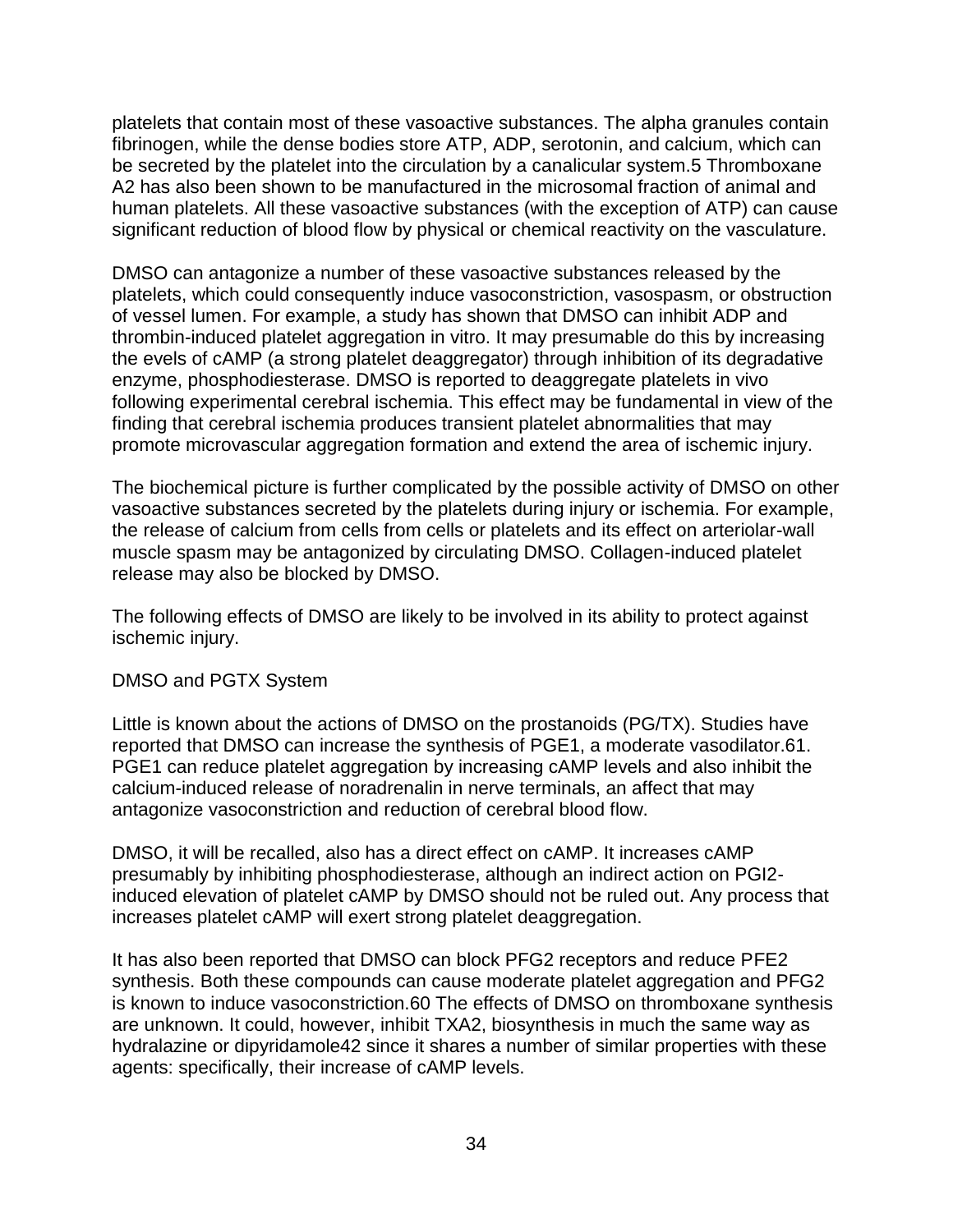#### **DMSO and Cell Membrane Protection**

The ability of DMSO to protect cell membrane integrity in various injury models is well documented.

Cell membrane preservation by DMSO might help explain its ability to improve cerebral and spinal cord blood flow after injury. DMSO could be preventing impairment of cerebrovascular endothelial surfaces where PGI2 is elaborated and where platelets can accumulate following injury. The effects of DMSO may be two-fold: reduction of platelet adhesion by collagen, and reduction of platelet adhesion by protecting the vascular endothelium and ensuring PGI2 release.

#### **DMSO, Hydroxyl Radicals, and Calcium**

Although many hormones, chemical transmitters, peptides, and numerous enzymes can be found in mammalian circulation at any given time, it is the hydrozyl radicals that have drawn attention by playing an important role in the pathogenesis of ischemia.

Free radicals can be elaborated by peroxidation of cellular membrane-bound lipids where oxygen delivery is not totally abolished, as in ischemia and hypoxia, or when oxygen is resupplied after an ischemic episode.

One of the significant sites where hydroxyl radicals can form following ischemia is in mitochondria. DMSO is known to be an effective hydroxyl radical scavenger. Since it has been shown that DMSO can improve mitochondrial oxidative phosphorylation, it has been suggested that DMSO may act to neutralize the cytotoxic effects of hydroxyl radicals in mitochondria themselves.96 Oxidative phosphorylation is one of the primary biochemical activities to be negatively affected following ischemic injury. DMSO has also been reported to reduce ATPase activity in submitochondrial particles, an effect that can lower oxygen utilization during cellular ischemia.

It has been proposed that DMSO may reduce the utilization of oxygen by an inhibiting effect on mitochondrial function. In one experiment the energy loss due to inhibition of oxidative activity after brain tissue was perfused with DMSO was compensated for by an increase in glycolysis.

It seems probable that the neutralizing action of DMSO on hydroxyl radical damage following injury could diminish the negative outcome of ischemia. However the formation of hydroxyl radicals is dependent on time and oxygen availability, but the development of ischemia is immediate and its reversal may depend on more prevalent subsystems such as the PG/TX and platelet interactions. Maintaining the balance of these subsystems appears more critical in predisposing the outcome of cerebral ischemia.

Another interesting effect of DMSO is on calcium. When isolated rat hearts are perfused with calcium-free solution followed by reperfusion with a calcium-containing solution, a massive release of creatine kinase (indicating cardiac injury) is observed. This creatine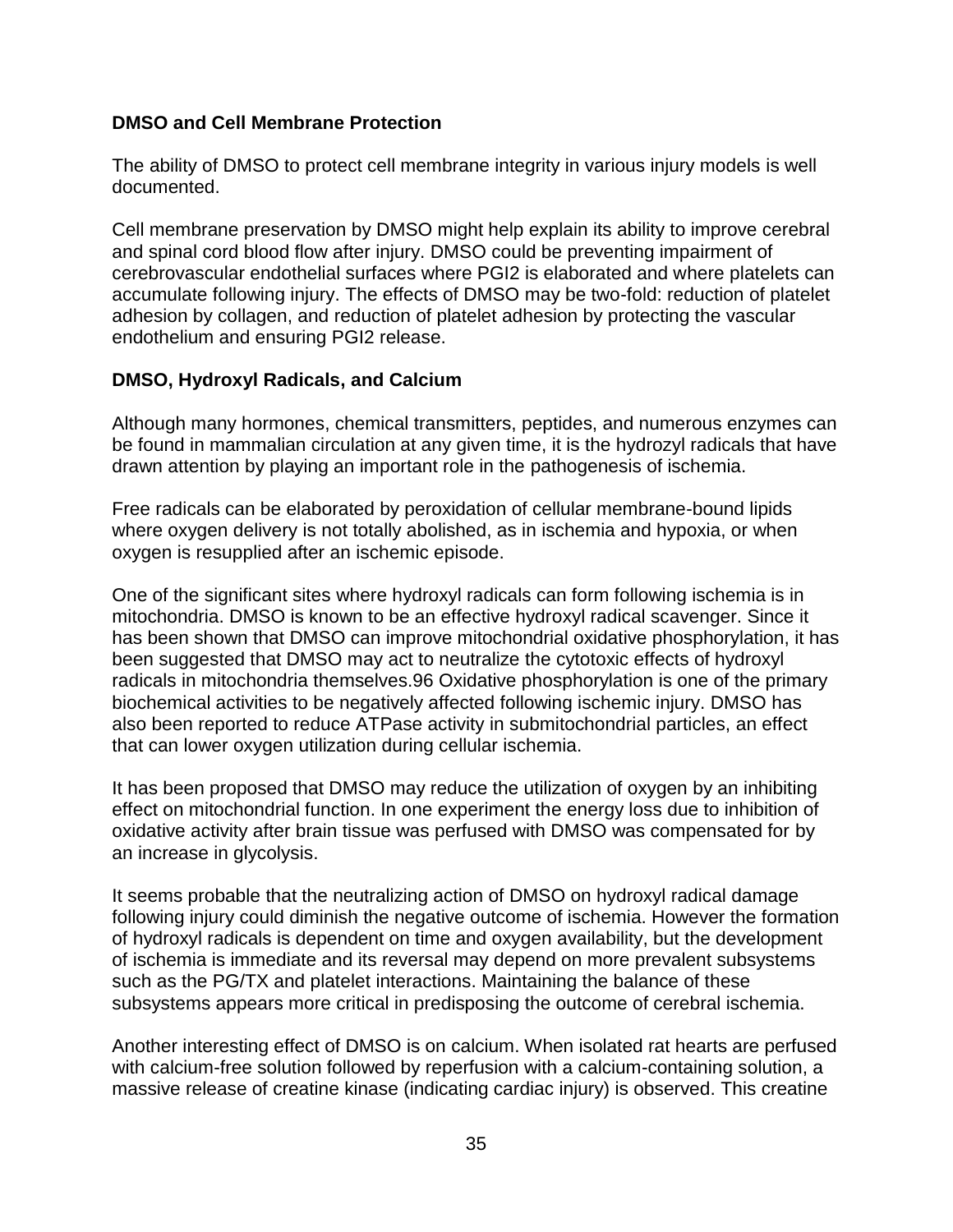kinase level increase is accompanied by electrocardiographic (EKG) changes and ultrastructural cell damage. DMSO has been reported to significantly reduce the release of creatine kinase and prevent EKG and ultrastructural changes if it is present during reperfusion of the isolated rat heart with a calcium-containing solution. Moreover, examination of the heart tissue by electron microscopy showed that DMSO-treated preparations lacked the mitochondrial swelling and contraction band formation otherwise induced by the reentry of calcium. These findings are supported by another investigation showing that DMSO can block calcium-induced degeneration of isolated myocardial cells. This protective effect by DMSO on myocardial tissue may be critical during ischemic myocardial infarction when evolutionary EKG changes, serum creates kinase levels are elevated, and myocardial necrosis can develop rapidly.

DMSO2 is not an effective cryoprotective agent; however, Herschler has recorded that DMSO (dimethyl sulfone) is a natural source of biotransformable sulfur in plants and lower animals. Jacob and Herschler have reported a number of unique properties possessed by DMSO. Since DMSO is oxidized to DMSO2 in vivo, scientists should include DMSO as a control in basic biologic studies on DMSO in plants and animals.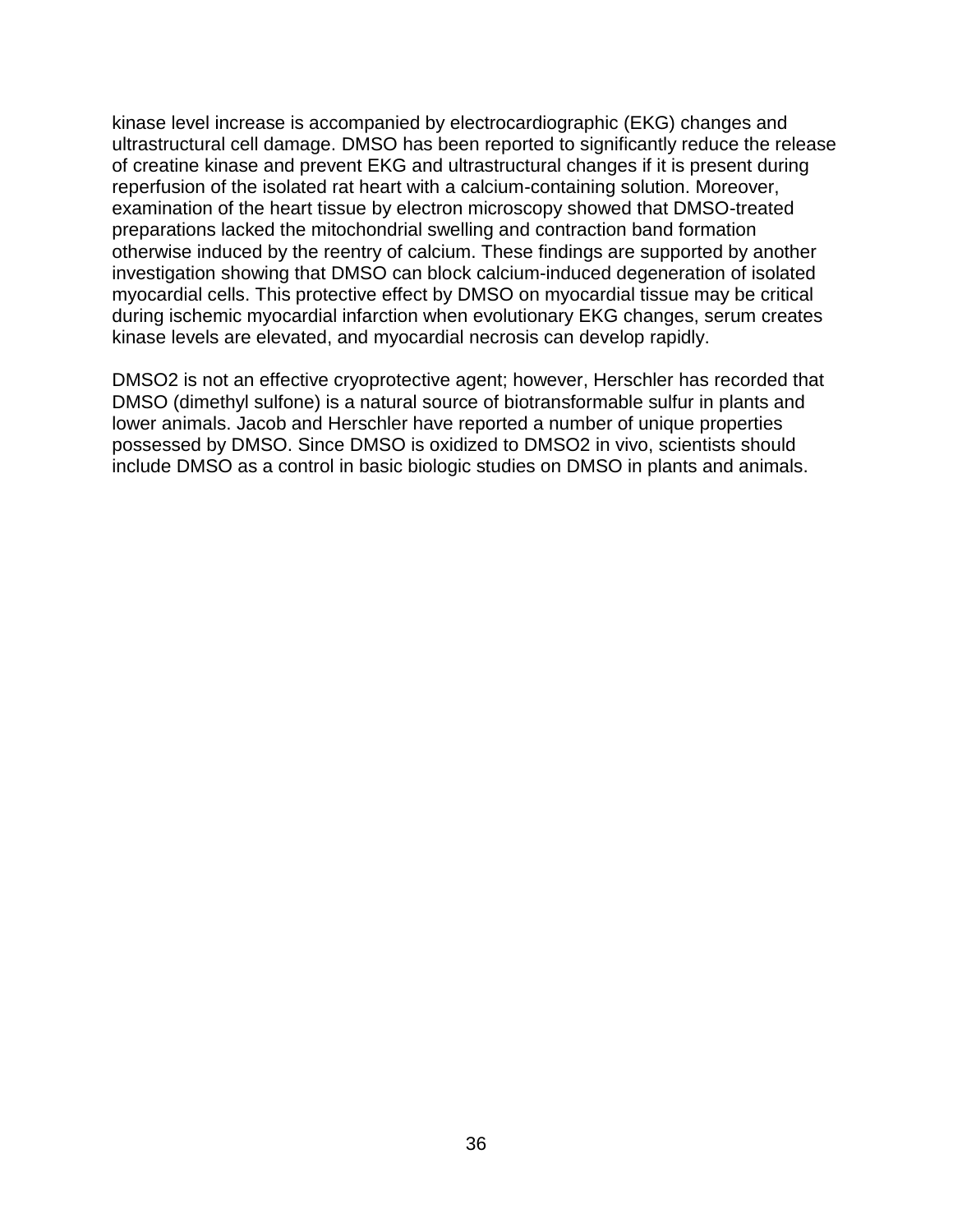## **DMSO As A Solvent**

#### Source:<http://www.emmessar.com/chemical/company/p3.htm>

To exist, life must have a space in which to exist. Water is that space. All life, at least on this planet, is water based. The atoms and molecules which conduct the life process react with each other in water as the solvent. It is hard to imagine life without water. However, life might be possible in the presence of another solvent with qualities equal or superior to water. It may be that water is the solvent used by life on earth simply because it is here in much greater quantities than any other solvent.

A "solvent" is a carrier solution meaning that it has the capacity to accommodate other atoms and molecules in such a way that they are in "solution." What it means to be in solution is that the atoms and molecules are separated from each other by the solvent. When atoms and molecules are thus separated, they are said to be "carried" by the solvent, or "in solution."

For example, water is an excellent solvent for salt. If you put a teaspoon of table salt in a glass of water and stir, soon you are unable to see the salt. It has gone into solution, i.e., the atoms of sodium and chloride are separated from each other and held apart by dihydrous oxygen (water).

Industrial chemists are always interested in finding new and more effective solvents. The perfect solvent, in an industrial sense, is that solvent which has the ability to put almost anything into solution in high concentration, is cheap, safe and smells good. Dimethyl sulfoxide (DMSO), except for the smell good apart, is just such a solvent. Dimethyl sulfoxide (DMSO) was first synthesized in 1866 by the Russian scientist Alexander Saytzeff. Dr. Saytzeff reported his findings in a German chemistry journal in 1867. From there DMSO languished unnoticed in obscurity for 81 years! After World War II, chemists began to take note of the remarkable versatility of DMSO. They noticed it could dissolve almost anything and carry it in solution.

In the 1960s, medical research with DMSO showed it could not only dissolve substances, but it could also penetrate human skin and carry the dissolved substances along with it! This is remarkable, because human skin is impenetrable to most substances.

It was also shown to relieve pain and swelling, relax muscles, relieve arthritis, improve blood supply and slow the growth of bacteria. It relieves the pain of sprains and even of broken bones. It enhances the effectiveness of other pharmacological agents. If you apply DMSO to a bruise, the bruise dissolves and disappears in a matter of minutes! If you apply it to the jaw after wisdom tooth removal, all pain and swelling is prevented! The pain of acute gout can be handled with the application of 5 cc of seventy percent DMSO in water four times each day. Application to a fever blister results in rapid resolution of this problem. DMSO also relieves the pain of minor burns and if applied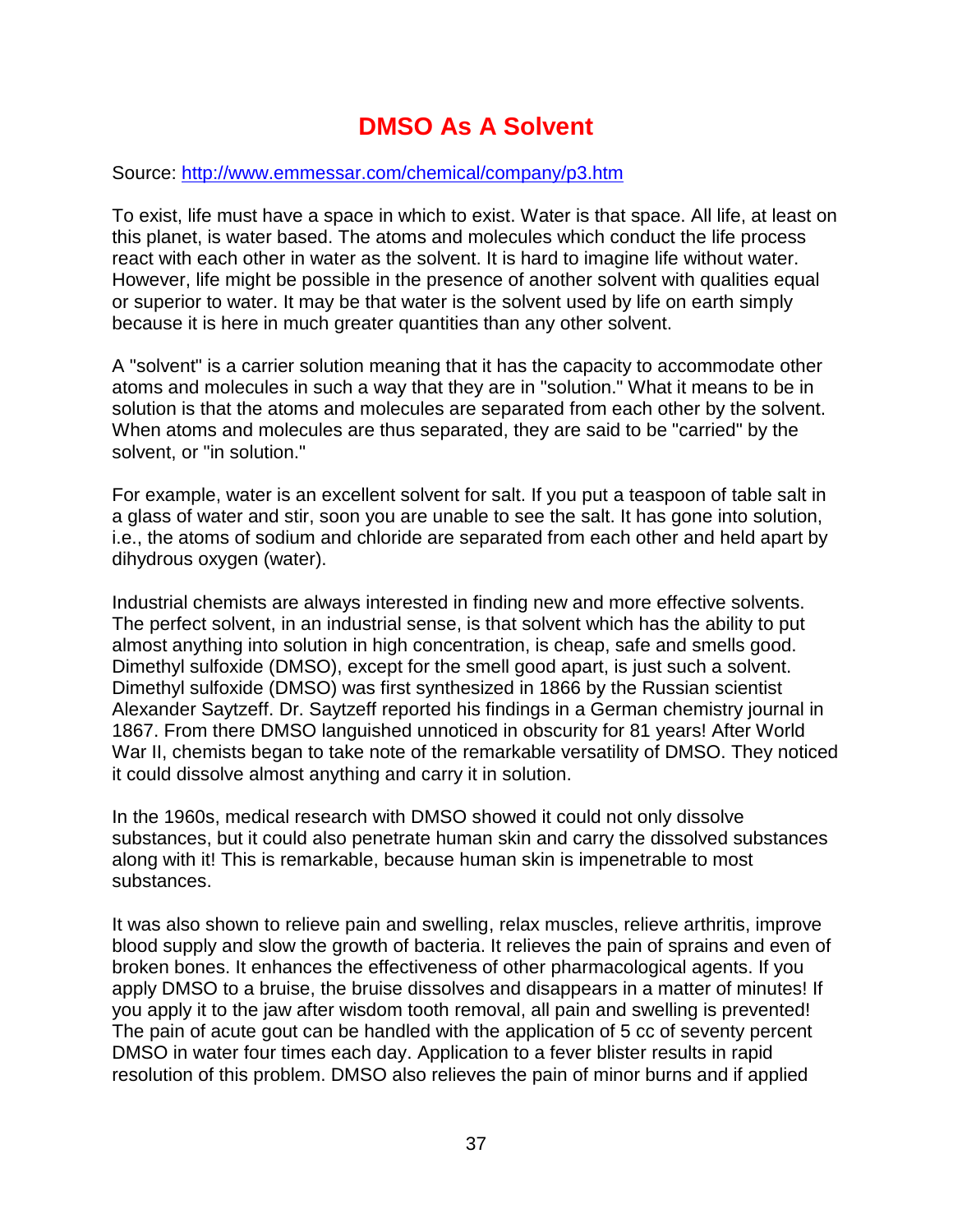soon after the burn happens, will decrease the tissue damage suffered. DMSO speeds all healing, approximately doubling or tripling all healing responses.

All applications should be done with a cotton swab allowing sufficient time after the solution is painted on to allow for absorption through the skin before covering with clothes. Remember, DMSO is a powerful solvent, and it will take the dye right out of your clothes and deposit it in your skin where you will have to wait for it to grow out. The skin of the face, neck and intertriginous zones (where skin rubs against skin) are highly sensitive to DMSO and should be exposed only to dilute solutions of fifty percent (half and half with distilled water) or less. Any skin irritation associated with the application of DMSO can be treated topically with aloe vera gel.

In the states in which it is legal to do so, doctors experienced with DMSO treat the symptoms of cancer, atherosclerosis, Parkinson's disease, multiple sclerosis and arthritis with an intravenous push of up to 20 cc of a 25% solution of DMSO. An alternative method is to put 50-100 cc in 500 cc of saline or five percent dextrose, and drip it in over a two- to three-hour period with or without EDTA. Only doctors who are trained and experienced in this form of therapy should administer it.

DMSO, although it is not approved by the FDA for anything except an obscure bladder condition (interstitial cystitis), is widely used in sports medicine. Professional sports in particular are obligated to use DMSO to get their athletes recovered from injury and back on the playing field. Each team knows the competition will use it, and this would mean a tremendous advantage for the other team, if it were to be ignored. Combine that with the fact that DMSO is as safe as it is effective (unlike large-dose steroid injections, which were once commonly used in professional sports) and its use becomes mandatory in professional sports medicine.

When you consider the fact that DMSO is not a new and patentable drug, is cheap, safe and effective, and knowing what you should know about the medical establishment in the U.S., you could predict with your eyes closed that there is a propaganda campaign against DMSO. The FDA has done nothing except drag its feet in DMSO research since October 25, 1963 when the first research application to study DMSO was filed with that agency.

Despite the rejection of DMSO by the American medical establishment, this simple solvent is far from finished. Legally, it can only be sold as a solvent, but sufferers of osteoarthritis and rheumatoid arthritis are using it with regularity, usually having heard of it from a friend and fellow arthritis sufferer. Only medical grade — never industrial grade — should be used on the human body due to the acetone and acid contaminants present in the industrial grade product. Grocery stores which specialize in organically grown foods and health food stores are the most likely places to find medical grade DMSO. A bottle will cost you only a few dollars and will save hundreds, even thousands of dollars in doctor and pharmacy bills. No wonder the medical establishment is lined up against it!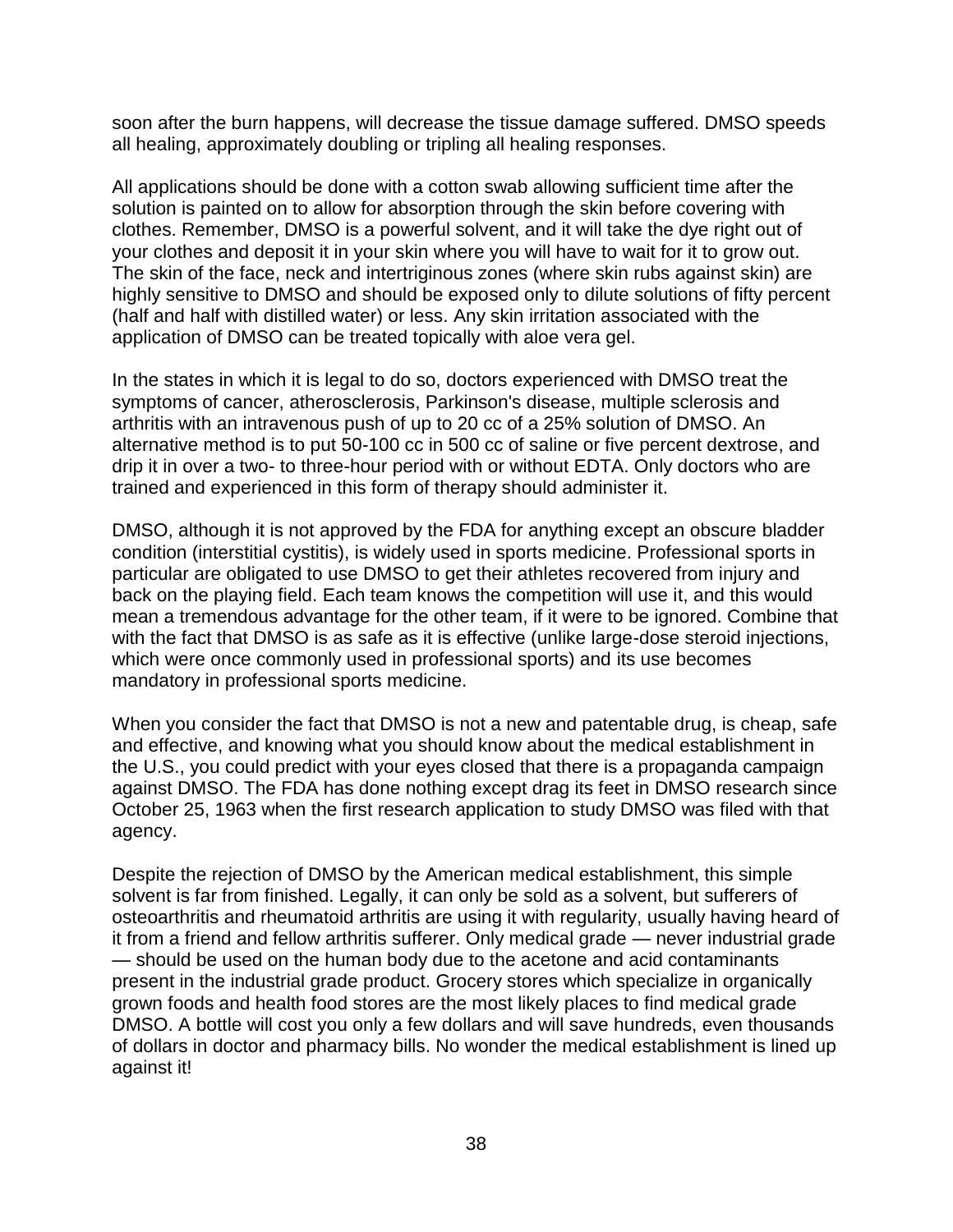The only medical grade DMSO is available from Terra Pharmaceuticals, in Buena Park, California. It is distributed through Research Industries, of Salt Lake City, Utah. Once obtained from Terra Pharmaceuticals distributors slap on their own brand name. Rimso and Domoso are a couple of the brand names. Because of FDA regulations, even the medical grade DMSO container must bear the words "Not For Medical Use."

Veterinarians have no such restrictions. The government will allow a five million dollar race horse to be bathed in DMSO but tries to restrict your personal use!

One particularly pleasant form of DMSO, which is in a lemon scented salve base, comes from Dr. James Critchlow of Phyne Pharmaceuticals in Scottsdale, Arizona. You can reach him by calling (800) 345-3391.

Many legislative battles have been fought to bypass the FDA and legalize DMSO. Sen. Mark Hatfield of Oregon and Rep. Wendell Wyatt, also of Oregon, both have introduced bills into the U.S. Senate and the U.S. House of Representatives, respectively, to legalize DMSO. Since these bills were introduced, the FDA has been under legislative investigation of its regulatory procedures. Some state legislatures have legalized the prescribing of DMSO, effectively bypassing the FDA. These states are Florida, Louisiana, Montana, Nevada, Oklahoma, Oregon, Texas and Washington.

So, how does DMSO work? For one thing it neutralizes hydroxyl radicals. "So what?" you say? It turns out hydroxyl free radicals are the predominant cause of pain and inflammation in arthritis. Although DMSO is not known to cure cancer, it is true hydroxyl free radicals are present in cancer and in atherosclerosis. Hydroxyl radicals also are known to be produced in lipid peroxidation, which is thought to be the source of many degenerative diseases.

It also turns out DMSO is more "liquid" than water, and it can therefore penetrate to places in the body nothing else can reach so fast. DMSO substitutes for water and moves rapidly through cell membranes. It has been called "water's alter ego." This ability probably is what makes DMSO so unique as to be an entirely new therapeutic principle.

DMSO changes the water structure within the cell. Water exists in two basic structures, one more highly organized and one less organized. It may be that DMSO shifts the equilibrium between these two states of water toward the more organized form and thus speeds up the living processes of the cell, allowing healing to happen in a much accelerated fashion.

The problem with DMSO is that it is so versatile and is such good treatment for so many conditions, it has fallen into the snake oil trap. It is too good to be believed. In the Old West, peddlers of snake oil would come to town and lecture the local folks on snake oil. This stuff was said to be "good for what ails ya!" These con artists would sell a load of snake oil and then hit the road, never to be seen again. This didn't prevent the next super-salesman from coming to town and repeating the process. Eventually, snake oil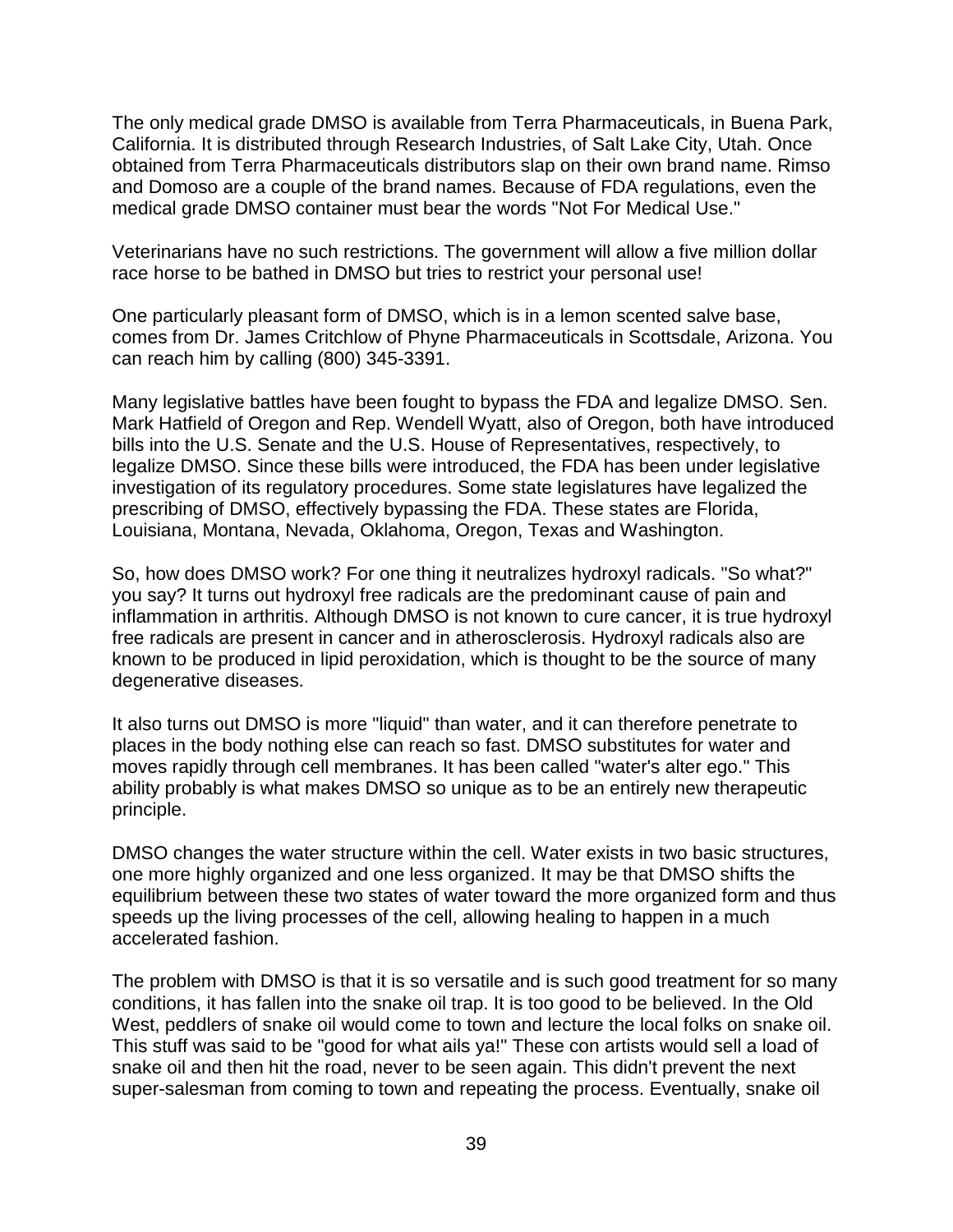got a bad name and took along with it any therapy which has a wide range of uses. DMSO, like hydrogen peroxide and EDTA, is almost too good to believe.

To be fully accepted, a therapy must have the general support of doctors. We have given over to these people the responsibility to know the difference between legitimate medicine and quack medicine. What we fail to take into consideration is that doctors are business people and, as such — and correctly so — they are interested in the bottom line. Income minus expenses equals profits. Profits allow the business of medicine to go forward. If you go out of business, it doesn't matter how pure your motives are, you cannot do good for many people.

DMSO, like hydrogen peroxide and EDTA, are not big money makers. So doctors, with some exceptions, do not spend much time learning about or recommending them. People who benefit from these therapies are those who take the time to educate themselves and who think for themselves. Thinking for oneself is not exactly the national pastime.

Besides the great relief provided for sufferers of osteoarthritis, rheumatoid arthritis, burns, sprains, back and neck problems, there are more exotic uses for DMSO. Studies demonstrate that it protects against the tissue damage induced by radioactivity! It serves as an excellent antifreeze, preventing tissue damage ordinarily caused by freezing conditions. It controls the swelling of the brain and spinal cord following traumatic injury. If given intravenously within ninety minutes of a stroke, it prevents much of what would become permanent damage to the central nervous system. Applied topically, repeatedly, it will flatten a raised keloid scar. It also prevents the contracture of scar tissue following burns. It has an antibacterial, antiviral and antifungal effect.

Some cancer researchers believe it has a useful place in the treatment of many cancers in that it potentiates other forms of therapy. It decreases the need for insulin in 25% of juvenile onset diabetics. Other uses of DMSO include: tic doloreaux, headache, various skin diseases including herpes, cataracts and glaucoma, retinal degeneration, scleroderma, shingles, bunions, calluses, fungus toenails and asthma. These comments only scratch the surface of the possible medical uses of DMSO.

Despite this, the FDA refuses to approve the use or prescription of DMSO for anything other than interstitial cystitis in all but eight of our fifty states! All of this in spite of the fact that DMSO is safer than aspirin. Many people have died from taking aspirin. Not one person has ever died from DMSO. This, folks, is not the age of medical enlightenment.

Despite the foot dragging of the FDA, a singular court ruling allows doctors to use and prescribe this marvelous drug. This court ruling states that if the FDA approves a drug as safe for any use whatsoever, it may be used at the physician's discretion for whatever purpose it is deemed useful. Because the FDA approves DMSO for use in interstitial cystitis, the door is open for any physician of courage, in any state to use, prescribe and recommend DMSO.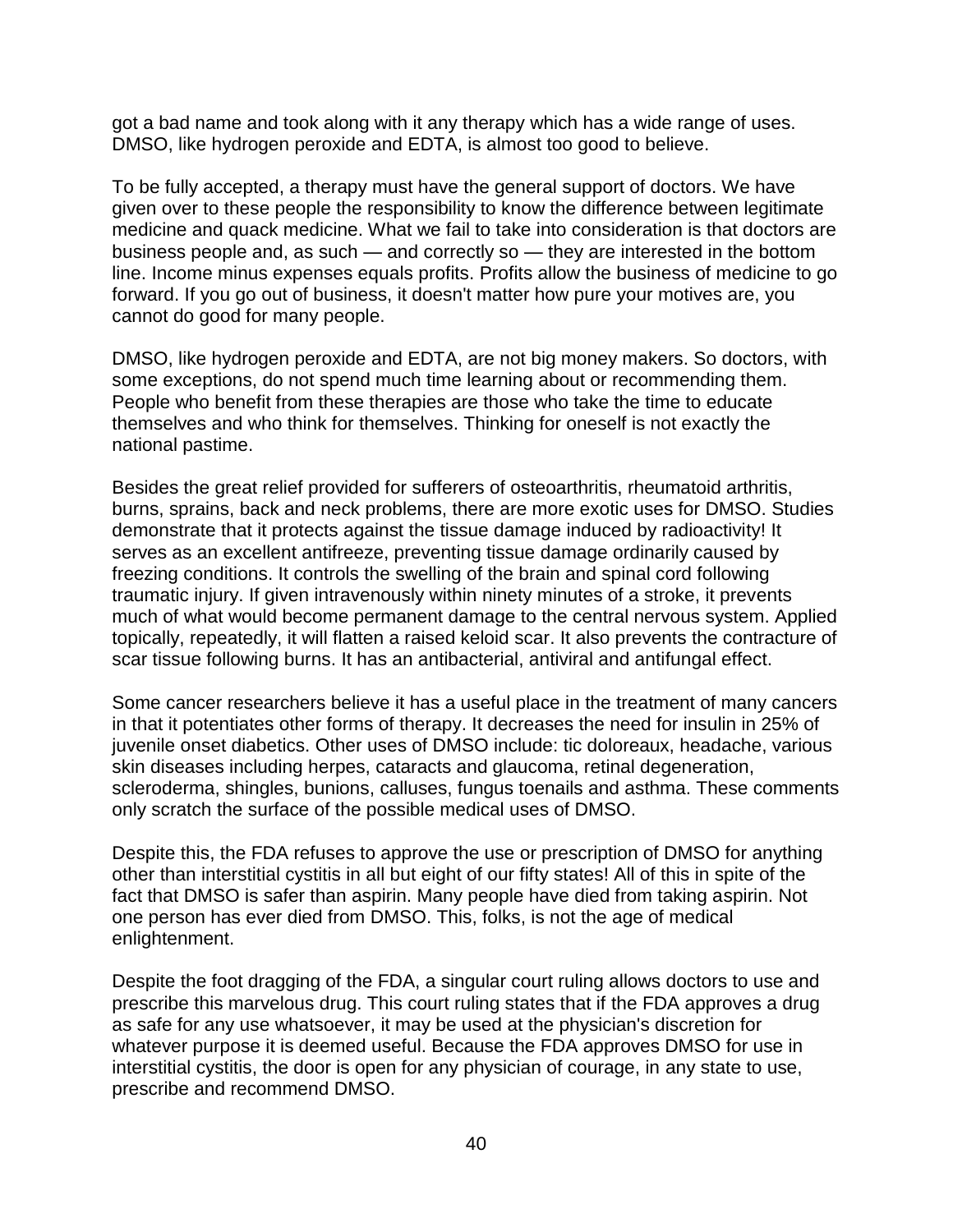The only drawback of which I can think to tell you regarding DMSO is its smell. It is best compared to the smell of fresh garlic. After it has reacted with the body, the odor appears in magnified form on the breath and through the skin. This lasts for three days from the last treatment with DMSO. This is not the stuff you will want to take just before going out on a hot date. This odor of DMSO probably is a blessing in disguise. It makes a person stop and think before using it and probably prevents indiscriminate use of this wonderful medical miracle substance.